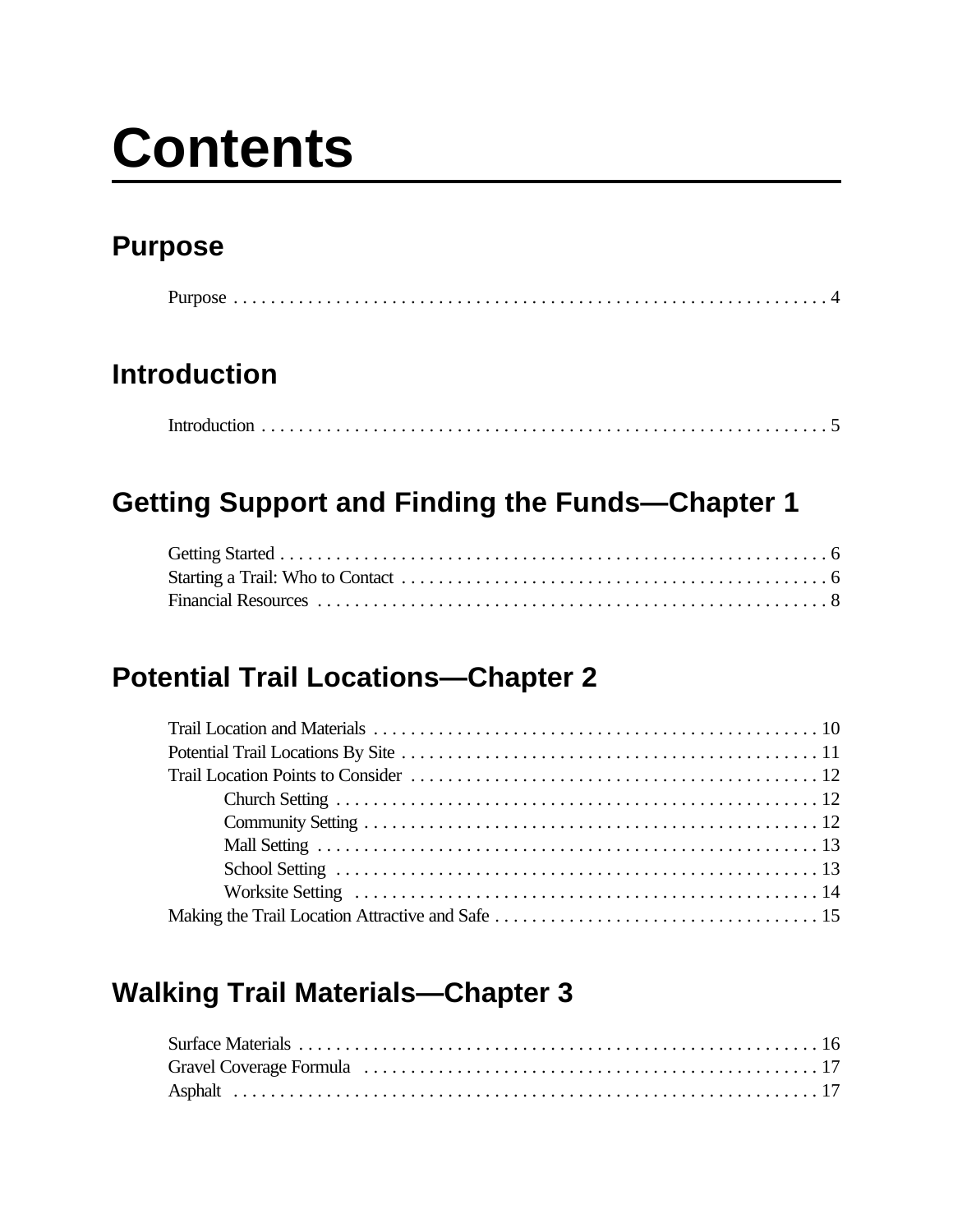## **Walking Trail Signs—Chapter 4**

### **Promoting the Walking Trail—Chapter 5**

# **Kick-Off Event—Chapter 6**

### **Incentives for Walking—Chapter 7**

### **Physical Activity Information—Chapter 8**

|--|--|--|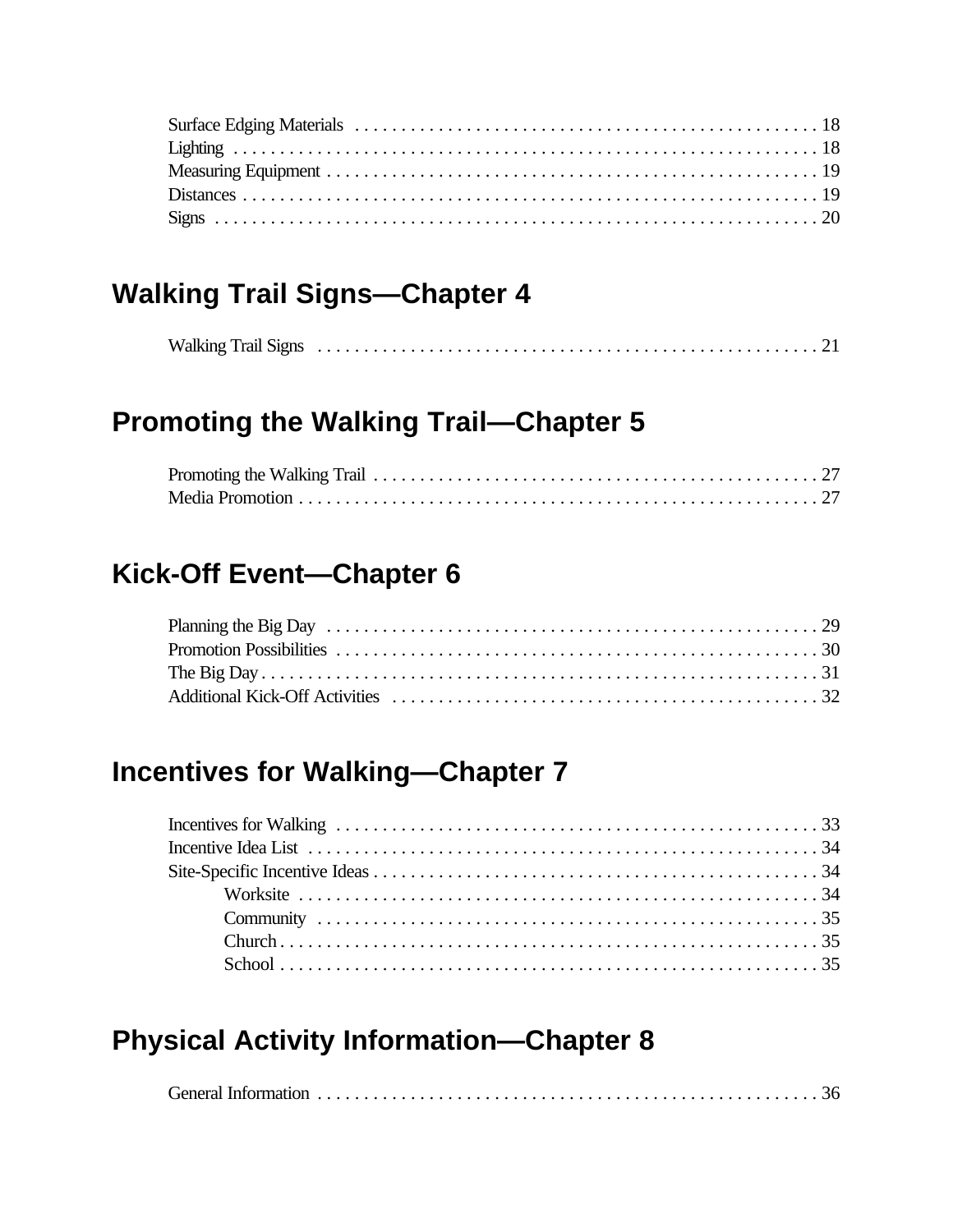## **The Legal Aspect of Walking Trails—Chapter 9**

Legal Aspects of Walking Trails ............................................. 43

# **Walking Trail Maps—Chapter 10**

|--|--|--|

### **Recording Miles—Chapter 11**

|--|--|

### **Additional Resources**

|--|--|--|--|--|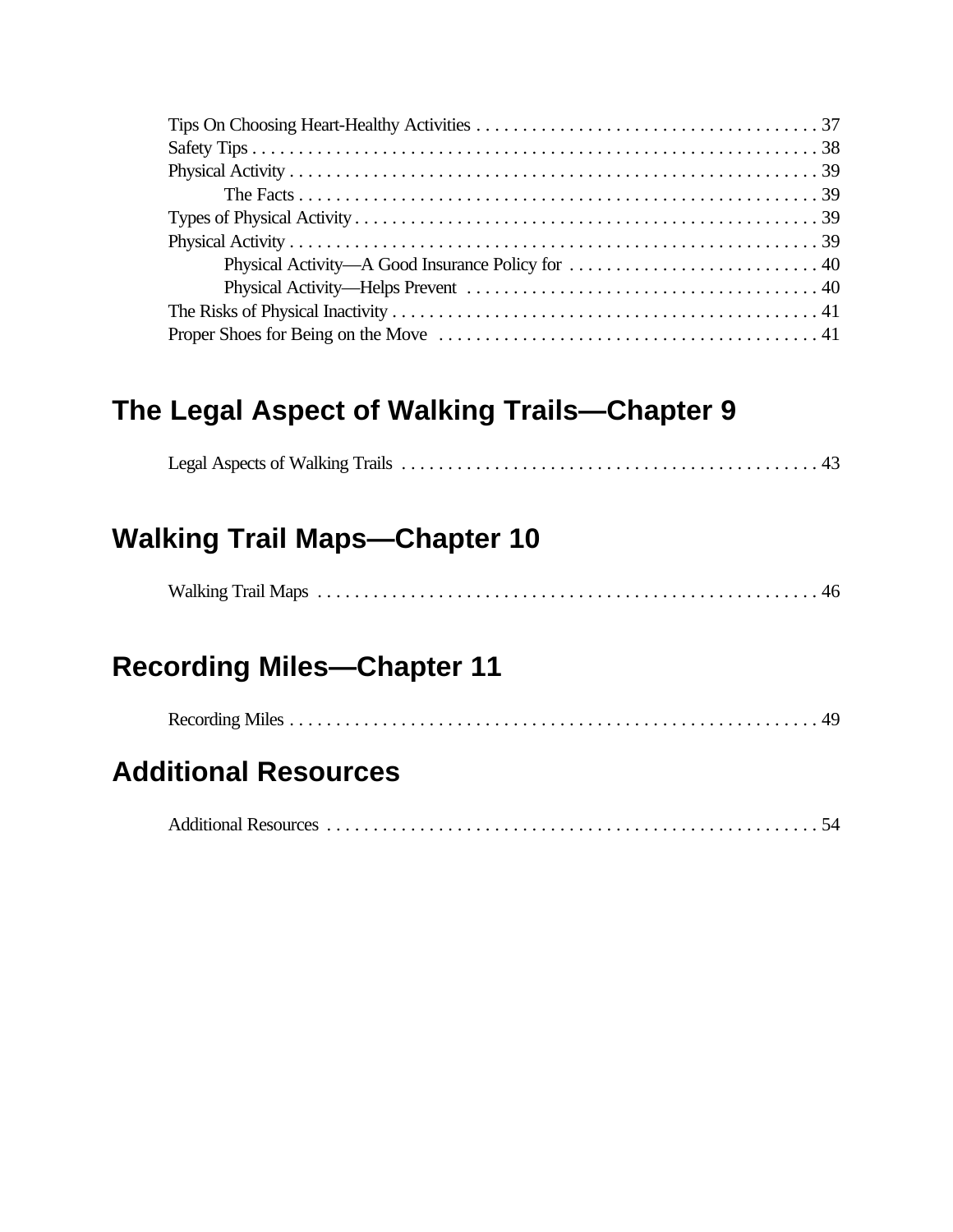# **Purpose**

This manual is designed to assist communities, worksites, churches, and schools in developing walking trails and physical activity or walking programs. This manual will assist in the planning of a trail from conception to completion and provide resources for each stage of development.

Each potential setting for a walking trail (community, school, church, and worksite) and its specific needs are addressed in this manual.

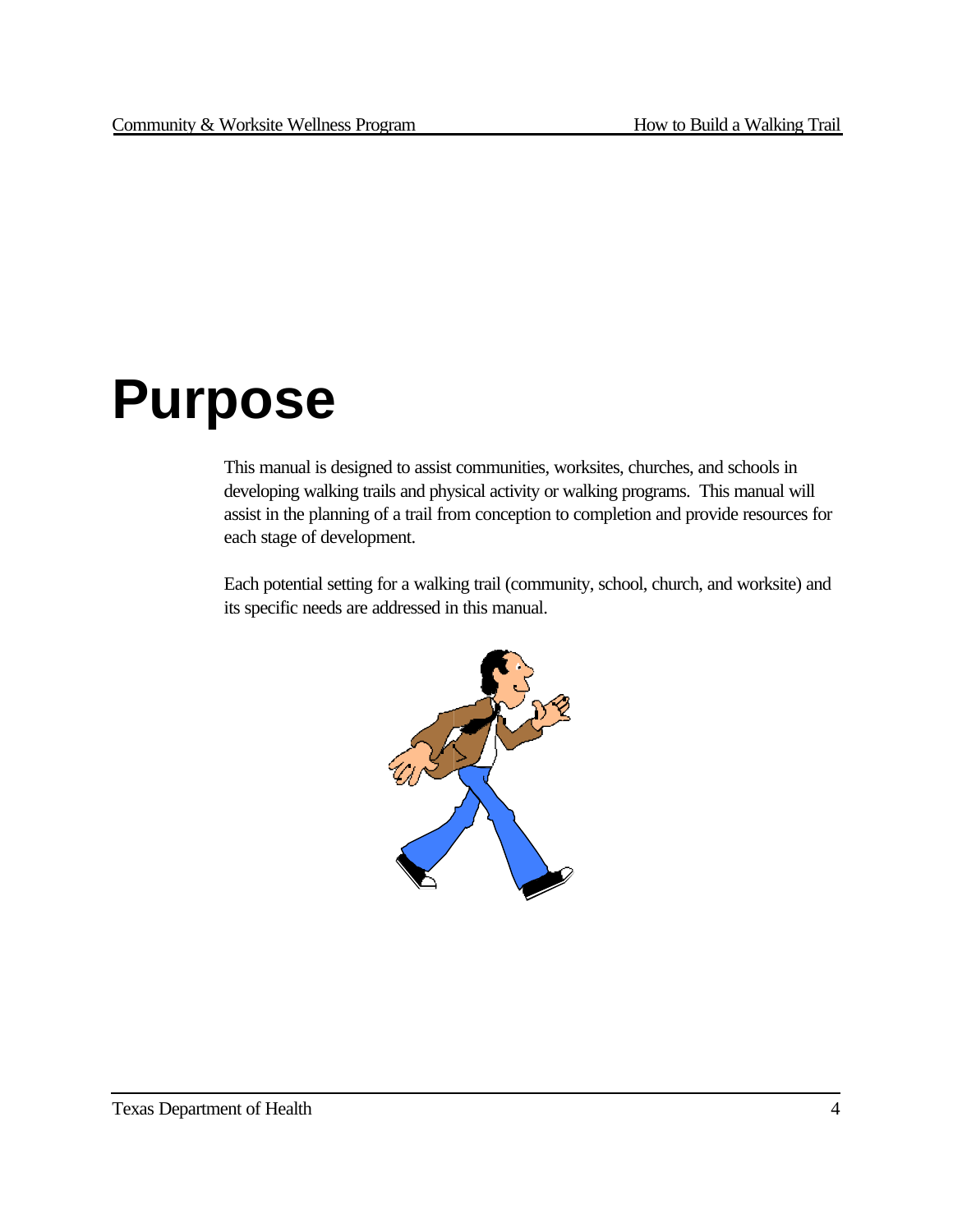# **Introduction**

Cardiovascular disease, including heart disease and stroke, are the most common causes of death in Texas, accounting for almost 37% of all deaths in 1998. In the same year, cancer accounted for 23% of all deaths. Diabetes is one of the leading causes of disability in Texas, and our state has one of the highest rates of diabetes in the nation. It has been proven that physical activity reduces the risk of heart disease, high blood pressure, some cancers, and diabetes, as well as reducing the severity of debilitating conditions such as arthritis. In addition to these benefits, regular physical activity improves strength and endurance, builds bone mass, and controls weight.

However, in the late 1990's 28% of Texans surveyed by the Texas Department of Health reported no exercise, recreation, or physical activity during the previous month, and 56% of those surveyed reported leading a sedentary lifestyle. In addition, almost a third of the Texas adult population reported being overweight. Thus the need for Texans to incorporate regular physical activity into their lives is great. Unfortunately, many people believe that physical activity must be strenuous, costly, and timeconsuming to be effective. On the contrary, physical activity is doing anything other than just sitting, and health benefits can come from accumulating just 20 to 30 minutes of physical activity on most days of the week. The 1996 Surgeon General's Report on Physical Activity and Health recommended walking as the easiest form of exercise for most Americans. Walking can be done by people of all ages and fitness levels, and it costs almost nothing.

With the development of environmental supports such as walking trails within communities, Texans would have the power to increase their level of physical activity and decrease their risk for chronic health conditions. The goal of this manual is to assist with increasing the availability and accessibility of walking and fitness trails.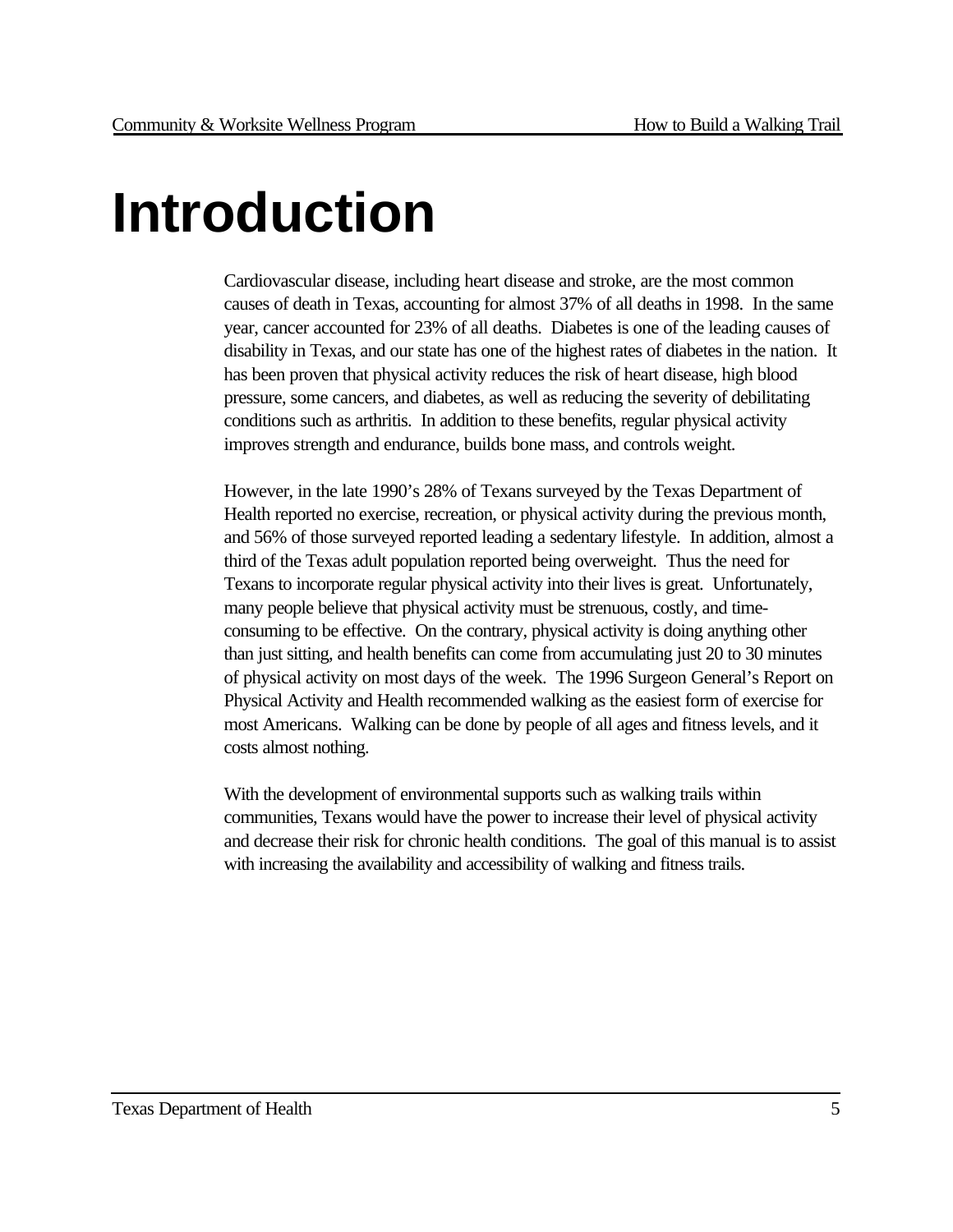# **Chapter 1 Getting Support and Finding the Funds**



# **Getting Started**

Looking for help in developing a walking trail? Before you start making contacts, looking for materials, raising funds, or soliciting donations, check into what resources are already available in your community, worksite, church, or school. Existing walking clubs can be valuable resources to draw upon. The experiences of those people who have developed trails before can be an effective asset in your endeavors. You do not want to "reinvent the wheel," just improve upon it.

Garner support from an active walking club. They already know who has an interest in walking. Tap into the group's resources and find out who to contact for references in the field of walking trails.

Do some research on existing trails in the area. Find out what was involved in getting the trail established. Ask how they went about the process and what resources were used. The big question to ask is "What would they do differently in the development of a new trail?"

# **Starting a Trail: Who to Contact**

When beginning to develop a walking trail for a school, community, church, or worksite, there are various contact persons in each setting. On the next page is a list of suggested persons to contact in establishing a walking trail at the various sites. You may know of other persons who may be an ideal contact for your area. However, it is recommended that you find out the background of the group before presenting the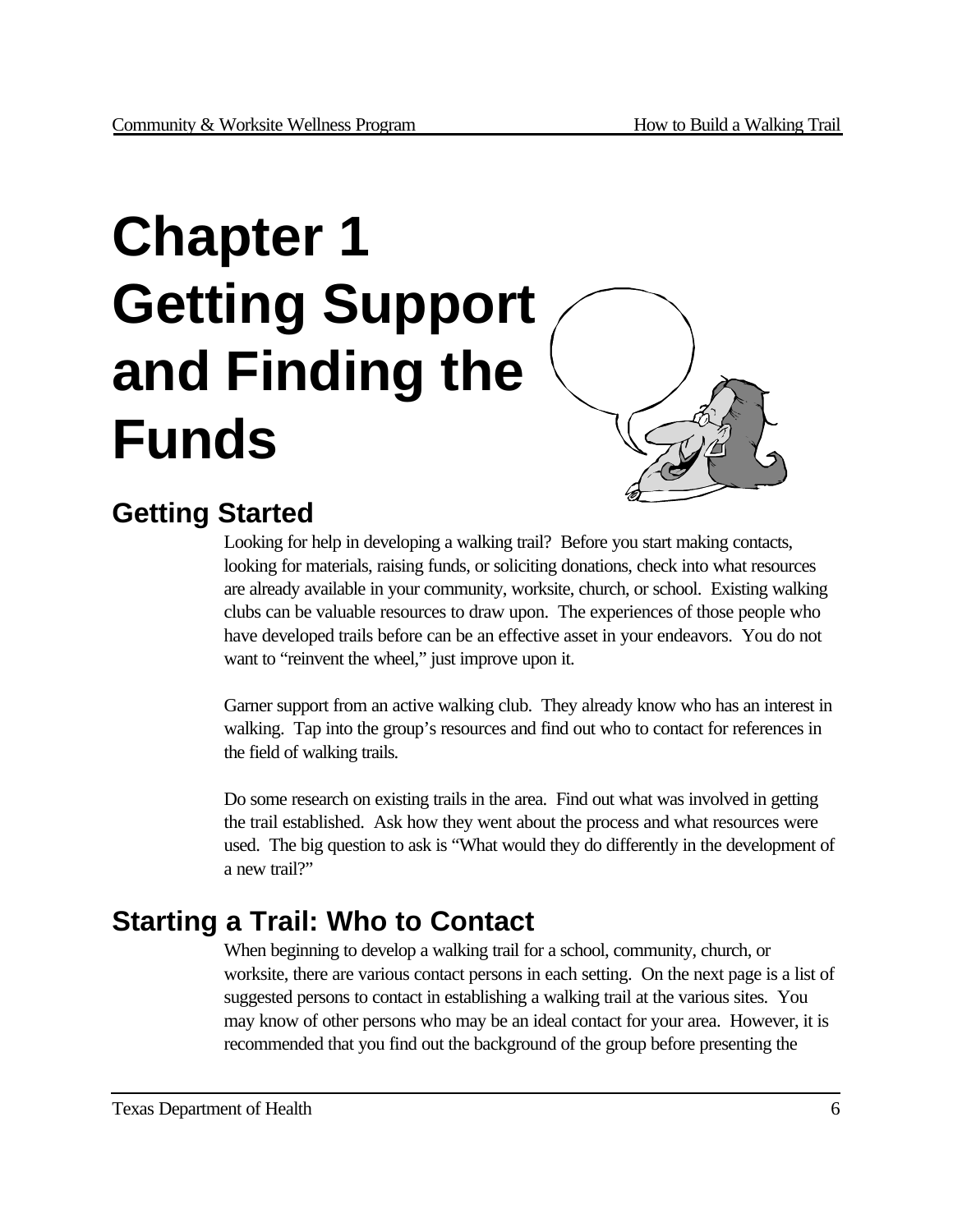concept of a walking trail.

The key is to get the highest person in command to "buy into" the idea of a walking trail. Sometimes your best contact may be a friend or someone you know in the church, school, or worksite who can "pave" the way for you. In a church, for example, the minister may not be your key contact, but he or she may refer you to the "movers and shakers" of the church.

Once you have made contact by telephone expressing your intent, a follow-up letter should be sent. After you have sent the letter, an appointment should be made to meet with the contact person to begin planning details for the walking trail(s). A committee can be organized to help with the planning, however, this decision should be made by the contact person.

#### **Schools:**

Superintendent Principal Physical Education Teachers Clubs/Organizations (PTO/PTA - Parent Teacher Organizations)

#### **Community:**

Mayor City Manager Chamber of Commerce Neighborhood Associations Clubs/Organizations that take on special projects such as Rotary, Jaycees, Sororities, Fraternities Running and Biking Clubs YMCA/YWCA Senior Citizen Groups Community Leaders Girl/Boy Scouts City and County Recreation Departments Real Estate Companies Local Developer in the Community

#### **Churches:**

**Ministers** Deacons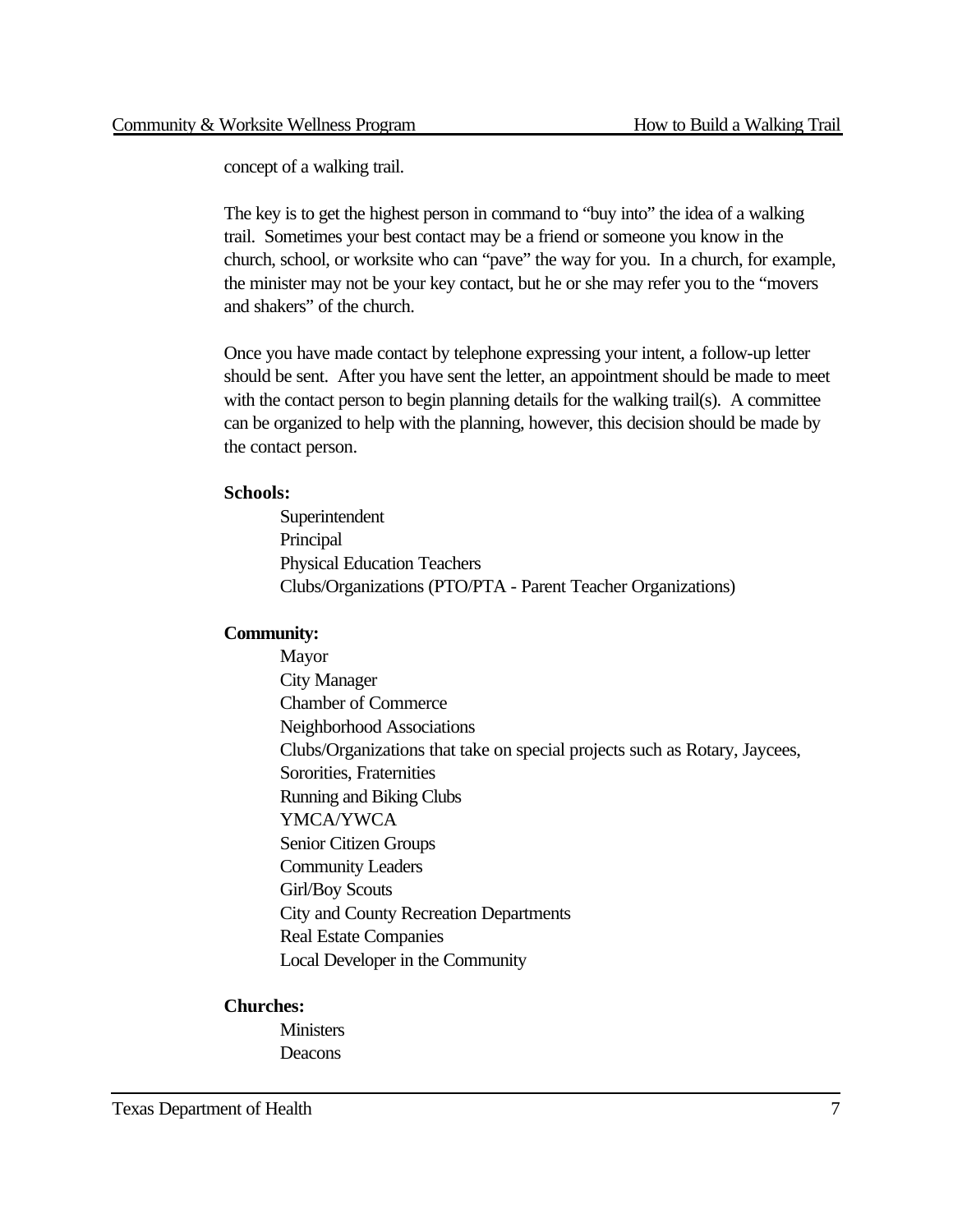Church Leaders Ministerial Alliance Church Organizations Men's and women's groups, Sunday school classes, youth groups, senior citizen groups, church council board

### **Worksites:**

Contact person at the highest level (Plant or Personnel Manager) Plant or Occupational Nurse

# **Financial Resources**

Funding for a walking trail can be either relatively inexpensive or require significant amounts of money. There are a variety of resources available for whatever finances you may need to develop a trail. Listed below are some suggested sources for locating these funds. See the following page for a sample letter to use as a guide when contacting these sources.

- Private Foundations
- **Worksites**
- Churches
- **School Districts**
- City/County Councils
- Recreation departments
- YMCA
- Health Care Agencies
- Civic and Fraternal Organizations



Your Parks and Recreation Department may also have funds available.

If funding is a problem, it is possible to build a walking trail at minimum costs.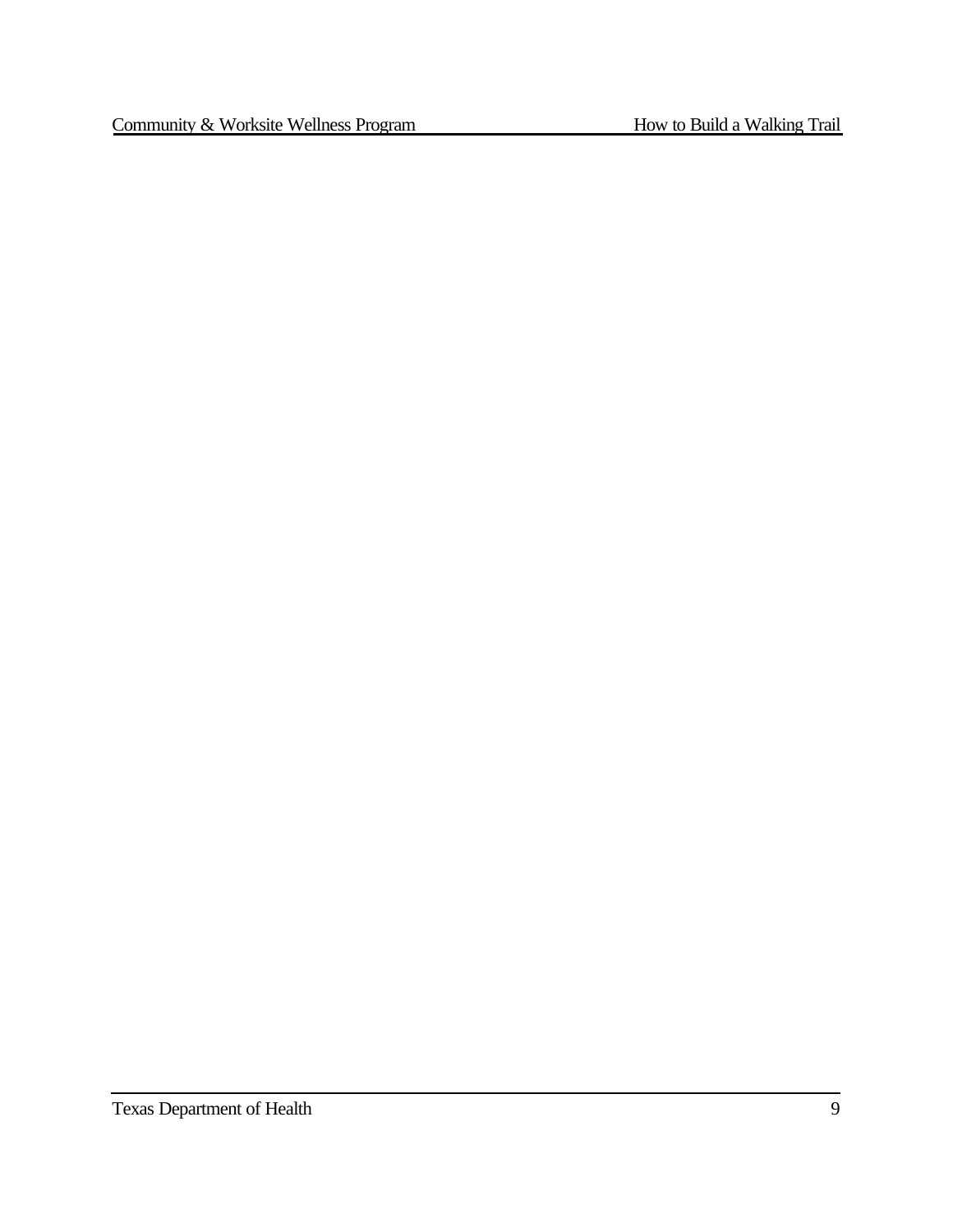January, 23, 1998

Dear Community Leader,

Did you know that physical activity can improve the quality of life and even increase life expectancy? Cardiovascular diseases, including heart disease and stroke, are the most common causes of death in Texas, accounting for almost 37% of all deaths in 1998. In the same year, cancer accounted for 23% of all deaths. Diabetes is one of the leading causes of disability in Texas, and our state has one of the highest rates of diabetes in the nation. It has been proven that physical activity reduces the risk of developing heart disease, high blood pressure, some cancers, and diabetes, as well as reducing the severity of debilitating conditions such as arthritis. In addition to these benefits, regular physical activity improves strength and endurance, builds bone mass, and controls weight.

Walking is one of the easiest forms of physical activity because it can be done by people of all ages and fitness levels, and costs almost nothing. With the development of environmental supports such as walking trails, community members would have the power to increase their level of physical activity and decrease their risk of chronic health conditions in a safe and accessible place.

The (organization) has the hopes of decreasing the number of Texas residents leading sedentary lifestyles with the development of a walking trail in (city, county). The trail will be open all hours and to all ages to ensure maximum usage.

Through the community efforts and hard work of a group of concerned individuals and businesses, we will be able to begin work on this trail. We need funding for lights, mile markers and signs, and landscaping. Once the trail is complete, we will need funds for trail maintenance.

We are dependent on donations given by businesses and concerned individuals, like yourself, to reach our goal. Please join us in trying to improve the health and well-being of (city, county) residents with your donation. Donations can be made to "City of..." and can be dropped off or mailed to ...

Please contact me at  $(xxx)$  xxx-xxxx for more information.

Sincerely,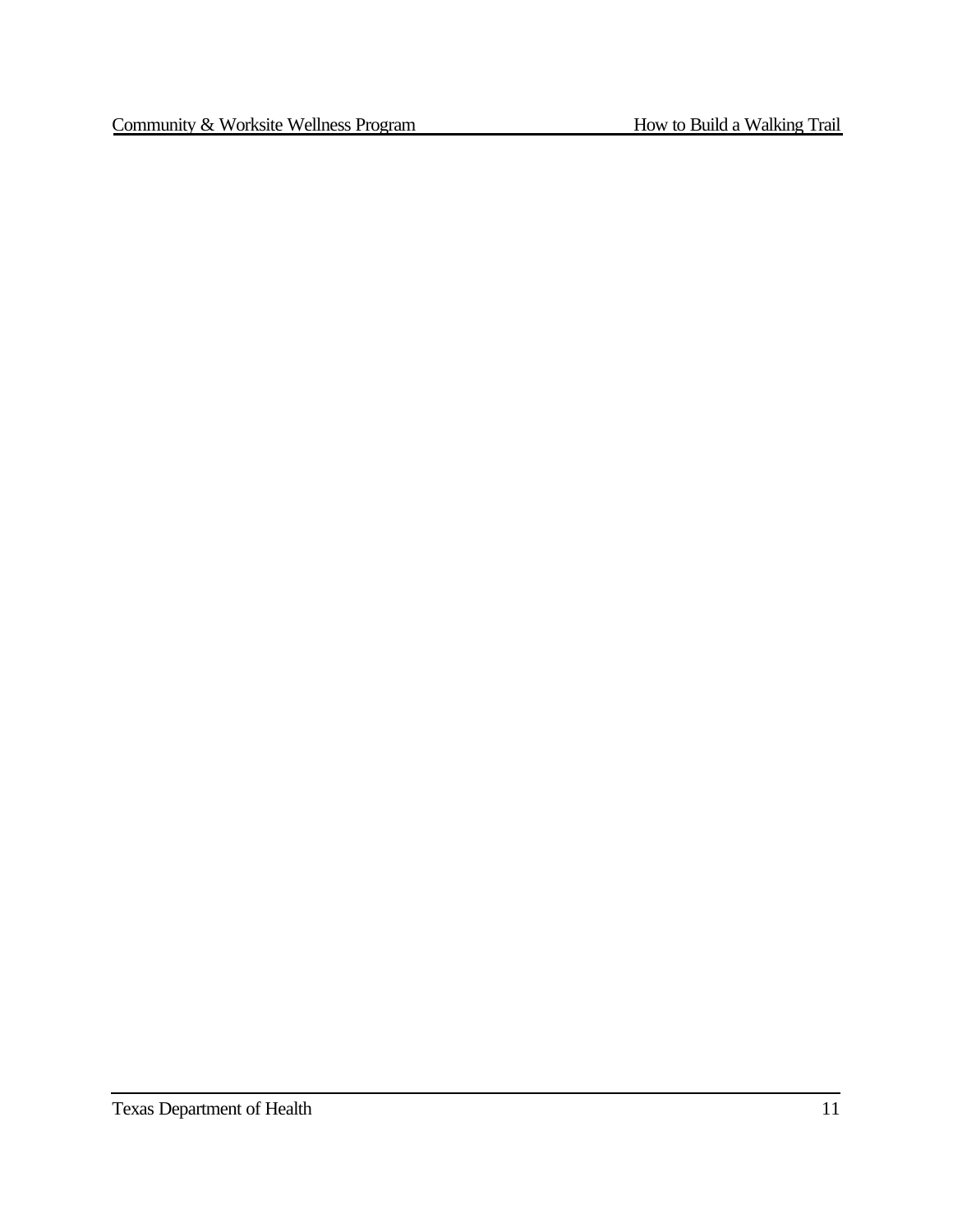# **Chapter 2 Potential Trail Locations**

# **Trail Location and Materials**

Your walking trail can be located anywhere that is suitable for walking. Make sure that your trail is located in a safe area. A successful trail is easily accessible and attractive in its layout.

Keep in mind that your walking trail can cost as much or as little as you care to spend. For example, a 1/2 mile asphalt trail with screened metal signs can cost in the neighborhood of \$10,000. On the other hand, a very attractive, cost-efficient trail could be located in an open field with wooden signs for less than \$50.

The following section is provided as a general guide to help you with developing your walking trail. Remember, your trail is limited only by your creativity!

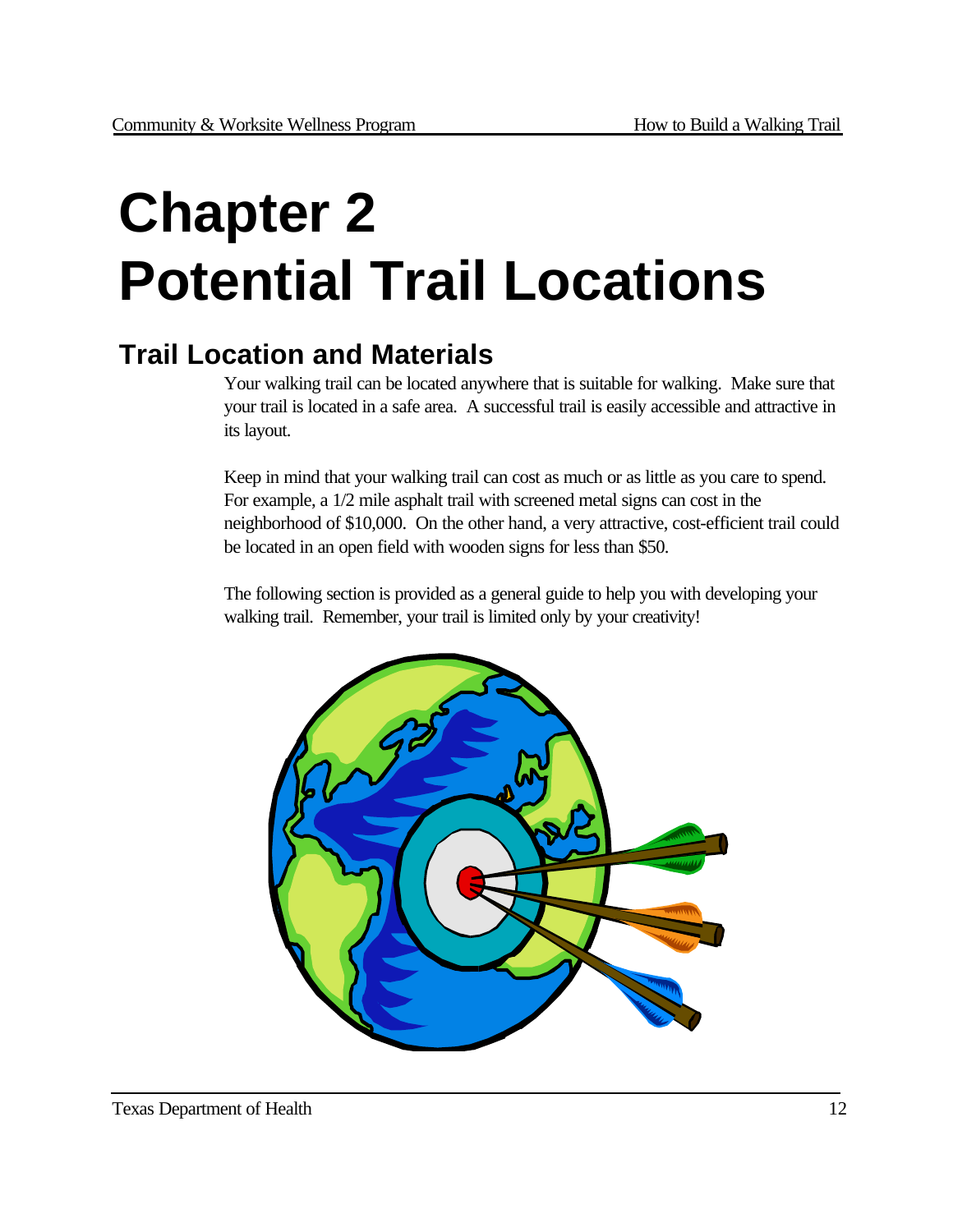# **Potential Trail Locations By Site**

This is a list of areas frequently used for building walking trails, but it is not all the possibilities. Your possibilities will vary depending on your surroundings. Remember, creativity is the key!

#### **Church:**

Around parking lots On church grounds Around existing recreation fields Inside gymnasiums Nearby neighborhoods Around cemeteries Between local churches

#### **Community:**

Neighborhood sidewalks and streets Inside recreation centers Around existing recreation fields In city and county parks Public schools and college campuses Adjacent to inner & outer city greenways/greenbelts

### **Mall:**

Inside enclosed malls Parking lots (if there are pedestrian lanes)

### **School:**

Along hallways Inside gymnasiums Around parking lots On school grounds Around existing recreation fields, blacktops, and playgrounds Nearby neighborhoods

### **Worksite:**

Inside the plant using OSHA (Occupational Health and Safety Act) lanes Around parking lots On plant grounds Nearby neighborhoods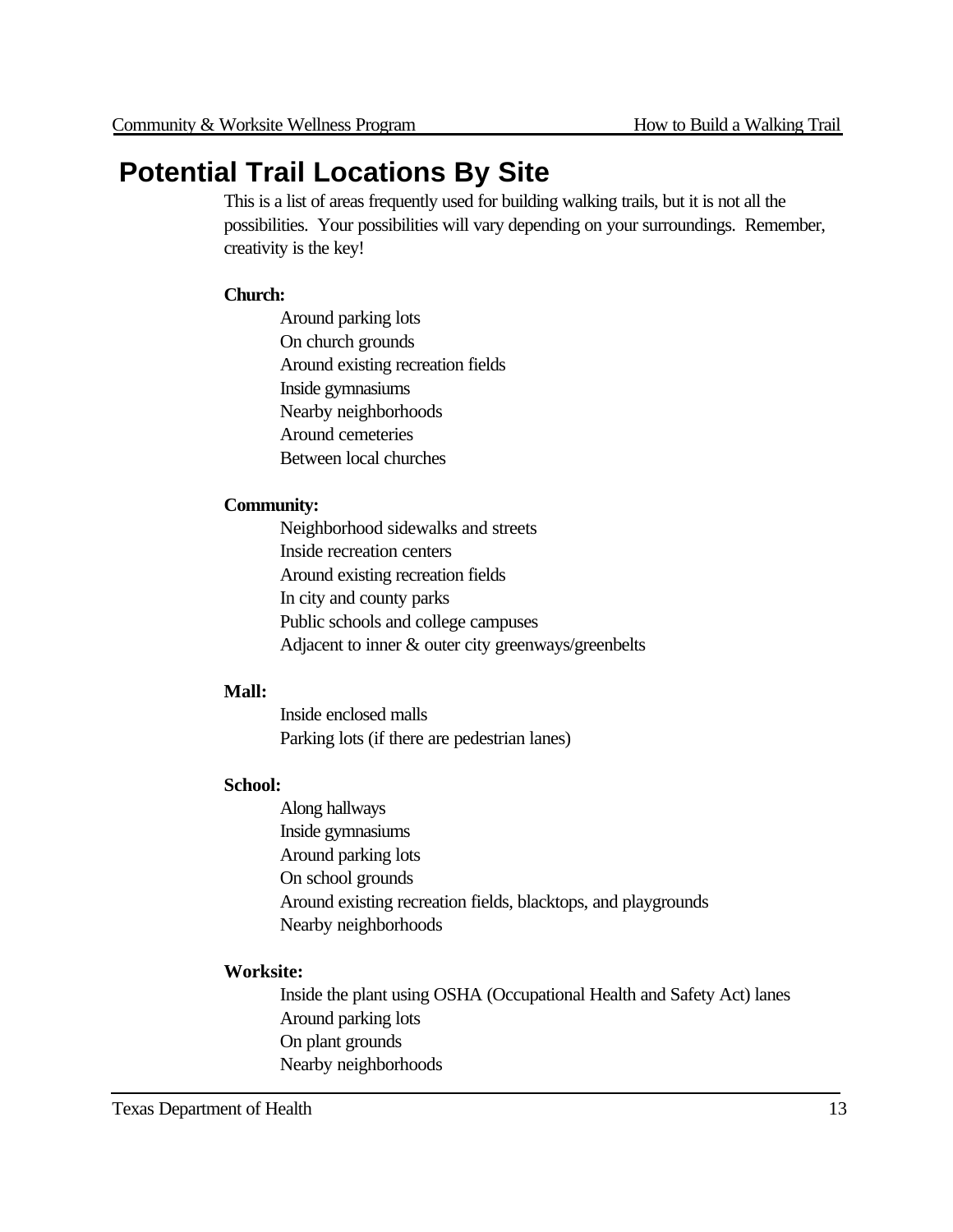Along business parks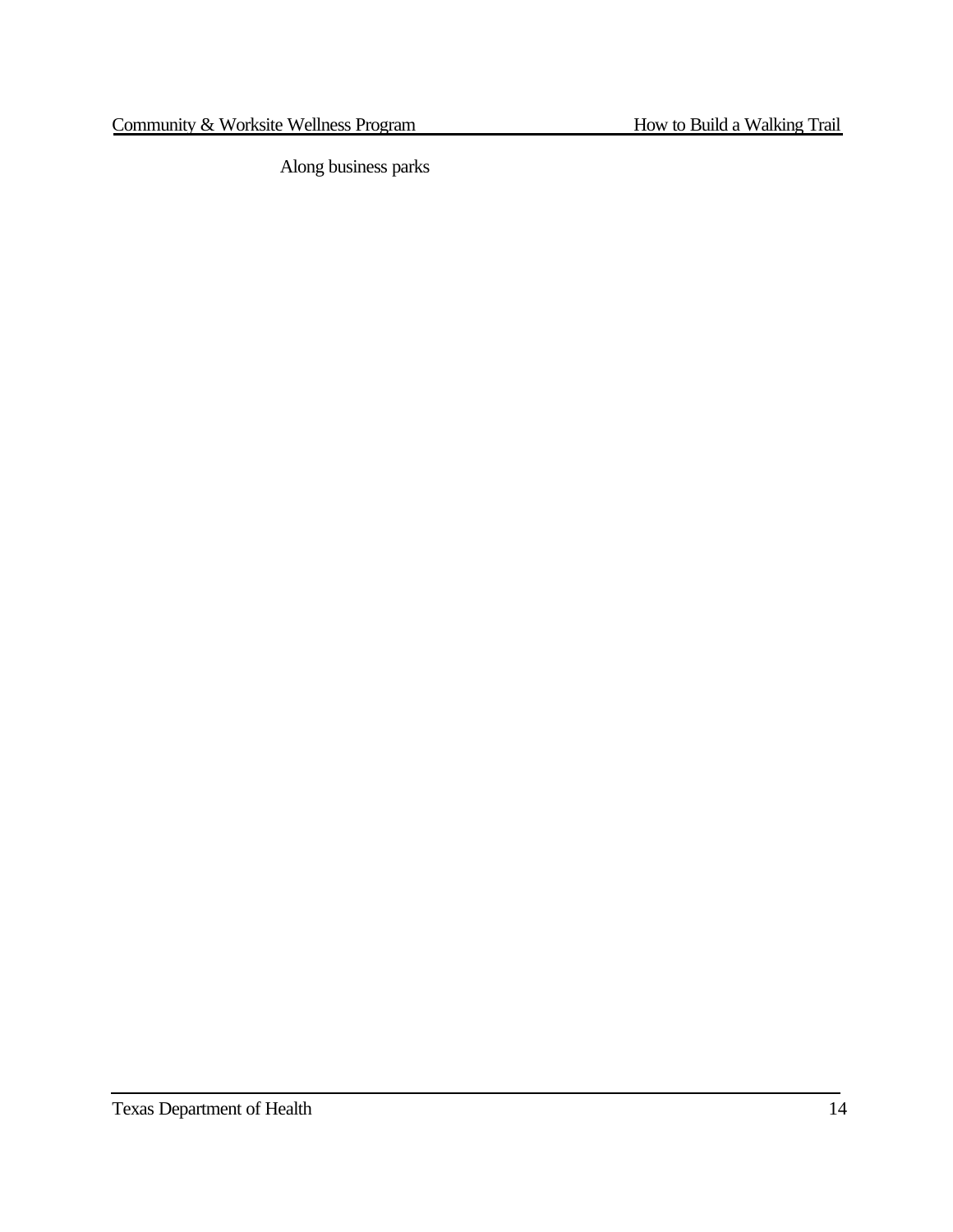# **Trail Location Points to Consider**

### **Church Setting**

| Permission               | Get permission from the church to locate the trail on their property.<br>Make them aware that the property owner may be liable for injuries<br>sustained by users of the trail. Get approval for all trail markers and<br>signs being placed on the trail.                                                                                                         |
|--------------------------|--------------------------------------------------------------------------------------------------------------------------------------------------------------------------------------------------------------------------------------------------------------------------------------------------------------------------------------------------------------------|
| Access                   | Make sure that trail users can have access to the trail at all times. The<br>more barriers to the trail, the less likely people are to use it.                                                                                                                                                                                                                     |
| Security                 | Consider visibility and security. Will people feel safe enough walking the<br>trail? When walking, are people visible or are there blind spots? Are<br>there enough light fixtures or does the require its own set?                                                                                                                                                |
| Traffic                  | If the trail uses a parking lot, how much traffic will walkers encounter? If<br>the trail uses neighborhood sidewalks and streets, how many busy<br>intersections will walkers cross? Try to route walkers away from these<br>dangers. Avoid busy intersections and limit the number of streets to be<br>crossed.                                                  |
| usage?                   | Parking Consider parking space. Is parking space available and adequate during peak                                                                                                                                                                                                                                                                                |
| <b>Amenities</b>         | Are restroom facilities and water fountains available? If not, can you<br>provide them?                                                                                                                                                                                                                                                                            |
| <b>Community Setting</b> |                                                                                                                                                                                                                                                                                                                                                                    |
| Permission               | Scout out a potential location and get permission to locate the trail on the<br>property. Who owns the land? If leased, what are the provisions for<br>the land and its upkeep when the lease expires? Make them aware that<br>the property owner may be liable for injuries sustained by trail users. Get<br>approval for all trail markers and signs to be used. |
| Access                   | Make sure that trail users can have access to the trail at all times. The<br>more barriers to overcome, the less likely people are to use it.                                                                                                                                                                                                                      |
| Security                 | Will people feel safe when walking the trail? Will people feel safe                                                                                                                                                                                                                                                                                                |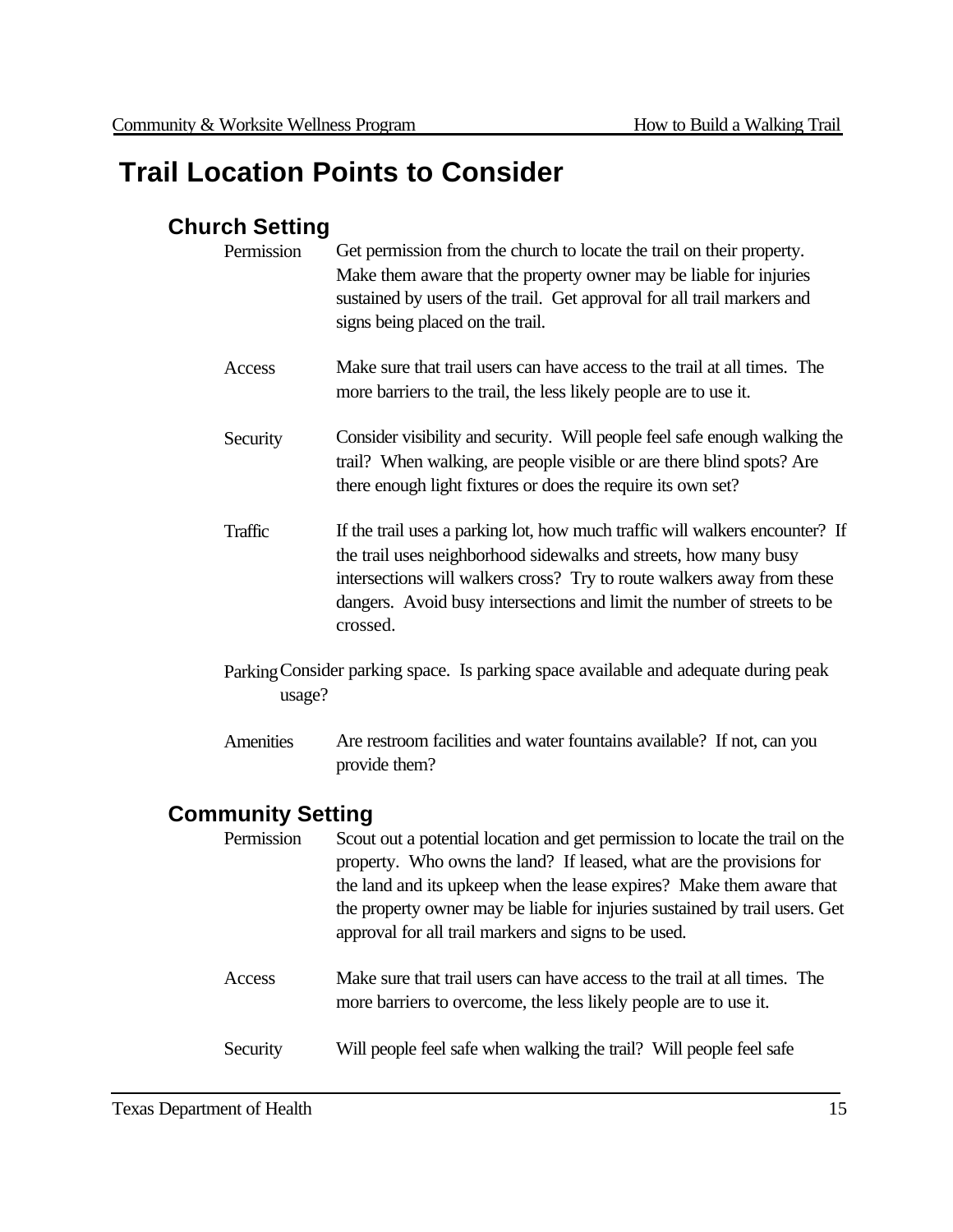enough walking the trail? When walking, are people visible or are there blind spots? Are there enough light fixtures or does the require its own set?

Traffic If the trail uses a parking lot, how much traffic will walkers encounter? If the trail uses neighborhood sidewalks and streets, how many busy intersections will walkers cross? Try to route walkers away from these dangers. Avoid busy intersections and limit the number of streets to be crossed.

Parking Consider parking space. Is it available and adequate during peak usage?

Amenities Are restroom facilities and water fountains available? If not, can you provide them?

### **Mall Setting**

| Permission                                                                      | Get permission from the mall to locate the trail on their property. Make<br>them aware that the property owner may be liable for injuries sustained<br>by users of the trail. Get approval for all trail markers and signs to be<br>used.                    |  |
|---------------------------------------------------------------------------------|--------------------------------------------------------------------------------------------------------------------------------------------------------------------------------------------------------------------------------------------------------------|--|
| Access                                                                          | Establish times when walkers will have access to the trail. Establish<br>security measures such as photo IDs to allow walkers access to the trail<br>before the mall's business hours.                                                                       |  |
| Traffic                                                                         | If the trail uses a parking lot, how much traffic will walkers encounter?<br>Are there pedestrian lanes available or can you provide them? If the trail<br>is located in an enclosed mall, make sure there are measures to avoid<br>slick floors and stairs. |  |
| Security                                                                        | Study visibility and security. Will people feel safe when walking the<br>trail? When walking, are people visible or are there blind spots?<br>Are there enough light fixtures or does the require its own set?                                               |  |
| Parking Consider parking space. Is it available and adequate during peak usage? |                                                                                                                                                                                                                                                              |  |
| <b>Amenities</b>                                                                | Are restroom facilities and water fountains available within the mall?                                                                                                                                                                                       |  |
|                                                                                 |                                                                                                                                                                                                                                                              |  |

### **School Setting**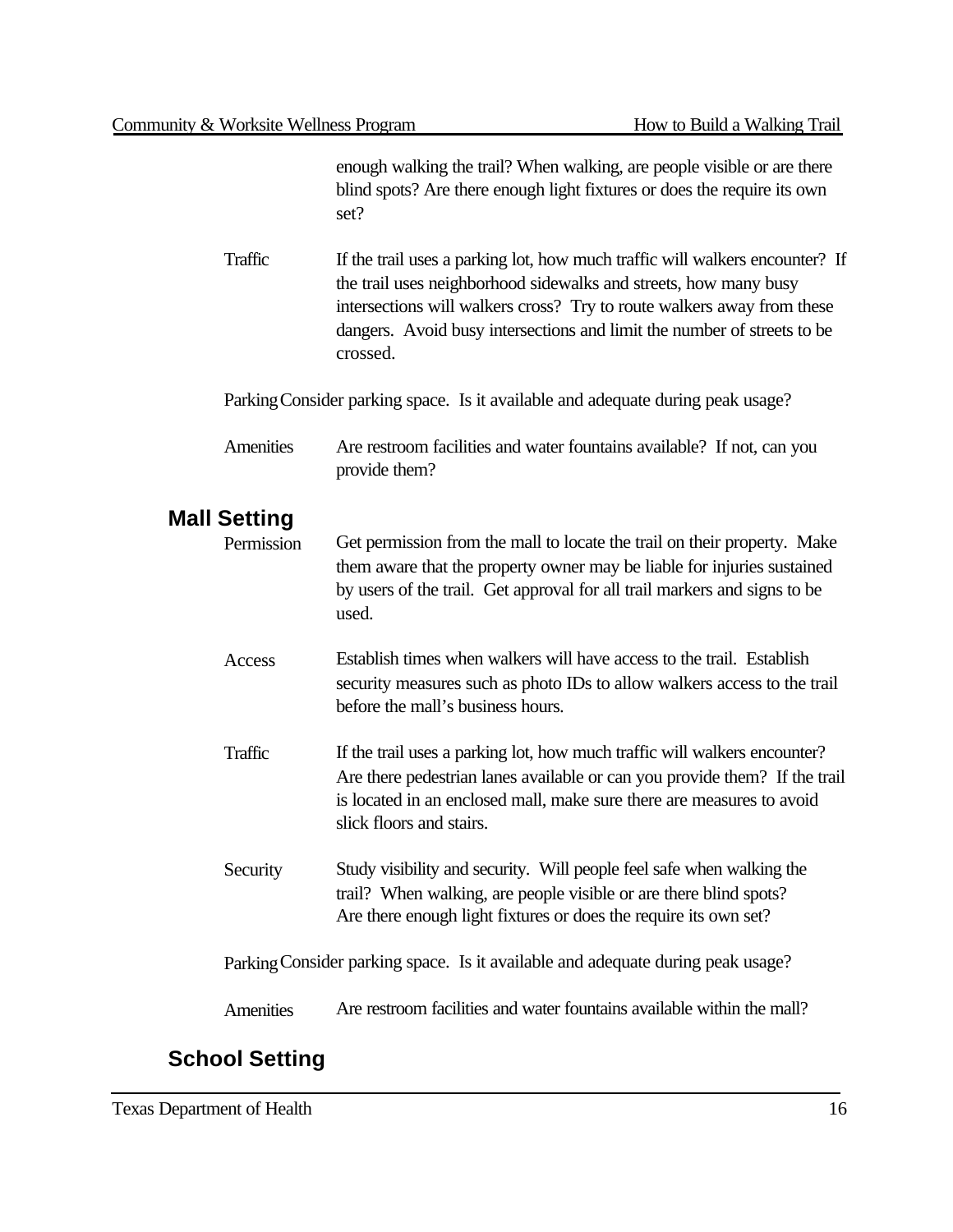| Permission                            | Get permission from the school to locate the trail on their property.<br>Make the staff aware the school may be liable for injuries sustained by<br>trail users. Get approval for all markers and trail signs to be used.                                                                                         |  |
|---------------------------------------|-------------------------------------------------------------------------------------------------------------------------------------------------------------------------------------------------------------------------------------------------------------------------------------------------------------------|--|
| Access                                | Is there easy access to the trail? The more barriers to overcome, the<br>less likely people are to use it. If the trail is located outside, make sure<br>that the users will have access to the trail at all times. If the trail is inside,<br>establish times when walkers will have access to the trail.        |  |
| Security                              | Study visibility and security. Will people feel safe when walking the<br>trail? When walking, are people visible or are there blind spots? Are<br>there enough light fixtures or does the require its own set?                                                                                                    |  |
| Traffic                               | If the trail uses a parking lot, how much traffic will walkers encounter? If<br>the trail uses neighborhood sidewalks and streets, how many busy<br>intersections will walkers cross? Try to route walkers away from these<br>dangers. Avoid busy intersections and limit the number of streets to be<br>crossed. |  |
|                                       | Parking Consider parking space. Is it available and adequate during peak usage?                                                                                                                                                                                                                                   |  |
| Amenities                             | Are restroom facilities and water fountains available at the school site? If<br>not, can you provide them?                                                                                                                                                                                                        |  |
| <b>Worksite Setting</b><br>Permission | Get permission from the plant to locate the trail on their property. Make<br>personnel aware that the property owner may be liable for injuries<br>sustained by trail users. Get approval for use of all trail markers and<br>signs.                                                                              |  |
| Access                                | Is there easy access to the trail? The more barriers to overcome, the<br>less likely people are to use it. If the trail is located outside, assure that<br>the users will have access to the trail at all times. If the trail is inside,<br>establish times when walkers will have access to the trail.           |  |
| Security                              | Study visibility and security. Will people feel safe when walking the<br>trail? When walking, are people visible or are there blind spots? Are<br>there enough light fixtures or does the require its own set?                                                                                                    |  |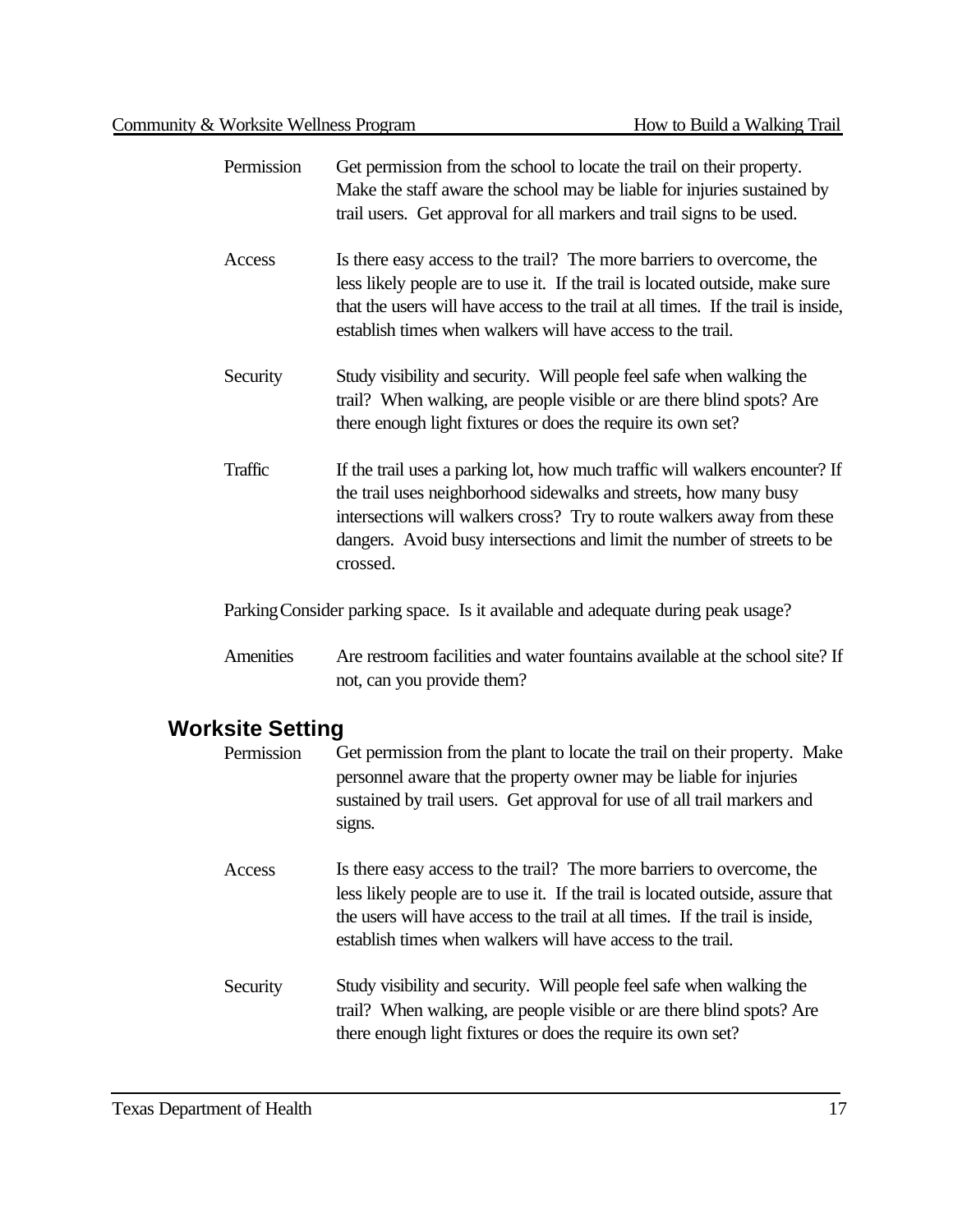Traffic If the trail uses a parking lot, how much traffic will walkers encounter? If the trail uses neighborhood sidewalks and streets, how many busy intersections will walkers cross? Try to route walkers away from these dangers. Avoid busy intersections and limit the number of streets to be crossed.

Parking Consider parking space. Is it available and adequate during peak usage? Amenities Are restroom facilities and water fountains available? If not, can you provide them?

# **Making the Trail Location Attractive and Safe**

- 1. If soil is available, consider planting a nature trail. Different species of trees, bushes, grasses, and flowers can be grown along the trail. Identify and label various species to provide an educational opportunity for trail users. When planting trees and bushes, consider walker visibility for safety. While trees and bushes can offer some privacy, be careful not to facilitate a hiding place.
- 2. If the trail is located outside, consider placing benches around the trail. These benches can provide a rest stop for beginner walkers or walkers with special needs.
- 3. If possible, consider providing a bulletin board near the trail's starting point. This board can be the communication medium for ongoing wellness activities. If the trail is located outside, consider providing a covered bulletin board.
- 4. If the trail is a marked trail, laminated pictures can be placed at strategic points along the trail. The pictures may contain health messages or motivational messages. Rotate pictures in a timely manner to maintain trail users' interest.
- 5. If space and funds are available, consider installing a grouping of outdoor fitness equipment known as a "fitness cluster". Trail walkers can work on their cardiovascular endurance and muscular strength while using the equipment. Install a cluster at the beginning or end of a trail instead of dispersing fitness stations along the trail, because walkers will not want to stop walking to use the equipment. Choose a cluster that will meet the population's needs. How readable are the instructions on the signs? Are drawings used?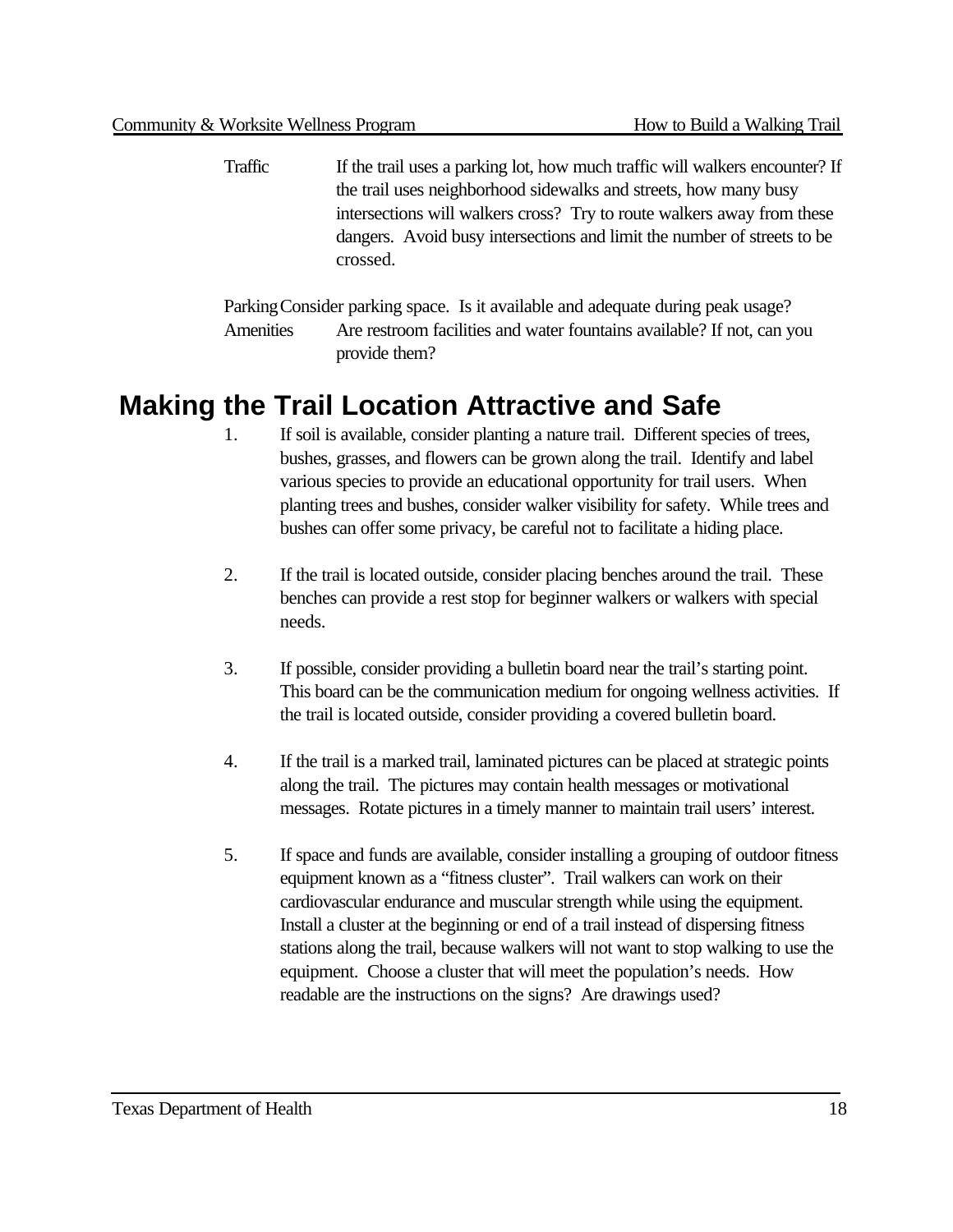# **Chapter 3 Walking Trail Materials**

# **Surface Materials**

| <b>Materials</b> | <b>Typical Costs</b> | <b>Sources</b>                    |
|------------------|----------------------|-----------------------------------|
| <b>Wood Bark</b> | $$40-50/ton$         | Wood product and paper<br>product |
| Sawdust          | $$40-50/ton$         | Lumber suppliers                  |

### **Comments**:

Wood bark is less desirable due to the unevenness of the surface. All wood products are considered short-life materials due to oxidation and erosion. Crushed bark or Barka-Mulch may also be used as a surface material if it is available in your area. Wood byproduct surfaces do require edging.

| <b>Gravel</b>                                          | <b>Typical Costs</b> | <b>Sources</b>                                          |
|--------------------------------------------------------|----------------------|---------------------------------------------------------|
| Railroad ballast gravel<br>2-2.5" diameter             | $$10-25/ton$         | Concrete plants, rock quarries,<br>and gravel companies |
| 57 Gravel<br>$1-1.25$ " diameter                       | $$10-25/ton$         |                                                         |
| P Gravel                                               | $$10-25/ton$         |                                                         |
| <b>River Rock</b>                                      | $$8-15/ton$          |                                                         |
| Crusher run<br>(gravel dust and 57 gravel)<br>mixture) | $$8-15/ton$          |                                                         |

### **Comments:**

Railroad ballast is acceptable only as a paving base. It is unsafe as a walking surface.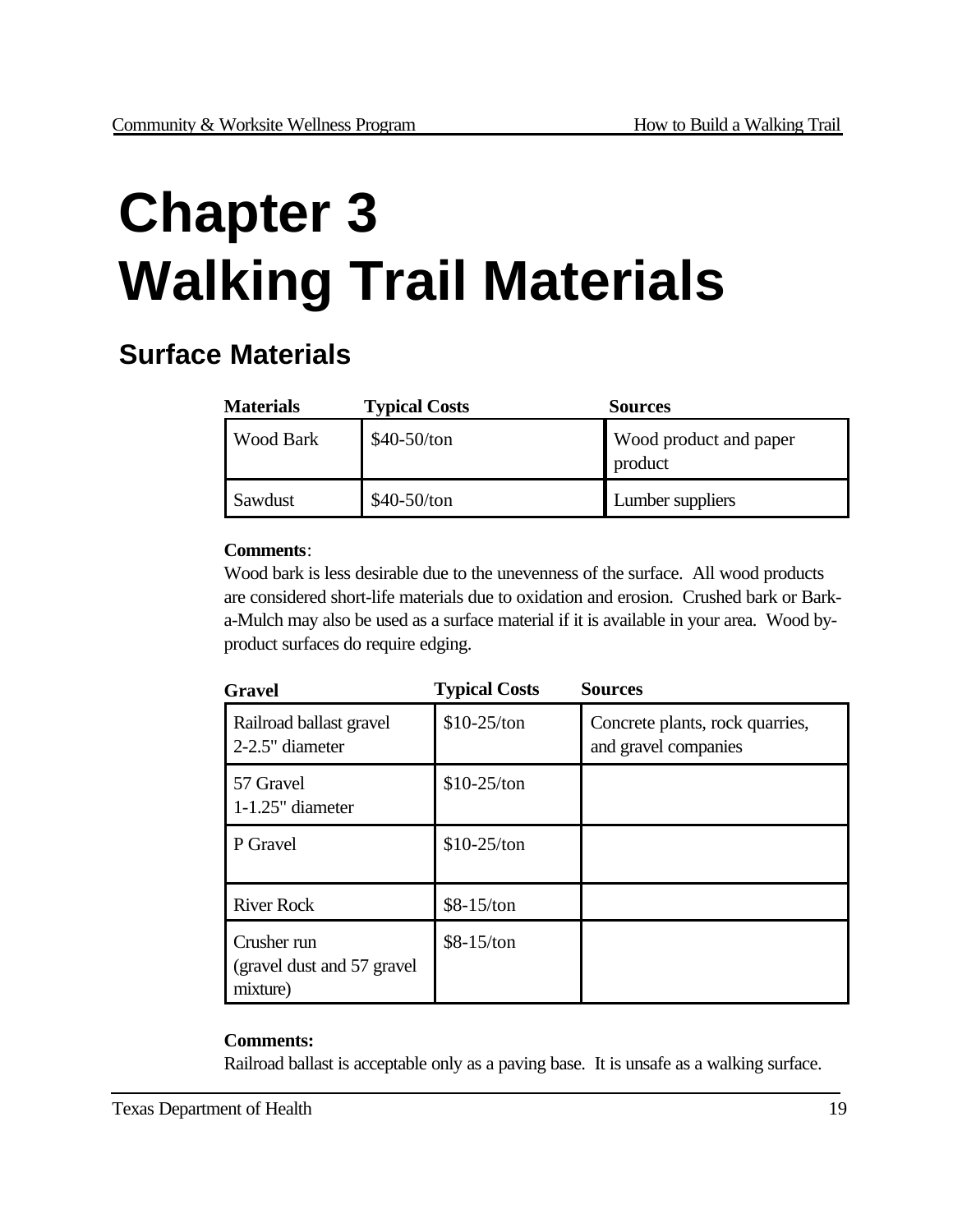Crusher run can be a poor surface in wet weather. The prices will vary according to the amount purchased and trucking distances involved. Shop around before purchasing! The best gravel for walking surfaces is 57 stone or P-Gravel. Any gravel requires edging and packing.

### **Gravel Coverage Formula**

- 1. Convert trail surface area into square feet (length x width = square feet).
- 2. Square feet/324  $=$  # of cubic yards needed to cover 1" deep.
- 3. Multiply cubic yards by depth of surface desired.
- 4. Multiply this figure by  $1.25 = #$  tons surface material needed.

#### **Example**

How many tons of gravel is needed for 1/4 mile trail that is 6' wide and 4" deep?

1. 1320 ft. X 6 ft. = 7920 sq. Ft.

- 2. 7920/324 = 24.44 cubic yds. For 1" deep surface
- 3. 24.44 x 4" deep = 97.6 cubic yds.
- 4. 97.76 x 1.25 = 122.2 tons gravel needed

### **Asphalt**

4" asphalt slab is acceptable on compacted topsoil as a base.

2" asphalt slab is acceptable on a 4-6" compacted gravel base.

Typical cost (including base preparation and surfacing) Asphalt paving \$22-26/ton.

### **Coverage**

1 ton of asphalt 4" deep will pave a 6' wide trail 7.5 feet 1 ton asphalt 2" deep will pave a 6' wide trail 15 feet.

### **Comments**

Asphalt is the most expensive surface available but also the longest lasting. It is a lowmaintenance surface that can be painted or otherwise marked if so desired. Asphalt does not need edging.

### **Grading**

2%-5% grade is acceptable for hills. (2% maximum grade if trail is used by seniors) A 1% slope will ensure adequate drainage.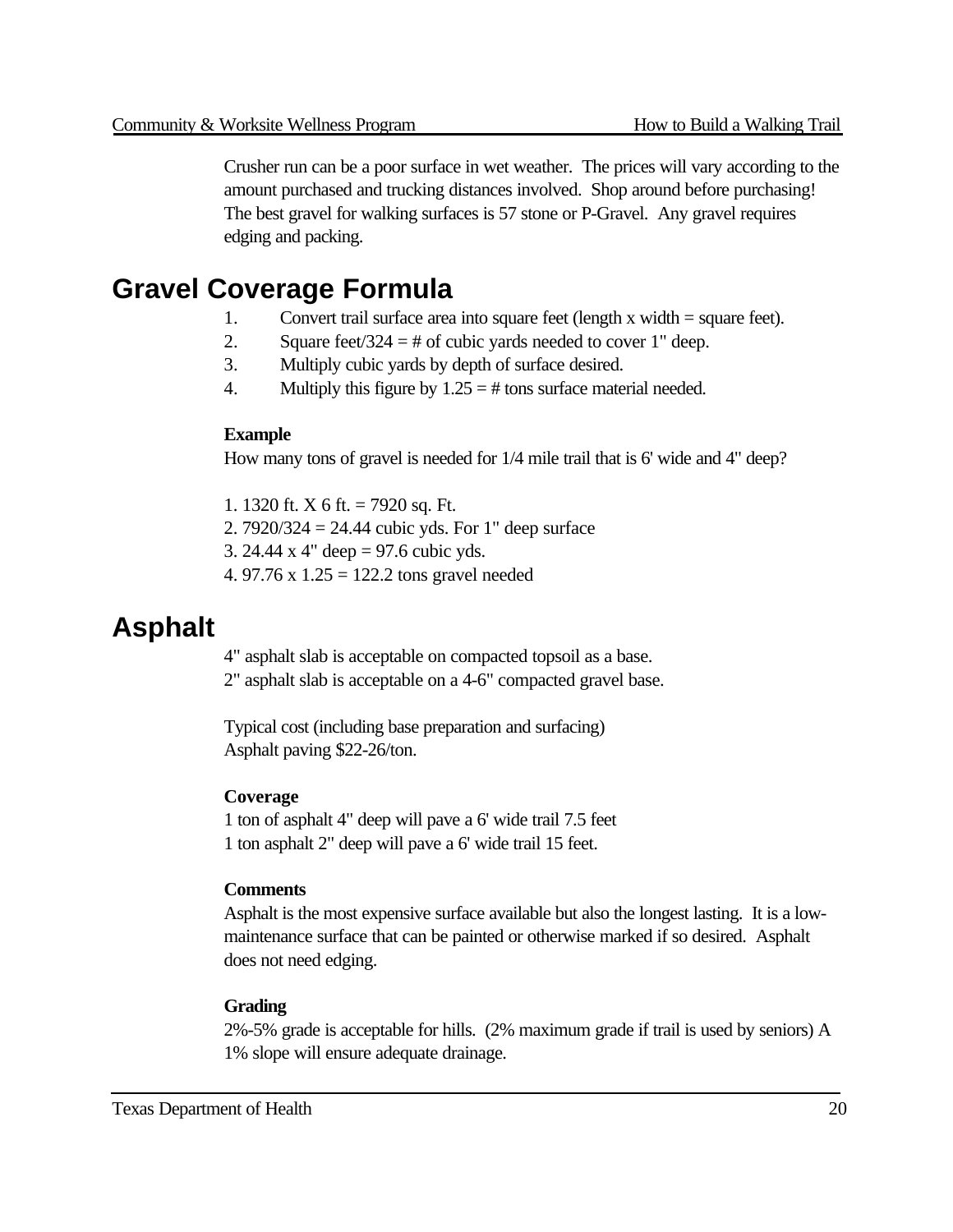Architects, civil engineers, and soil conservation officers are good information sources.

# **Surface Edging Materials**

| <b>Plastic Edging</b>                              | \$15/20'            | Can be found at most lawn<br>and garden suppliers |
|----------------------------------------------------|---------------------|---------------------------------------------------|
| 4' x 4' Landscape<br><b>Timbers</b>                | \$3-4/8 foot timber | Home Improvement/<br><b>Industrial Supply</b>     |
| Railroad tie timbers<br>$7'' \times 9'' \times 8'$ | \$12.50/timber      | <b>Industrial/Rail Road Supply</b>                |

### **Comments:**

Plastic edging can be shaped easily around tight corners. It weathers acceptably, but it is not as long-lived as other edging materials. Timber weathers well and is a lowmaintenance edging. It can be expensive for lengthier trails. Timber blends well with natural settings. Beveled dirt banking is the least expensive edging, but may have possible erosion problems in the long run.

# **Lighting**

| <b>Type</b>                      | <b>Cost/Pole</b> | <b>Lighted Area</b>                                   |
|----------------------------------|------------------|-------------------------------------------------------|
| 100 Watt<br>Sodium               | \$4.80/month     | 120 ft. diameter<br>Round                             |
| High-pressure<br>250 Watt Sodium | \$12.50/month    | 180 ft. diameter<br>Oval                              |
| 400 Watt Metal Halide            | \$19.03/month    | variable (based on directional<br>angle)<br>Rectangle |

### **Comments:**

Install dusk-to-dawn lighting as this will allow more trail usage and is safer. Work with lighting utility engineers to develop a lighting layout that is economical, functional, and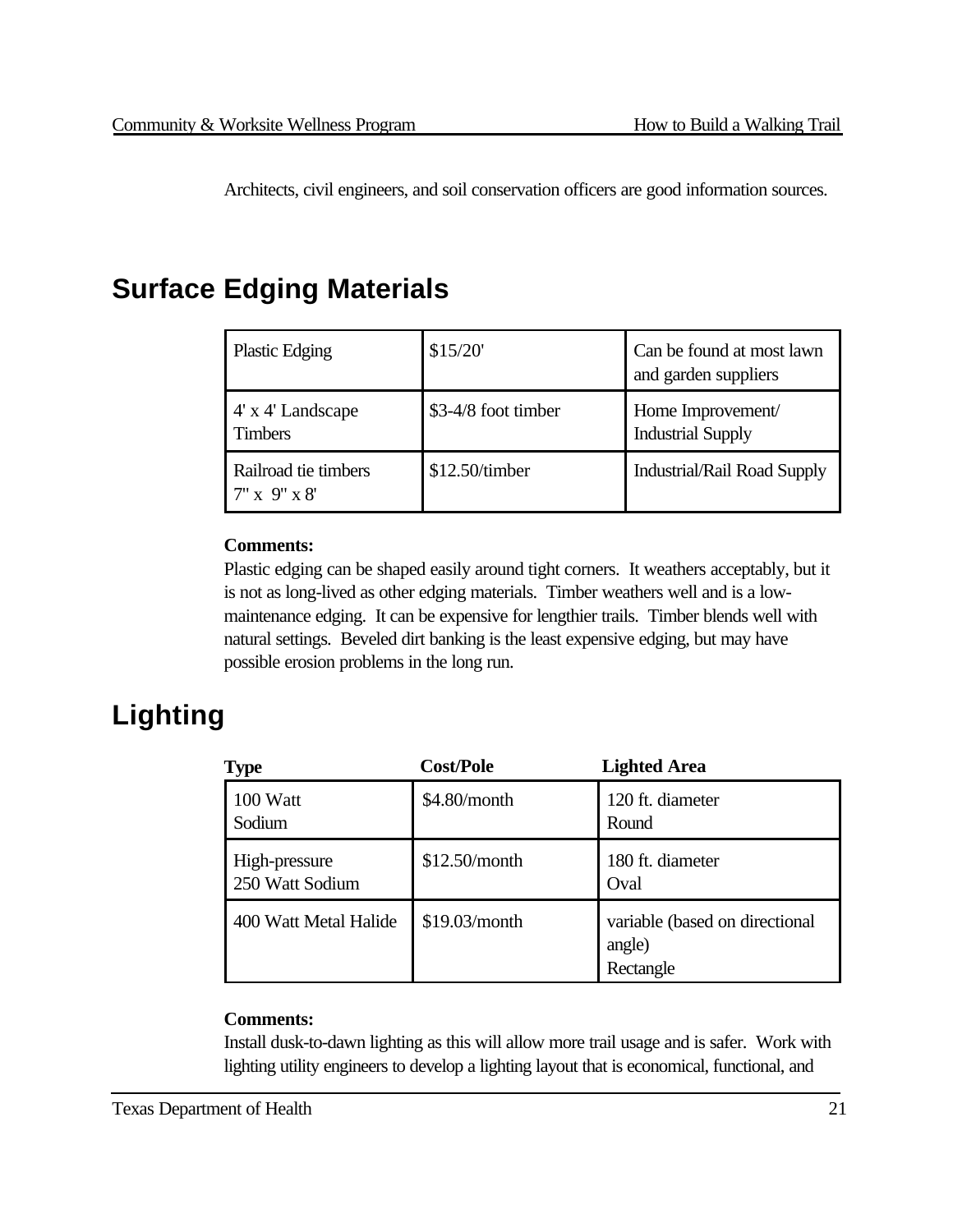attractive. Lighted area is based on a standard 30-foot pole, 6 feet of which is buried. The quoted costs come from the City of Austin's Night Watching Program. Different types of lights and/or programs may be available in your area.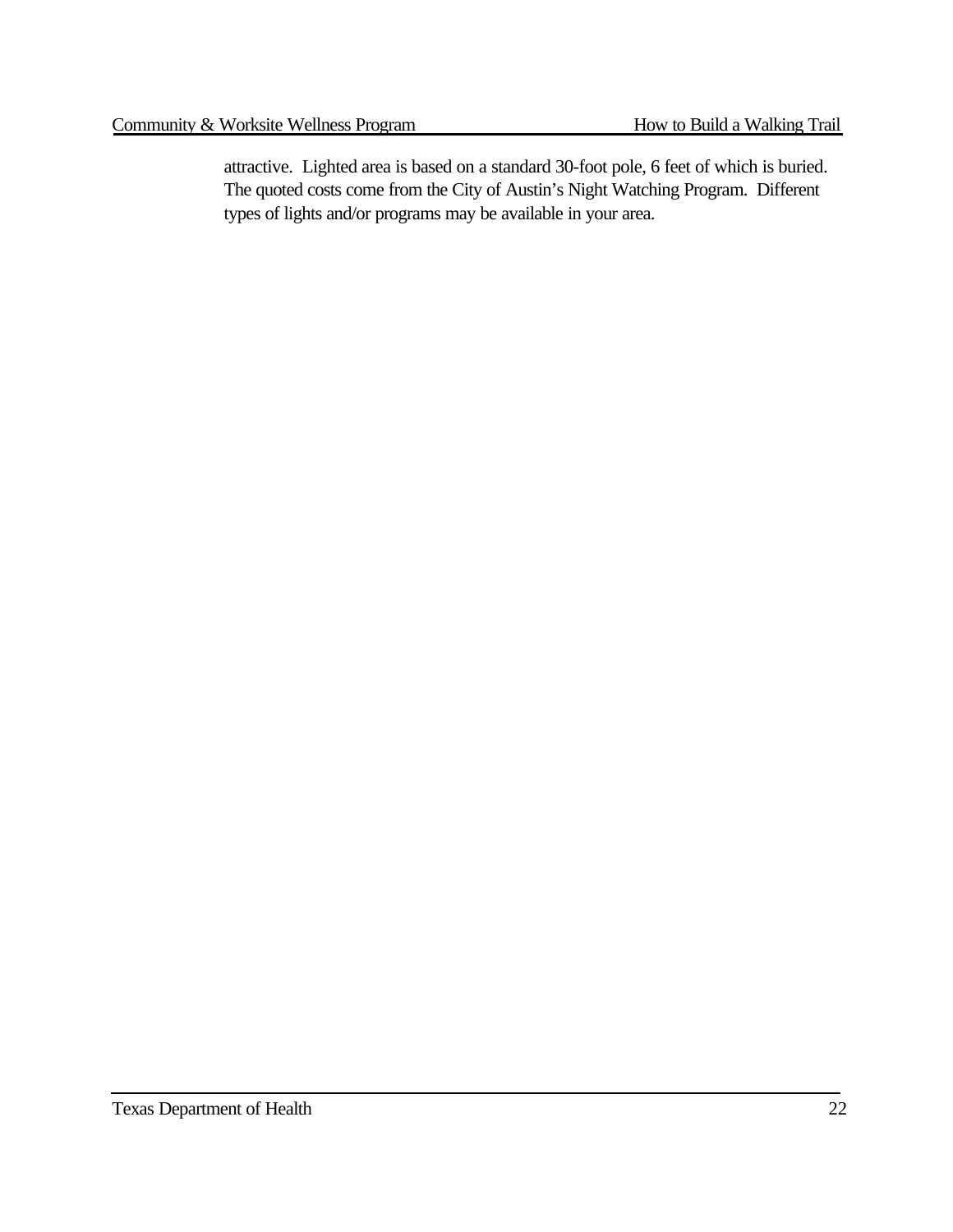# **Measuring Equipment**

| <b>Type</b>  | Cost                                                   | <b>Source</b>                                                   |
|--------------|--------------------------------------------------------|-----------------------------------------------------------------|
| Rolotape 400 | \$139.95 (single counter)<br>$$186.95$ (dual counter)  | Forestry Suppliers, Inc.<br>1-800-647-5368                      |
| Rolotape 415 | $$142.50$ (single counter)<br>$$191.50$ (dual counter) | Measuring equipment may also<br>be borrowed from Health         |
| Rolotape 600 | \$161.90                                               | Departments, Highway                                            |
| Rolotape 623 | $$173.50$ (single counter)<br>$$204.00$ (dual counter) | Departments, Surveyors, and<br><b>School Physical Education</b> |
| Rolotape 660 | \$172.50                                               | Departments                                                     |

### **Comments:**

Most of these measuring wheels will measure up to 100,000 feet. Some models have dual counter which allow total distance as well as various increments to be measured. You may also be able to find other types of distance wheels for about \$80-90 in outdoor equipment stores.

### **Distances**

1/8 mile-660 feet 1/4 mile-1320 feet 1/2 mile-1640 feet 3/4 mile-3960 feet 1 mile-5280 feet

### **Comments:**

1/4 mile is the acceptable minimum distance for a trail. Longer trails (1 mile or more) should have a "shortcut" at some increment to allow lesser conditioned walkers the opportunity to choose their walking distance. Choose a location large enough for the desired distance and use standard distances like those listed above.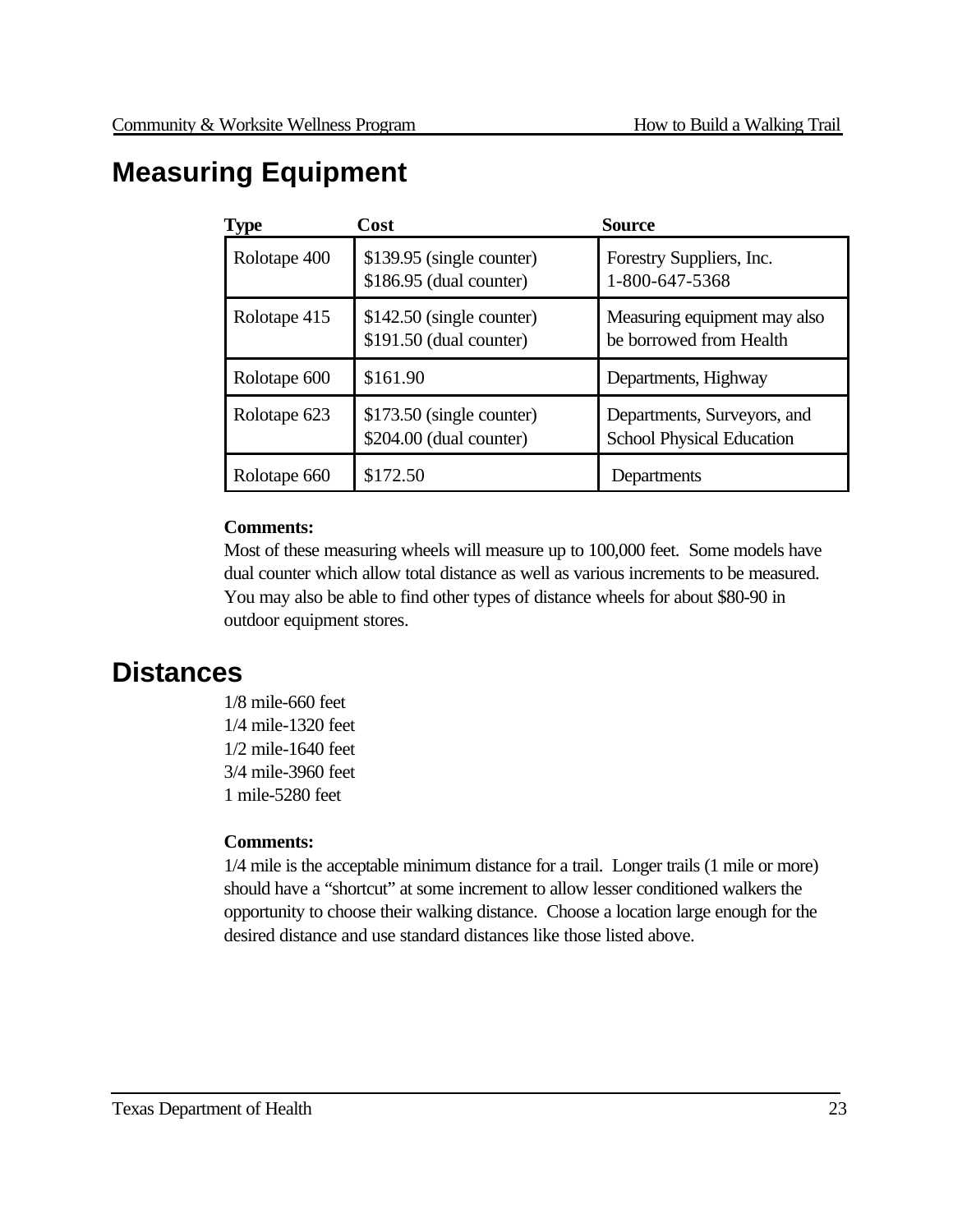# **Signs**

| <b>Type</b>                  | Cost          | <b>Source</b>                                 |
|------------------------------|---------------|-----------------------------------------------|
| Painted pavement<br>markings | minimal       | Any paint source                              |
| Laminated paper              | minimal       | Any print source                              |
| Painted wood                 | $$5-25/sign$  | Hardware stores, sign shops                   |
| Routered wood                | $$25-50/sign$ | Hardware stores, cabinet<br>shops, sign shops |
| Screened metal               | Varies        | County sign shops                             |

### **Comments:**

Signs should blend with the locale and theme of the trail. The signs need to be visible yet attractive. Visibility may be increased with landscaping around the base of sign posts. When designing your own signs, also remember to keep them simple. Complicated signs are hard to understand. Signs are meant to inform and guide the trail users and it is important for them to properly convey their message. Signs that are reflective are helpful to night users, and posting them at eye level or lower better attracts trail users' attention. This level also makes them more visible along the trail. Bilingual signs may be appropriate in your area, or larger signs might be useful if the trail will receive heavy usage from the elderly. Incremental signs are helpful to allow walkers to measure progress and time if they so desire.

The price of screened metal signs depends on the type and thickness of the metal used. Many plant maintenance departments have sign making capability. Always be sure and obtain permission before painting or posting any markers.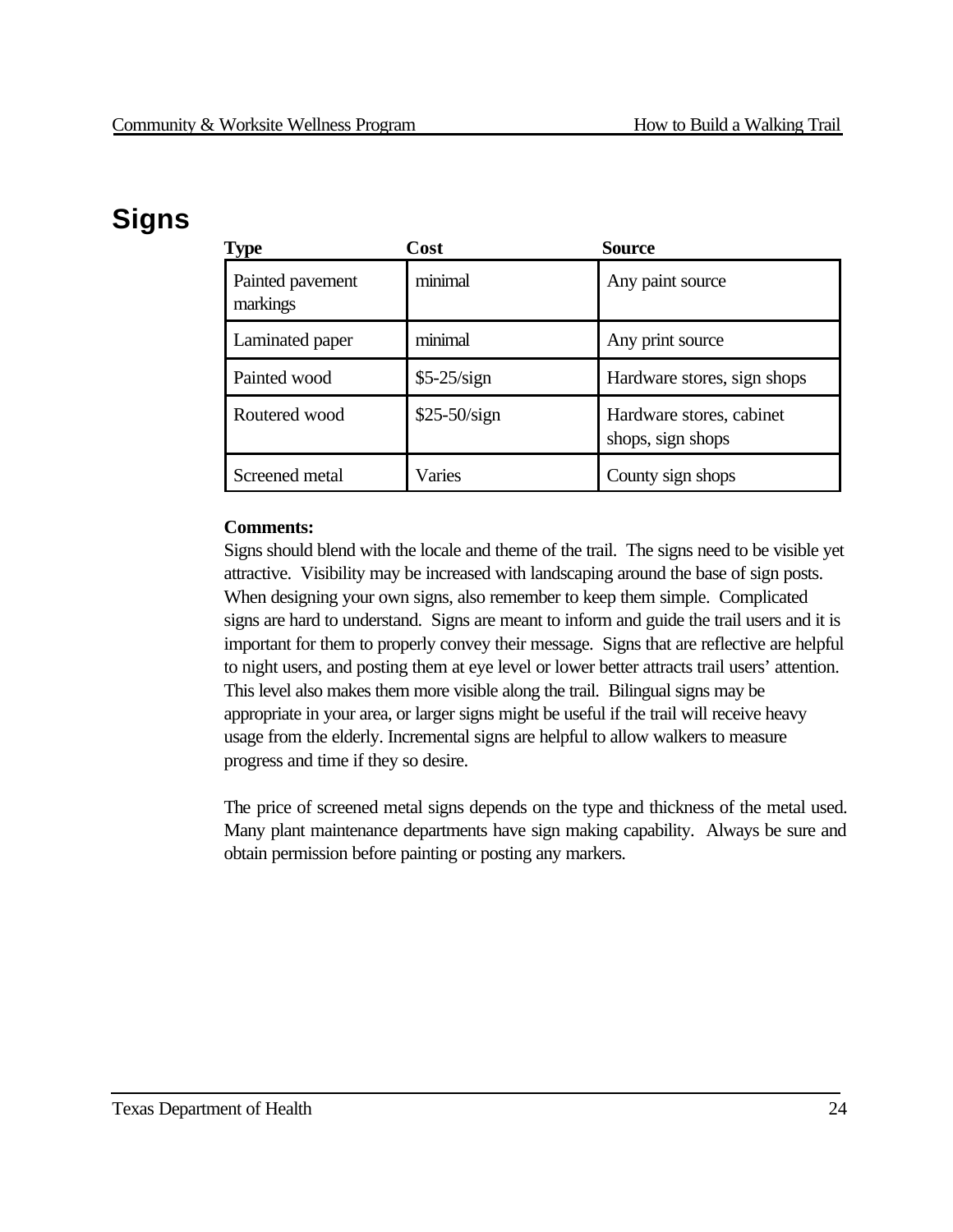# **Chapter 4 Walking Trail Signs**

**Walking Trail Signs**

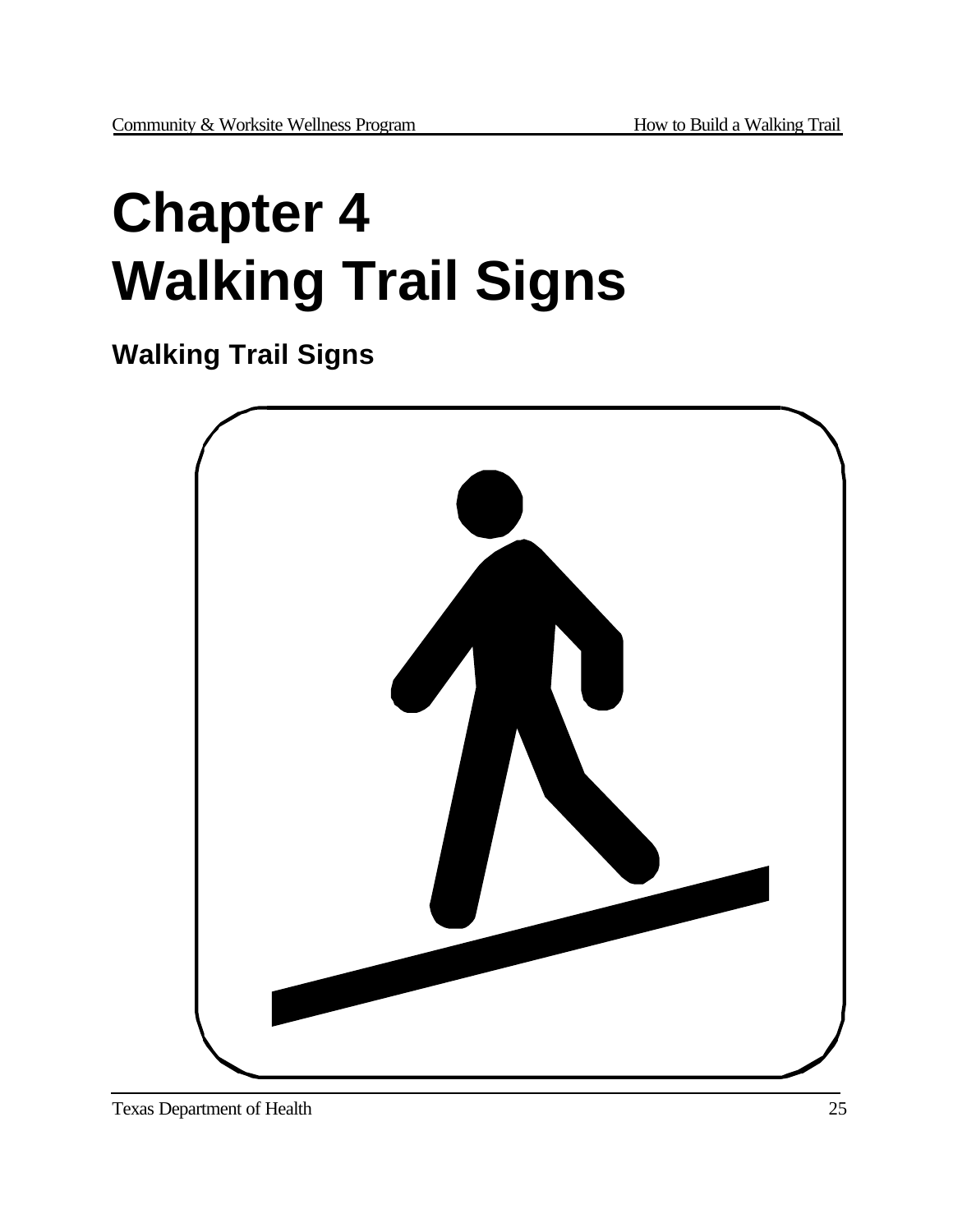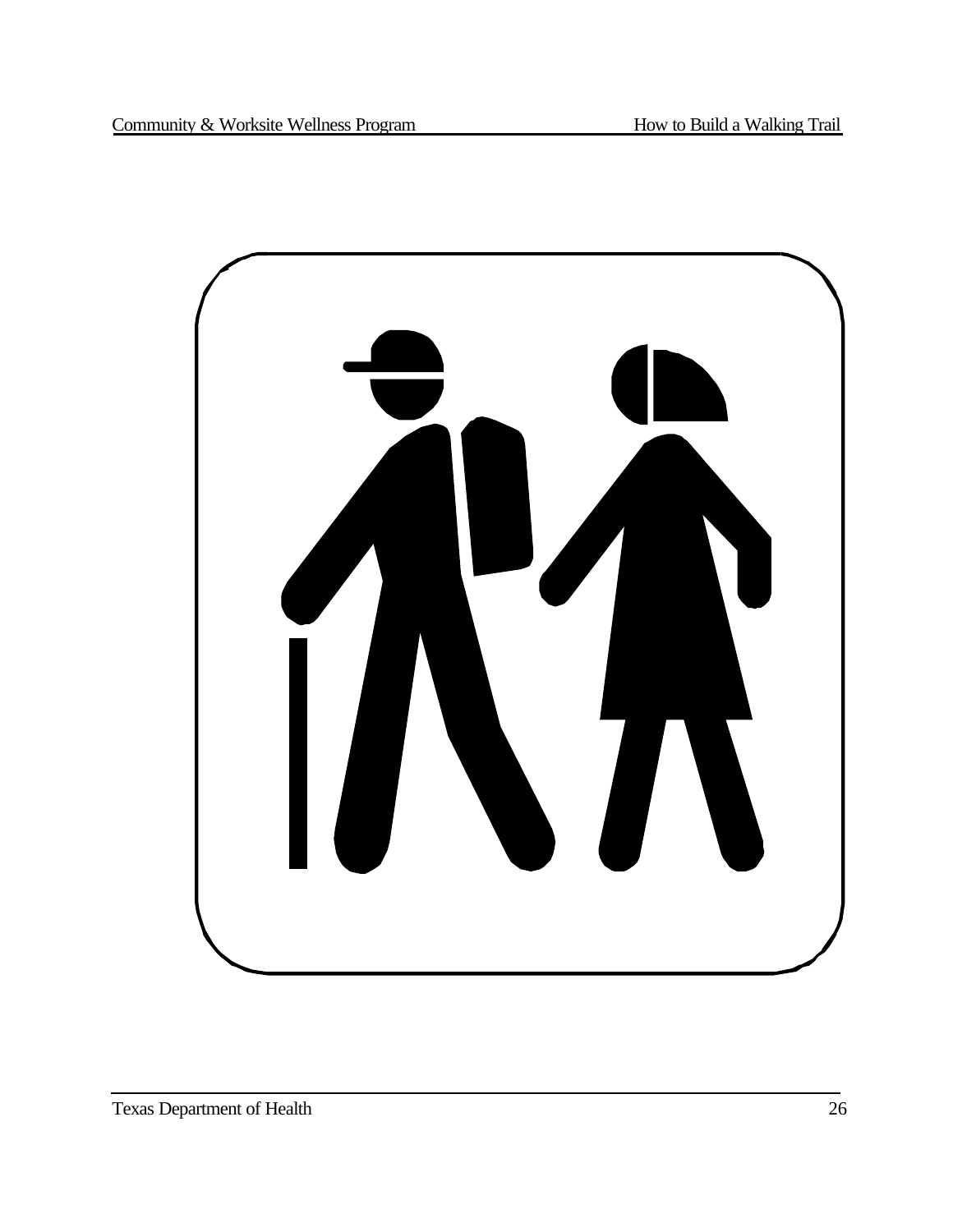# Walking Trail

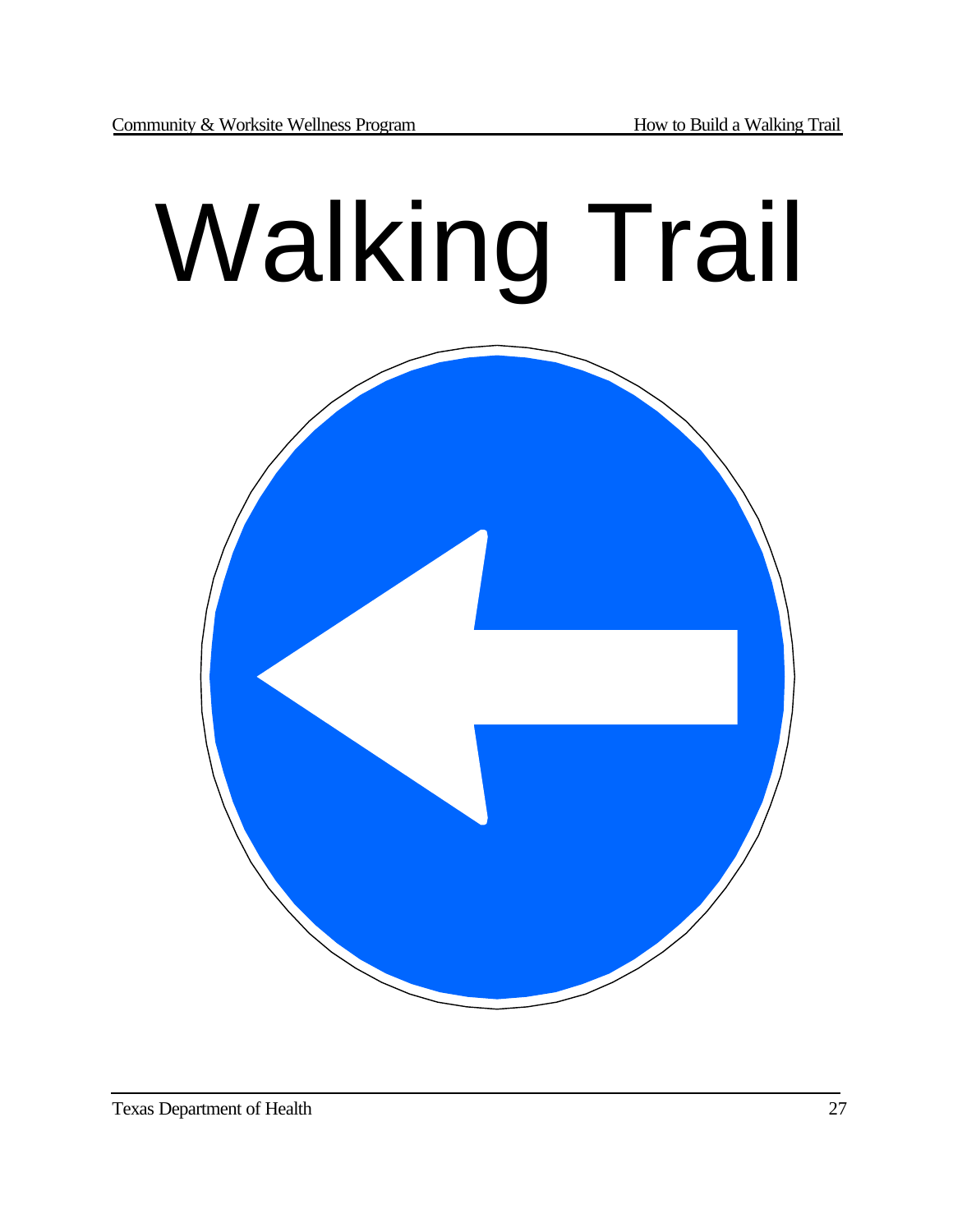# Walking Trail

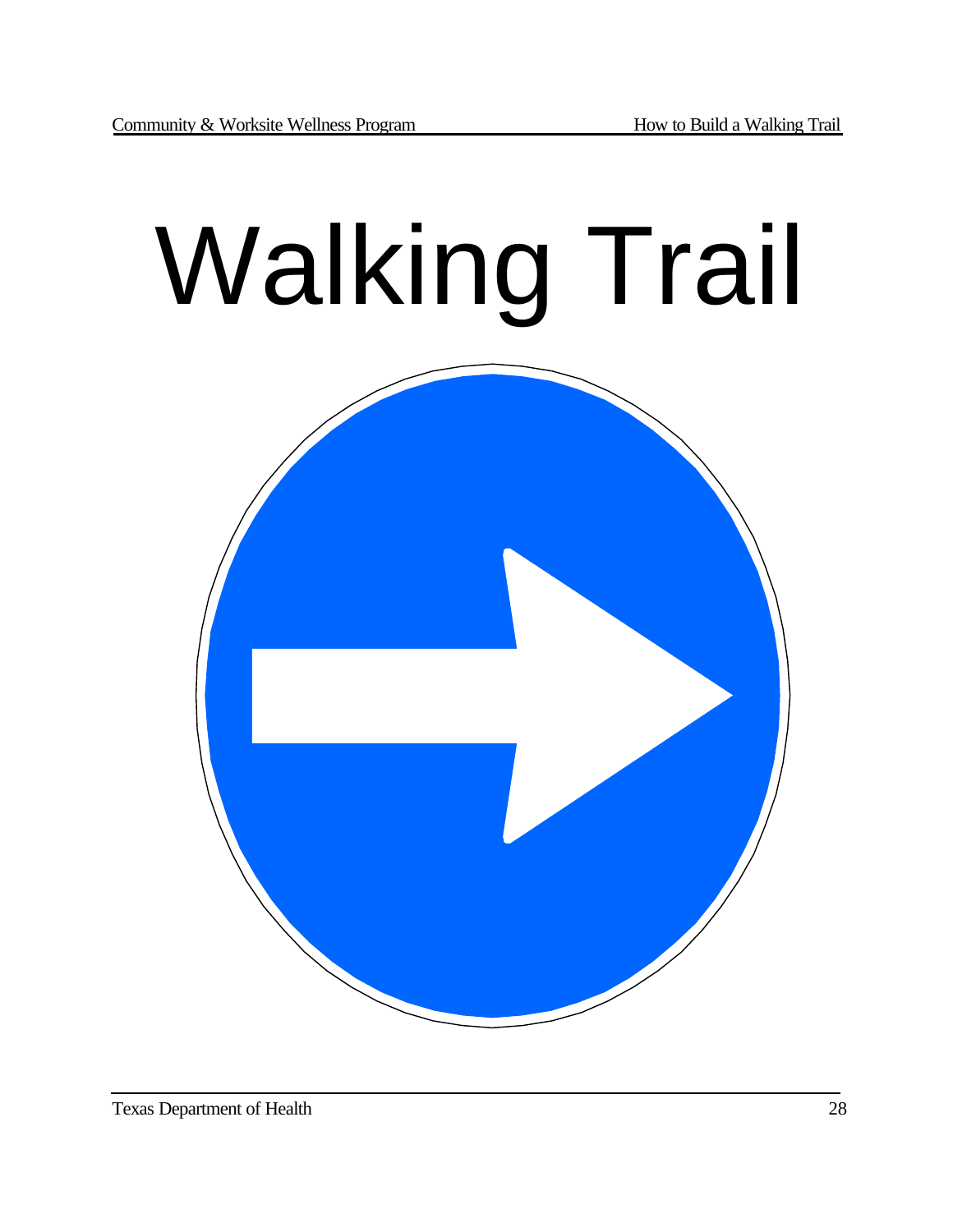# Walking Trail

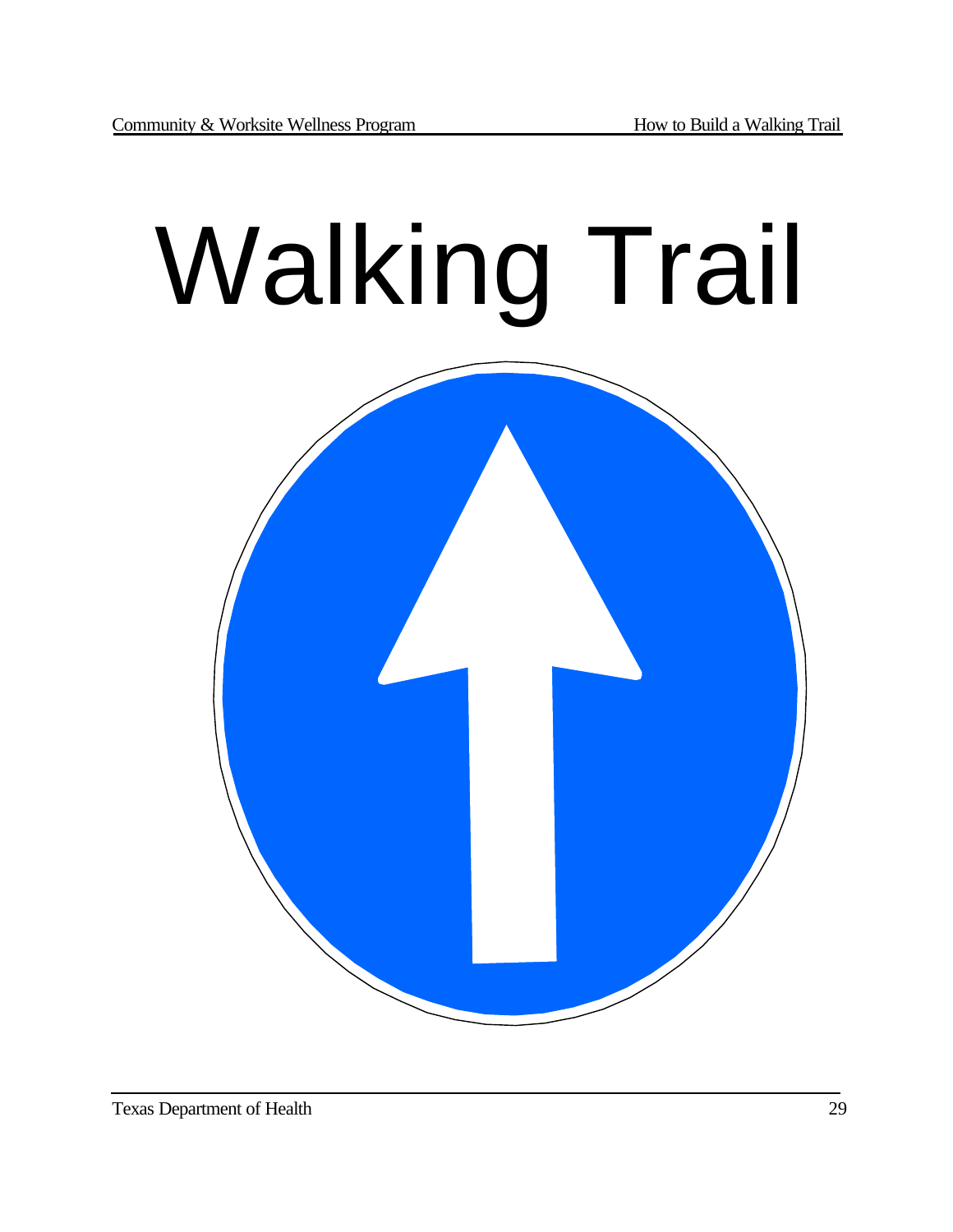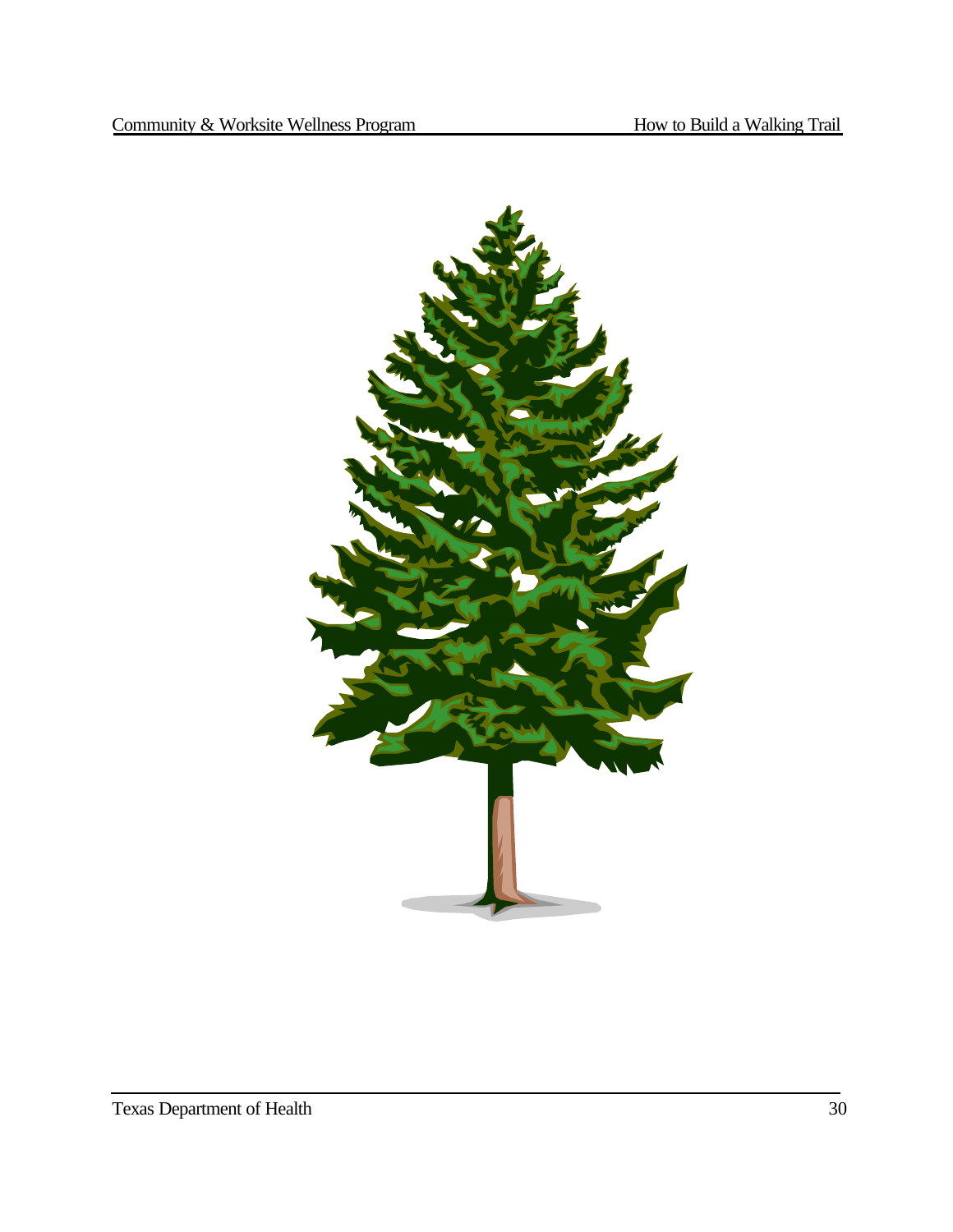# 1.5 Miles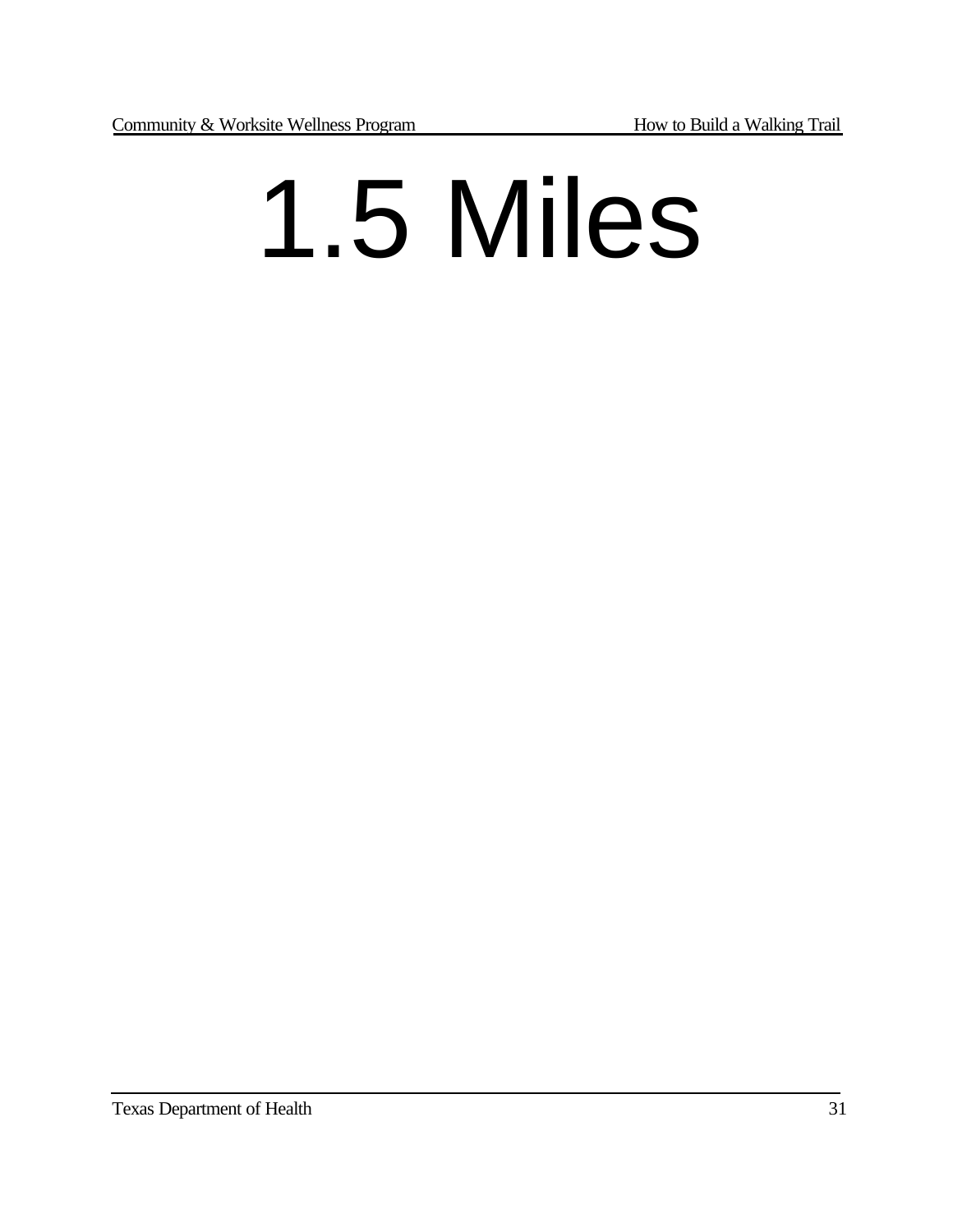# **Chapter 5 Promoting the Walking Trail**



# **Promoting the Walking Trail**

Promotion is the publicity and visibility you give your walking trail. Its purpose is to generate interest among potential users of the trail and to raise awareness for the value of the trail with regards to physical activity. Promotion and education are the most crucial elements in the success of a walking trail in any type of setting.

Promotion can involve a variety of channels to make people aware of the trail. These methods include:

- Public displays, announcements, and kick-off events
- Personal communications
- Newspaper and other print promotions
- TV and radio promotions

Education of the trail's value in providing environmental support for physical activity is essential to the success of the trail. It is vital for potential users to realize that using the trail is an easy way to increase their levels of physical activity. Stressing the importance of physical activity to a person's health is another avenue of promoting the trail. In addition to the health benefits, trails enhance city beautification efforts, help control crime and act as a natural haven for small wildlife and native vegetation.

The following information may help you to both promote your trail and educate potential users of the trail.

## **Media Promotion**

Using the media will help the community become aware of the importance of physical activity and also will increase the community's interest in the walking trail.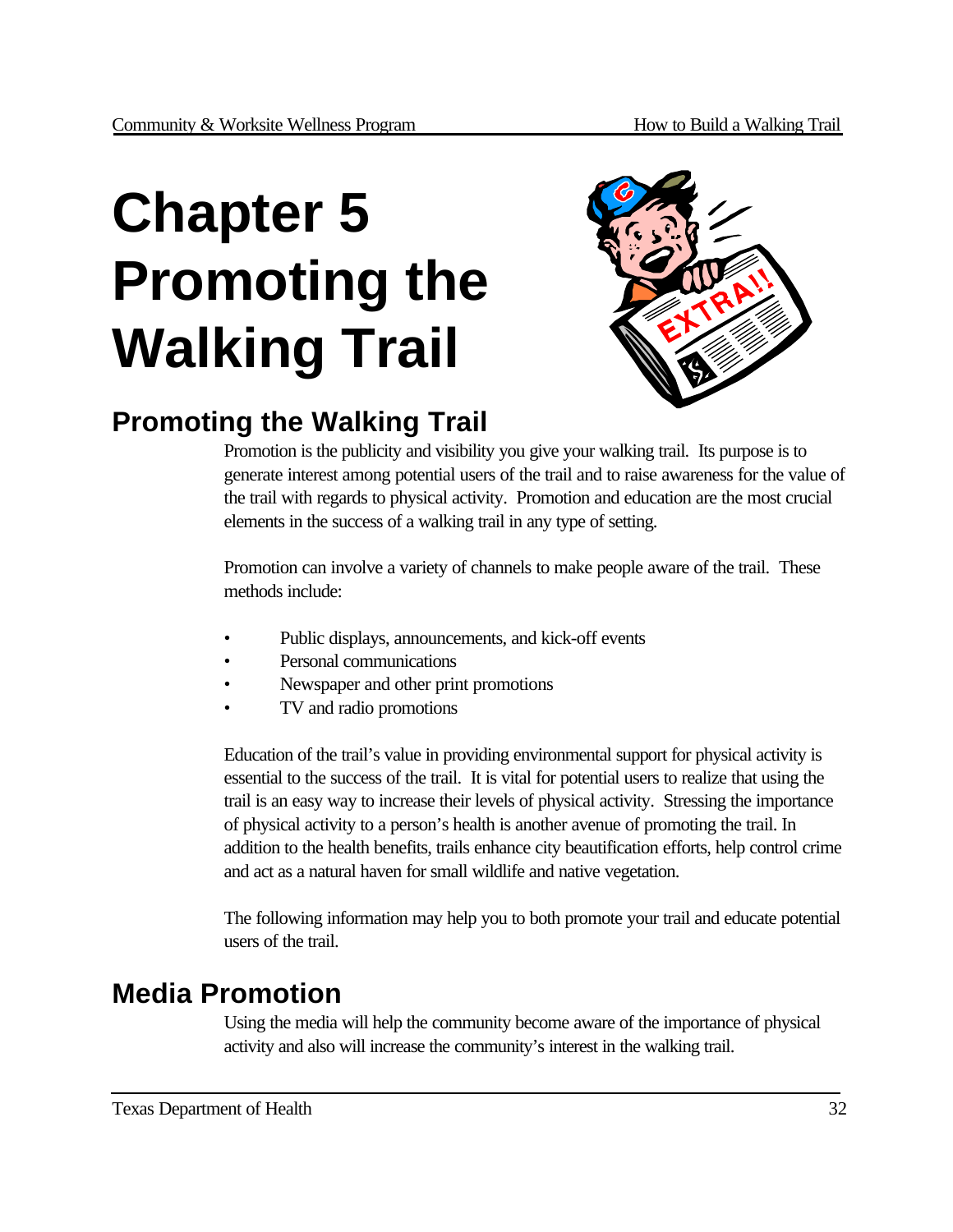Activities for promoting awareness:

- **Posters**
- Flyers
- Signs
- **Exhibits**
- Payroll stuffers
- Church bulletins
- Pamphlets, brochures
- Employee/church newsletter
- Bulletin boards
- Newspaper articles
- **Meetings**
- One-time events such as a "Wellness Walk"
- Discount coupons
- Logo/theme T-shirts
- Games/Trivia

Public address systems such as radio, television, business, and school address systems can be used for short announcements to inform the public of the walking trail.

Here are some suggestions to keep people interested in using the walking trail:

- 1. Sponsor periodic public awareness walking campaigns such as "Walk Texas."
- 2. Organize walking teams and have competitions among the different groups. Offer incentives and other prizes.
- 3. Encourage walking at the worksite during lunch and coffee breaks; at the church before the mid-week service and as part of the vacation bible school program; and before and after classes at school.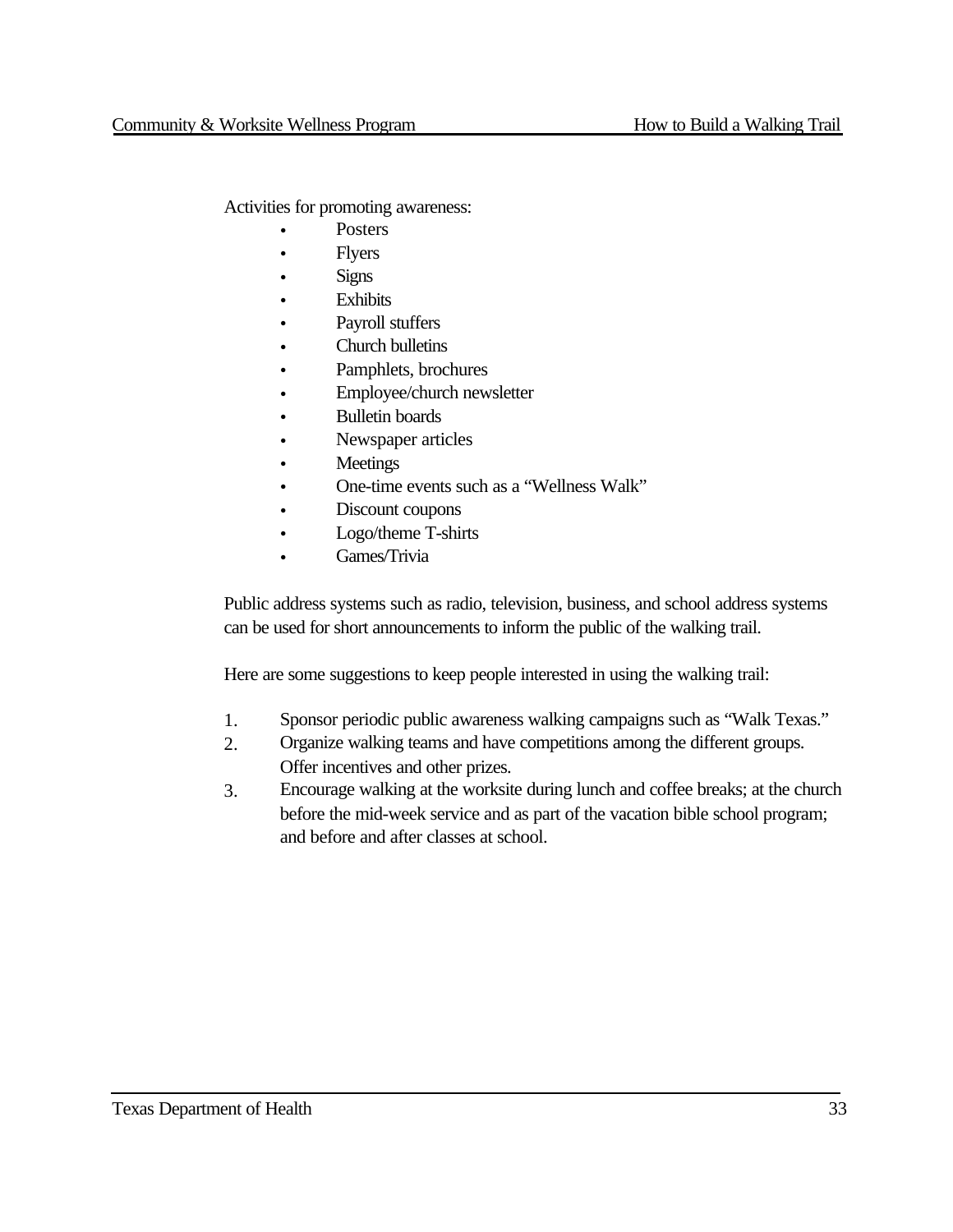# **Chapter 6 Kick-Off Event**

# **Planning the Big Day**

Listed below is a series of important steps one should consider when planning the "kickoff" promotional event for the opening of your walking trail.

- 1. Form a committee to plan and publicize the event. The committee membership should be drawn from the leaders and "movers and shakers" within each setting (worksite, school, church, and community) and the Health Promotion Team from the Health Department.
- 2. Decide upon place, date, and time for event kick-off.
- 3. Develop and publicize the goals, guidelines, and rules for the users of the walking trail.
- 4. Develop a plan of action for publicity for the kick-off event.
- 5. Solicit contributions for prizes and incentives.
- 6. Make it easy for people to sign up by having a wide variety of places to register for the event.
- 7. Place basic tips and articles about physical activity and its benefits along with the notice about the opening of the walking trail. The notices could be placed in newsletters, flyers, payroll stuffers, radio and television public service announcements, and local newspapers.
- 8. Encourage physicians to endorse a letter recommending that all their patients exercise by using the walking trail. Use the letter as part of the publicity campaign.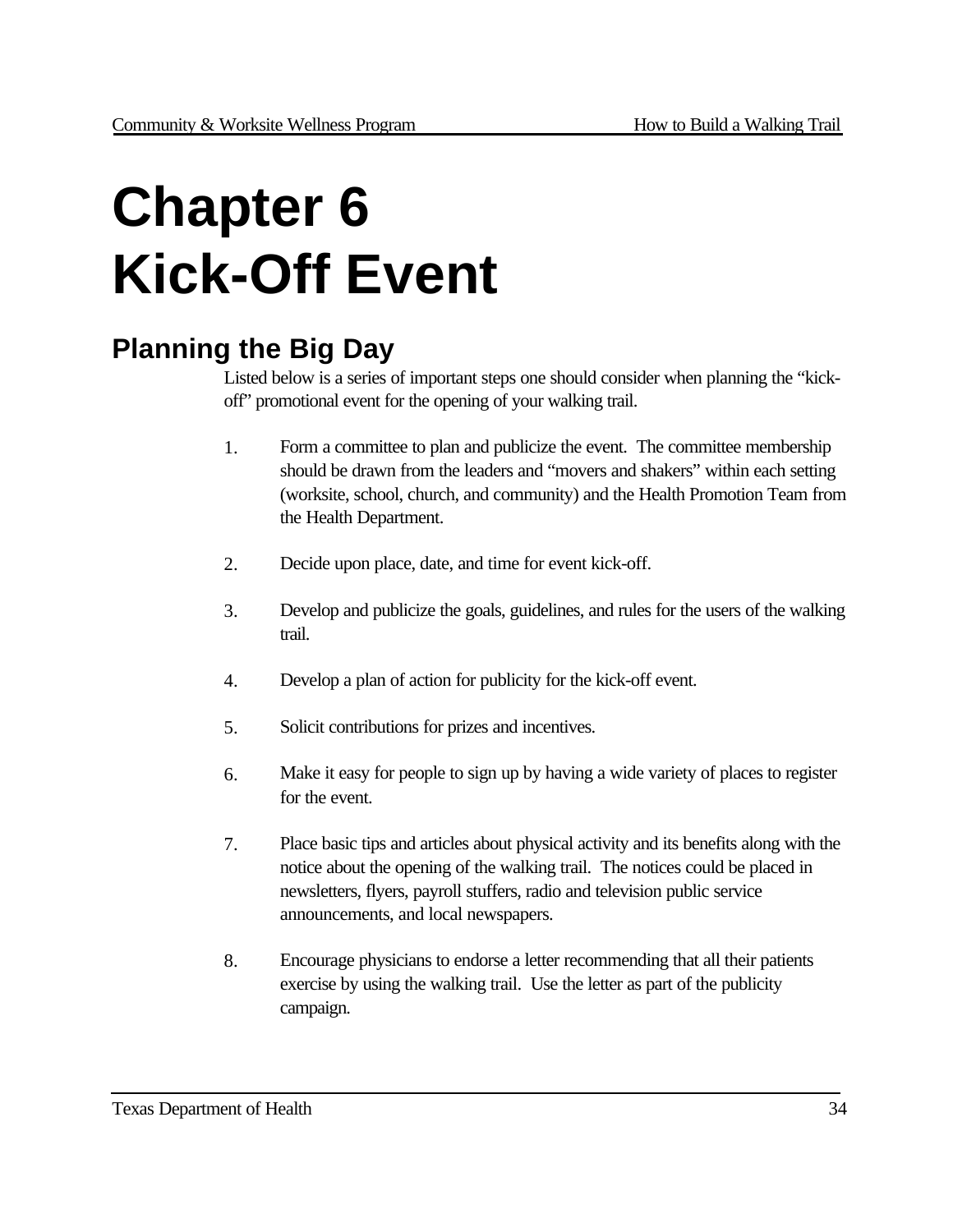- 9. Develop and distribute table tents or flyers with messages such as "Would You Like More Energy? Exercise With Us" or "Don't Excuse Yourself from Exercising."
- 10. Arrange for a motivational presentation on exercise before or during the kick-off event.

### **Promotion Possibilities**

### *Television*

Public Service Announcements Paid Ads News Stories News Series Public Affairs Programs Talk Programs Magazine Programs Special Programs Community Calendar Community Opinion Management Editorials

#### *Radio*

Public Service Announcements News Stories Public Affairs Programs Talk Programs Packaged Series Community Calendar Management Editorials

#### *Community Events*

Health Events Civic Events Meeting Presentations School Events

*Newspapers* Paid Ads News Stories Editorials

Letters to Editor Feature Columns

*Newsletters* **Stories** Paid Ads Columns

*Printed Materials* Flyers **Posters** 

### *Distribution Outlets*

Retail Outlets Public Locations (library, chamber of commerce) Health Agencies Doctor/Dentist Offices **Workplaces** Churches Shopping Centers Unions **Schools**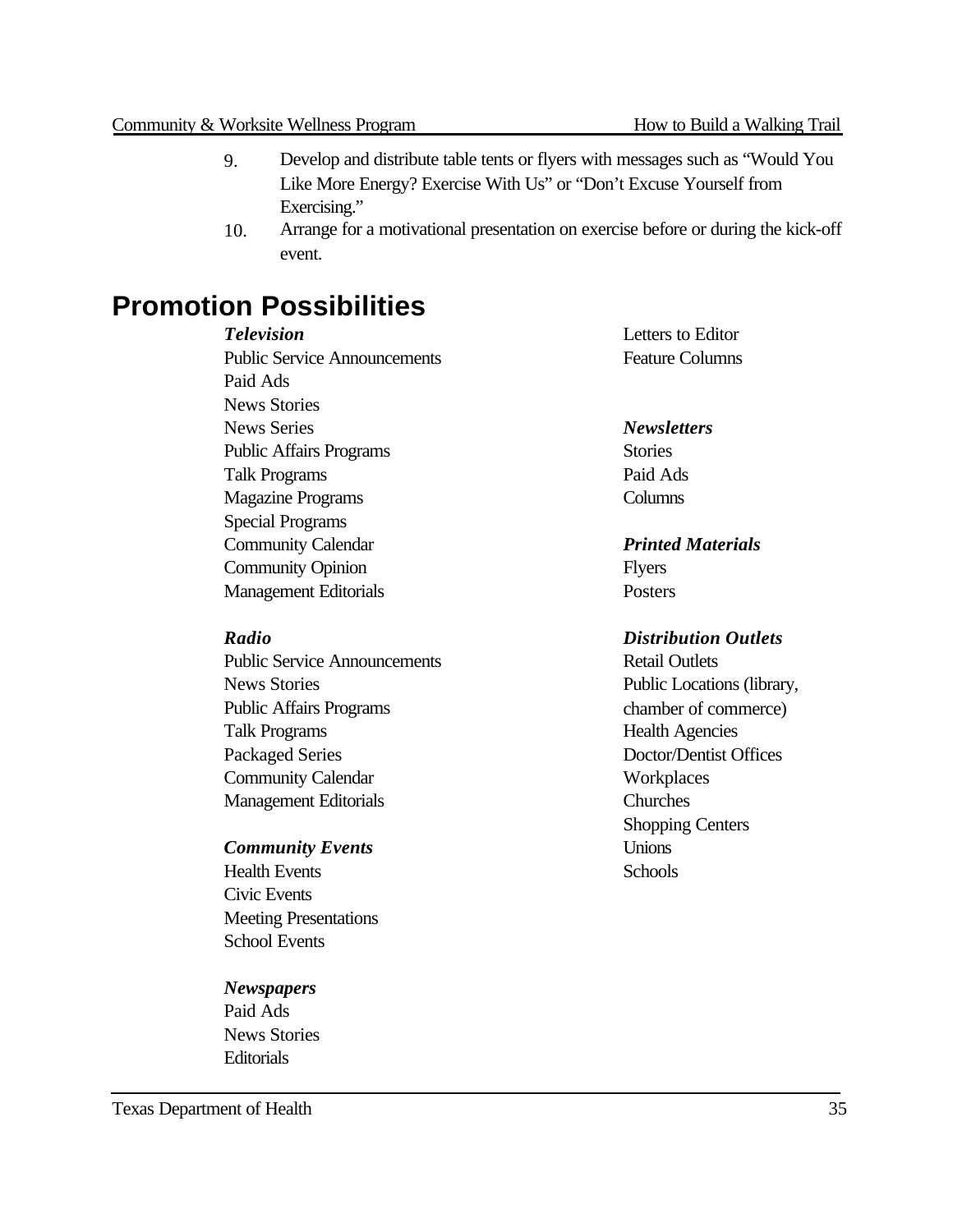# **The Big Day**

Here is a check-off list which may be used in the organization of the activities for the kick-off event.

- A. Contact authorities for permission to use the area designated for the start of the festivities.
- B. Contact Rescue Squad for emergency first aid services.
- C. Contact police department for traffic flow and escort.
- D. Contact local restaurants to provide water coolers at trail sites.
- E. Obtain platform and public address system for warm-up activities.
- F. Obtain trash cans.
- G. Secure instructor for warm-up activities.
- H. Obtain ribbon for ribbon cutting ceremonies.
- I. Make or buy certificates for awards.
- J. Line up people for judges and presenters of awards.
- K. Make posters and walker identification cards.
- L. Arrange for volunteers to work the registration table. Registering participants, tabulating award winners, and filling out the award certificates are the responsibilities of the registration table.
- M. Arrange for volunteers to hand out packets and collect walker identification cards.
- N. Secure shuttle services back to the starting point of the walk if necessary.
- O. Arrange for volunteers to set up and clean up.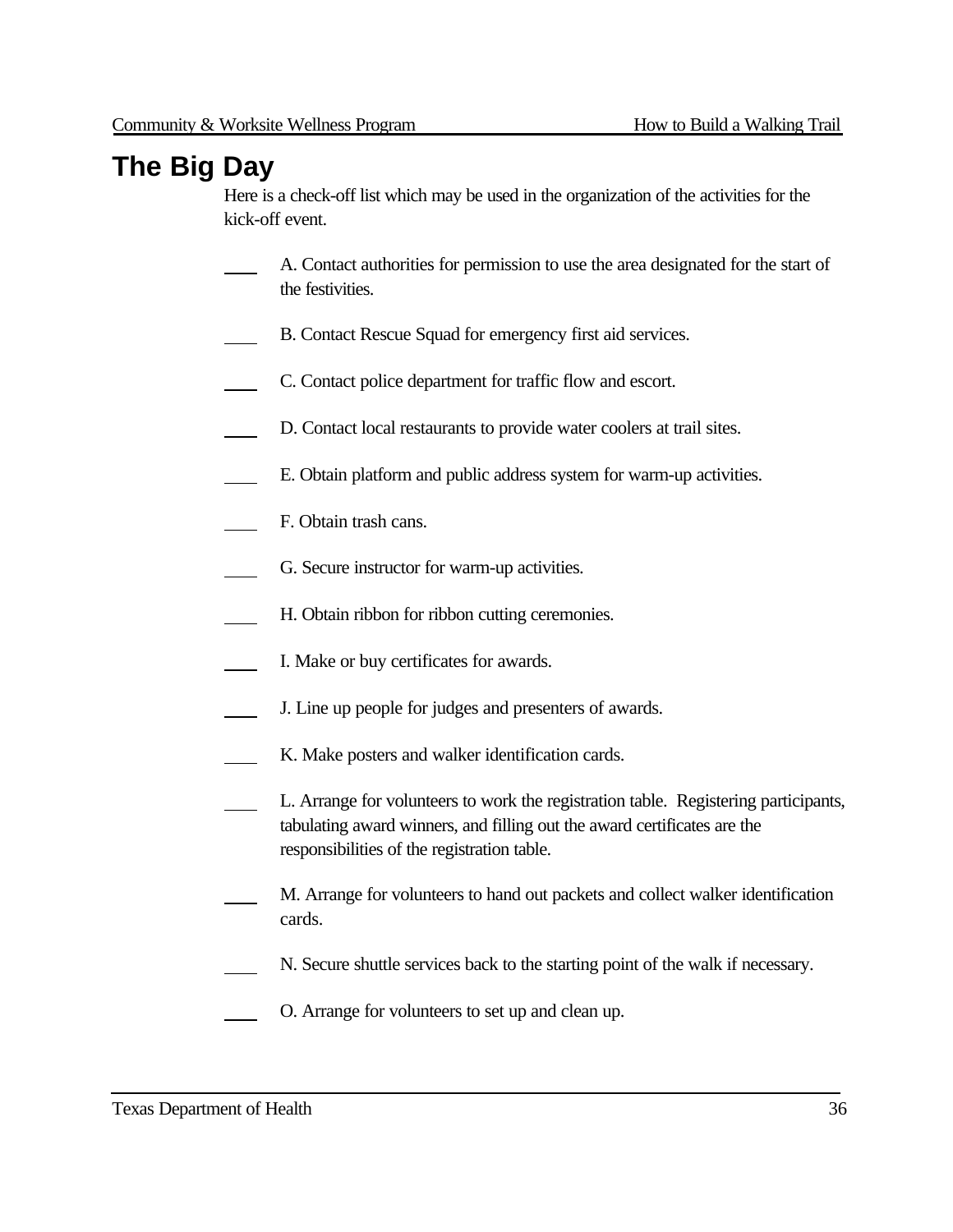# **Additional Kick-Off Activities**

- 1. Tie the walk in with the on-going site events such as a community festival, National Employee Health and Fitness Day activities at the worksite, field days at schools, and church family activities.
- 2. Offer different types of screenings (i.e., height, weight, blood pressure, body composition analysis) in conjunction with the kick-off.
- 3. Invite different agencies/community groups (i.e., American Heart, American Lung, Cancer Society, local hospital wellness programs) to provide displays.
- 4. Have fruit and healthy foods available for participants. Local grocery stores may donate fresh fruit and fruit juices for the event.
- 5. Recruit a local television or athletic personality to begin the first walk on the walking trail.
- 6. Get a volunteer to dress up in a "walk man" costume (like Superman, but with a "W" instead of an "S"). This person could lead the walkers during the event.
- 7. Make activity logs or some type of walking journal available to the walkers to assist them in keeping track of their mileage for future walks.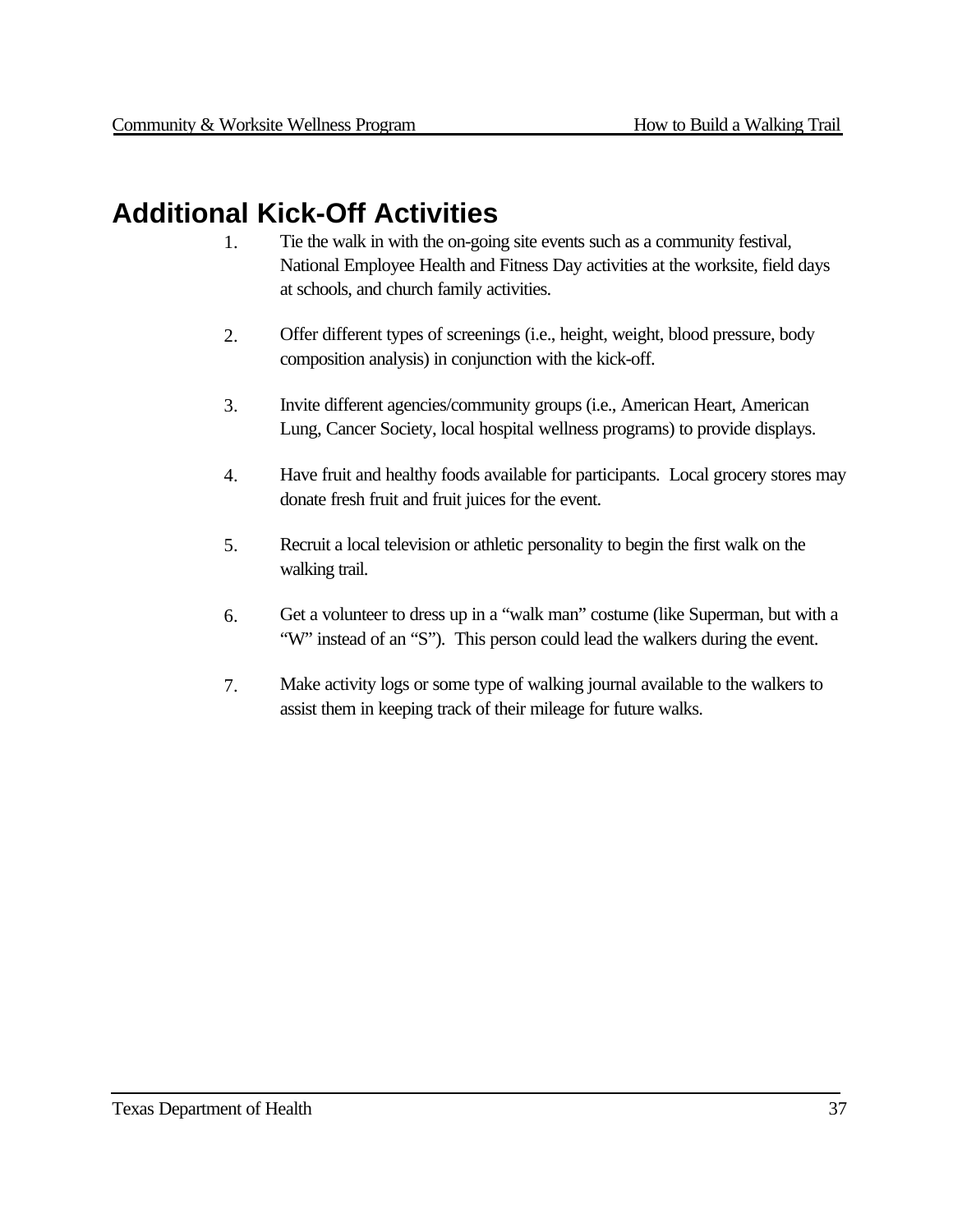# **Chapter 7 Incentives for Walking**

# **Incentives for Walking**

Incentives are important in any type of physical activity program. They can be used in a variety of ways to get people involved in a walking trail activity. Incentives can encourage people to sign up for the program, participate in the activity, or develop a walking program after the initial event is over. Incentives do not have to be expensive or elaborate - donations are free to you and provide the donor with advertising.



Keep in mind the following points about incentives:

- Periodic, ongoing incentives are better than one time rewards
- Group incentives enhance the effect of the program
- Incentives serve as valuable reminders to people to continue participation
- The more appropriate the reward, the better the effect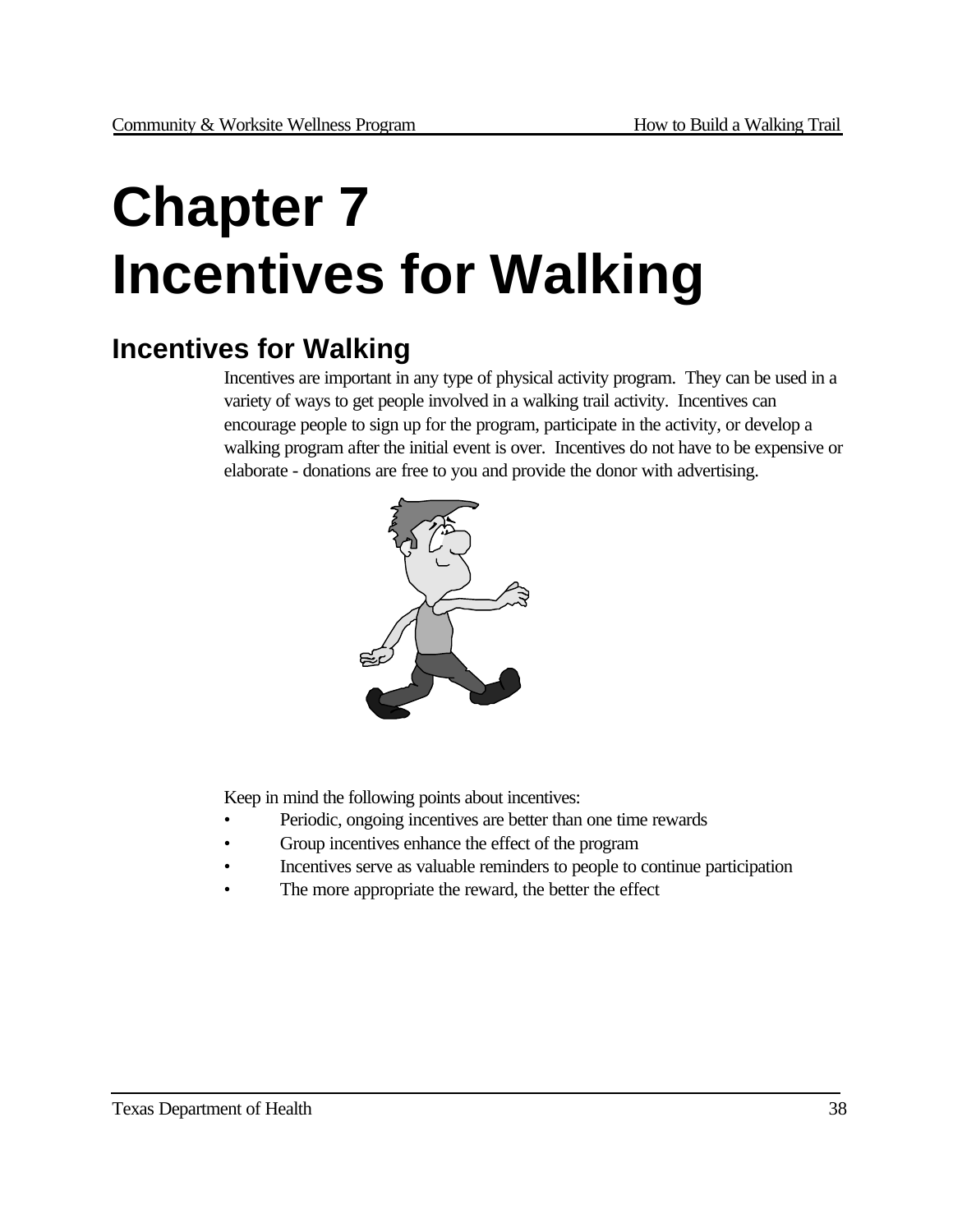# **Incentive Idea List**

Here are some suggestions of different items which make nice prizes:

- 1. Flower or balloon bouquet
- 2. Coupons/discount at an athletic store
- 3. Preferred parking space at worksite, church, or school
- 4. "Jane/Joe Smith" Appreciation Day
- 5. Recognition in company newsletter, bulletin boards, newspaper, local media
- 6. T-shirt with an appropriate logo
- 7. Movie theater tickets
- 8. Exercise equipment donated by a local sporting good store
- 9. Lunch with "the boss" or a local personality
- 10. Juice packs/fruit basket for health and hydration
- 11. Gift certificate for services--free oil change or dry cleaning
- 12. Night for two at a beach resort or local resort
- 13. Subscription to a health- or fitness-related magazine
- 14. Heart-healthy cookbook

# **Site-Specific Incentive Ideas**

### **Worksite**

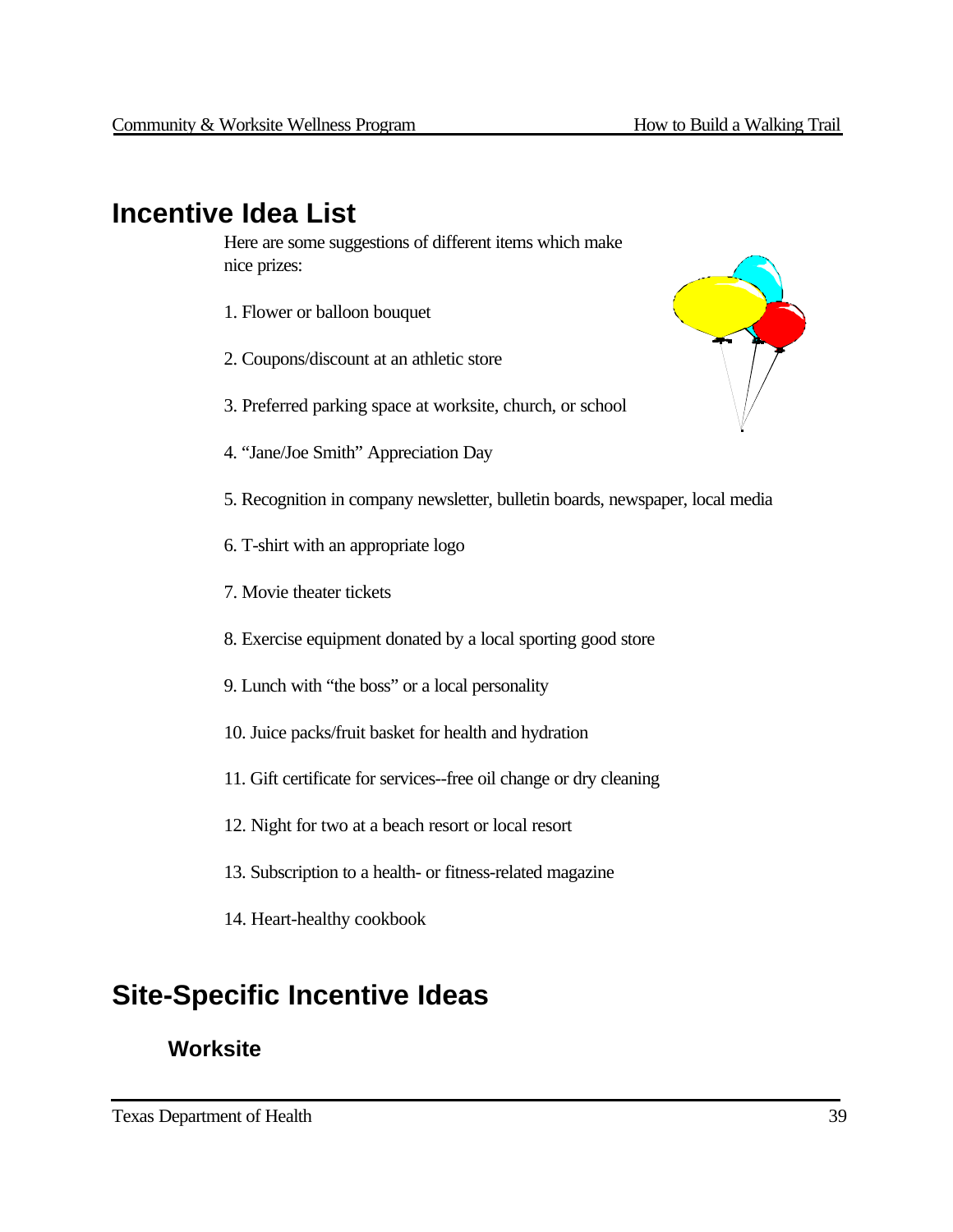- 1. Employee leave time for participants with certain mileage
- 2. Free lunch from the worksite cafeteria
- 3. Trophies for walking teams and/or individuals
- 4. Recognition in the company newsletter or bulletin boards

### **Community**

- 1. Free lunch or dinner donated by local restaurants
- 2. Gift certificates donated by local businesses and utility companies
- 3. Lunch with a local celebrity

### **Church**

- 1. Covered-dish supper using heart-healthy dishes honoring walkers
- 2. Recognition in the church bulletin or newsletter
- 3. Lunch or dinner with the minister
- 4. Special hymn sung by the choir in honor of the walkers

### **School**

- 1. Healthy foods provided by the school cafeteria honoring walkers
- 2. Lunch with the principal or district superintendent
- 3. Recognition in the school newspaper or public address system
- 4. T-shirt or cap with the school logo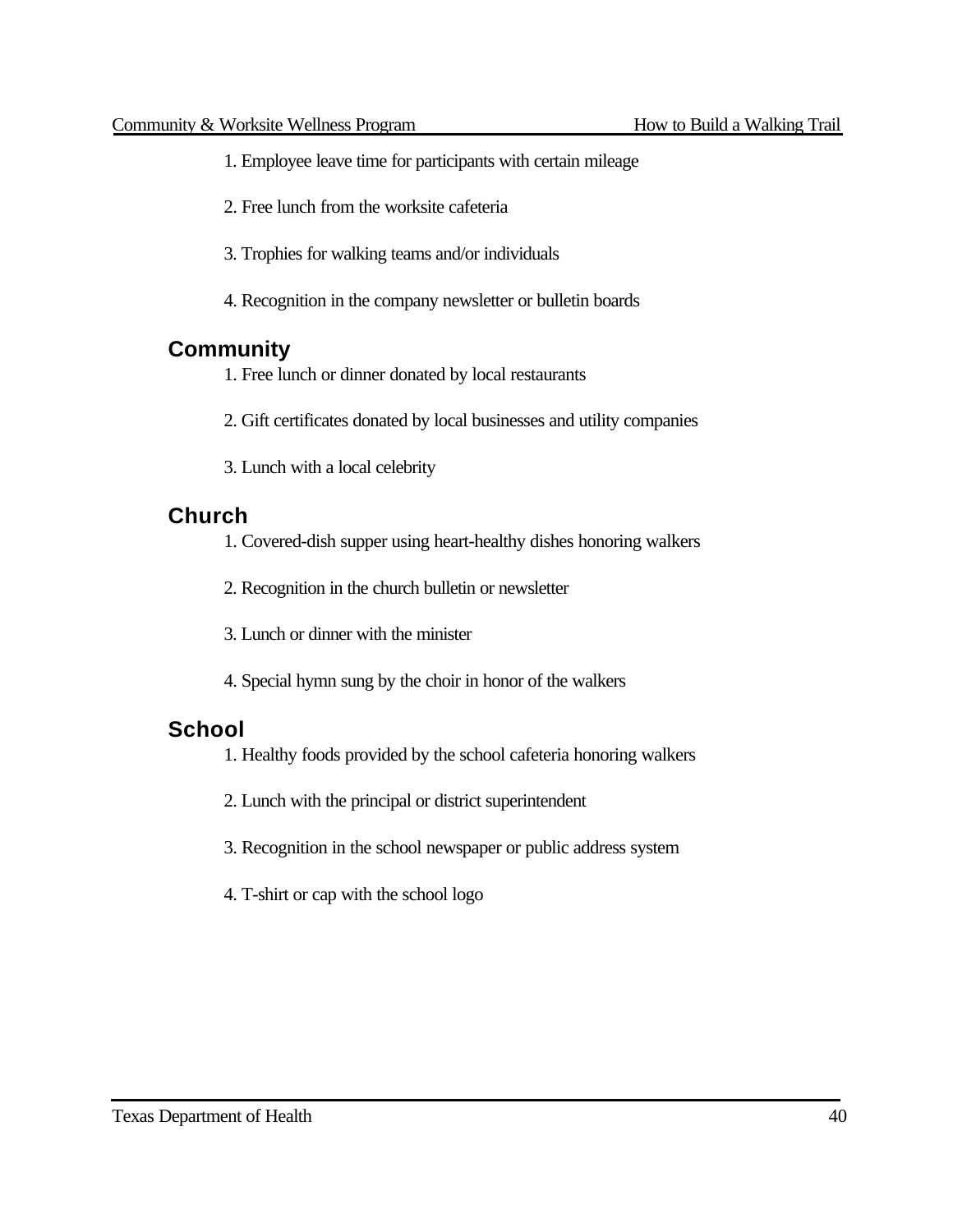# **Chapter 8 Physical Activity Information**

# **General Information**

The following pages contain information which can be used for newspaper articles, brochures, flyers, table tents, and other means of communication. Table tents are flyers containing information on the front and back and can be folded to stand on table tops. Table tents are useful as public awareness and educational tools. Samples of how to use the information are included.

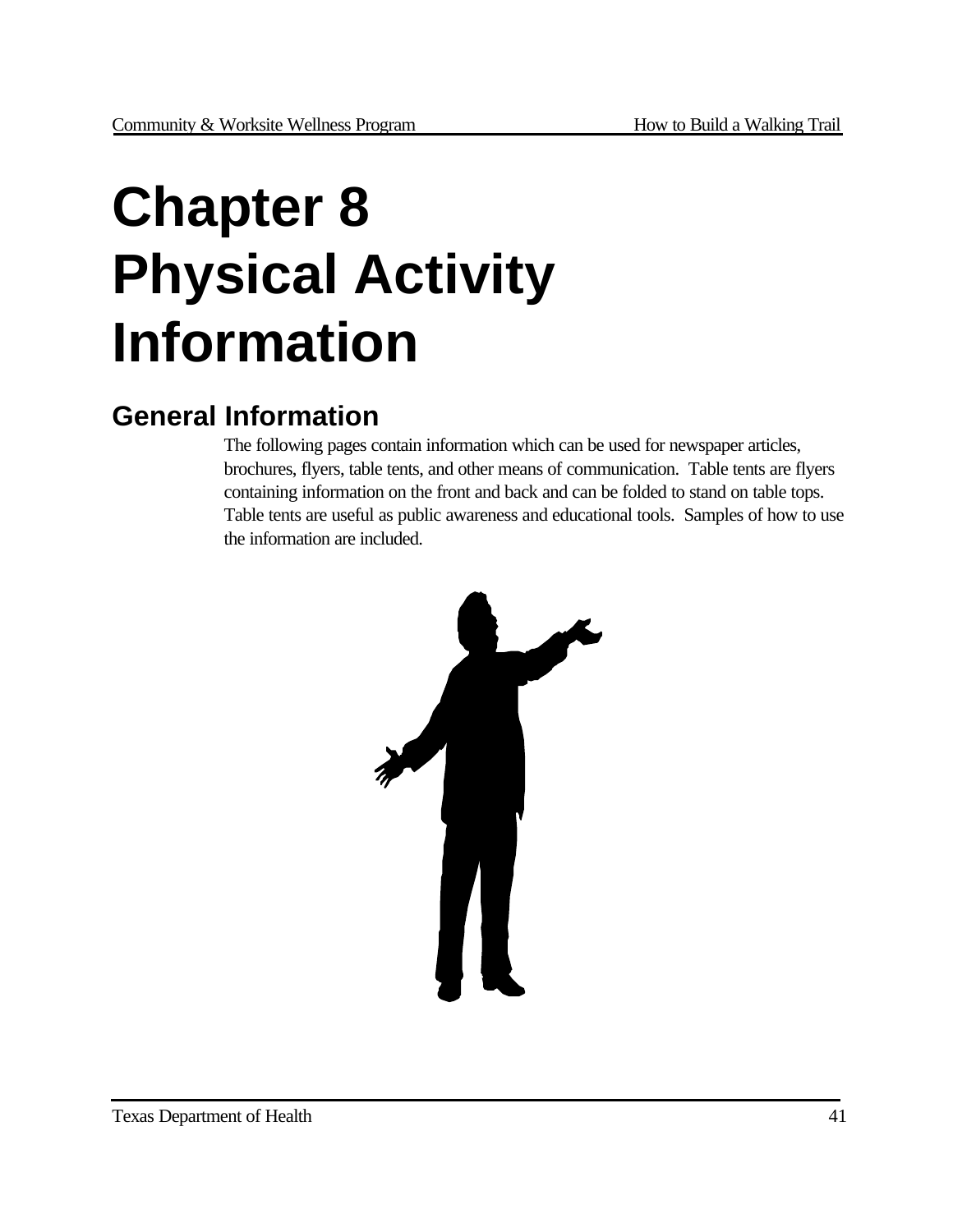# **Tips On Choosing Heart-Healthy Activities**

To improve your lungs, your activity should be "aerobic".

### **What does "aerobic" mean?**

Aerobic means "with oxygen". During aerobic activity, your muscles use oxygen to make energy for you to move. After about 6-8 weeks of regular aerobic activity, your body begins to use oxygen more efficiently.

### **What are aerobic activities?**

These are activities that move the large muscle groups in your arms and legs nonstop for 10-60 minutes. Some examples include:

- Brisk walking
- Jogging
- Stationary cycling
- **Bicycling**
- Rowing
- Swimming
- Dancing



Some activities can be aerobic if done briskly and nonstop. Some examples include:

- Basketball
- Tennis
- Racquetball
- Gardening
- **Soccer**

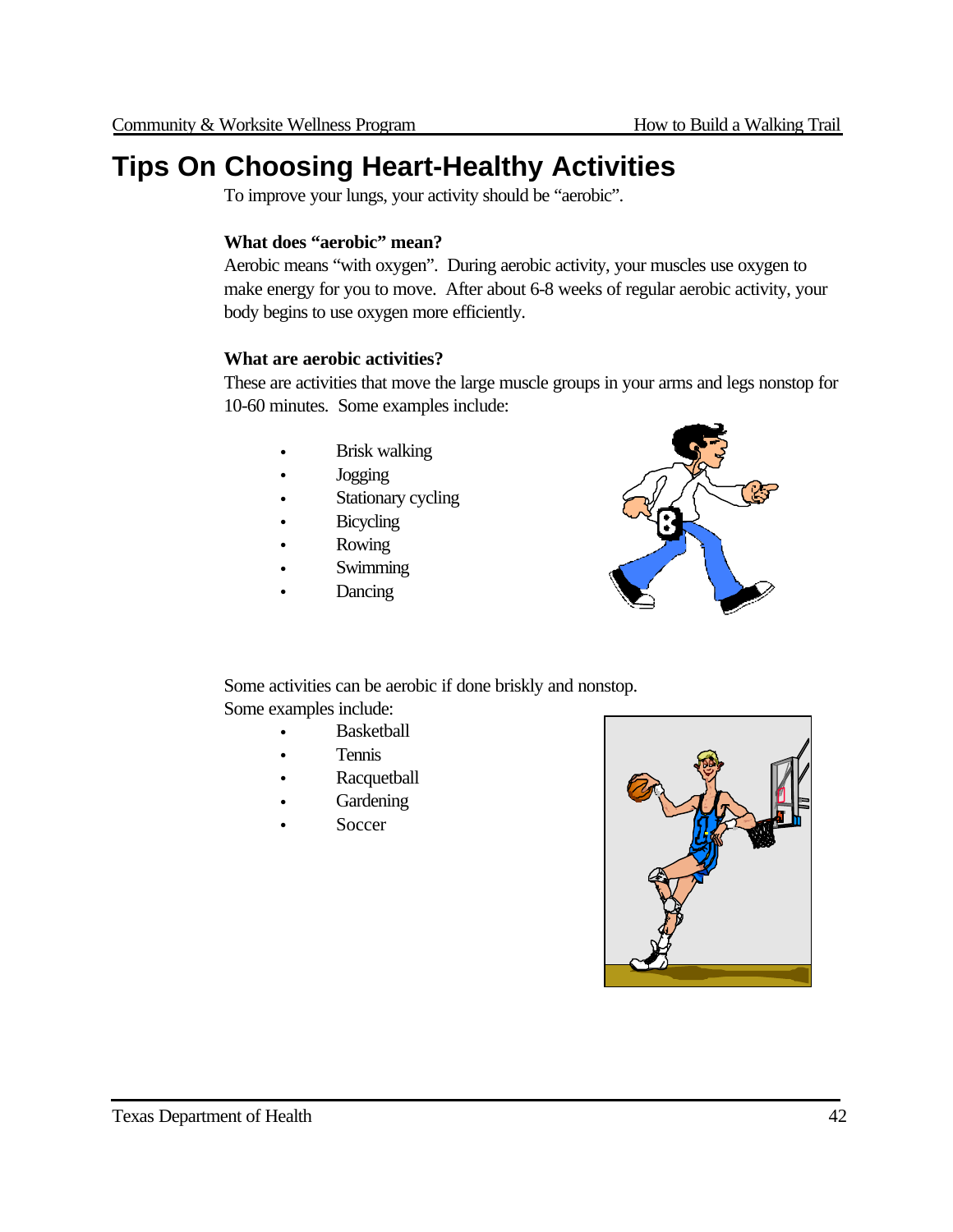Some activities are not aerobic but are still good for you. Some examples include:

- Bowling
- Softball
- Golf
- Volleyball

# **Safety Tips**

Most injuries that occur during physical activity are the result of overuse or trying to do too much too soon. The following tips may help prevent problems:

Set realistic goals for yourself. Start with short walking distances and gradually increase.

Begin and end physical activity with 5-10 minutes of slow activity and stretching exercises. Stretch your muscles slowly, holding each stretch 10-15 seconds. **Do not bounce!**

Know how hard you are working by either monitoring your heart rate or using the "Talk Test" method. You are working too hard if you cannot talk while active.

Listen to your body! Pain is your body's way of telling you to slow down or stop.

Drink plenty of fluids, especially during hot weather.

Wear sturdy comfortable shoes and socks to prevent blisters.

Wear a minimum of light-colored, loose-fitting clothes in hot weather. In cooler weather, layer your clothing to trap heat between layers and remove layers as you feel warm.

At night, walk with a buddy and wear reflectors. Face oncoming traffic and do not assume drivers will see you.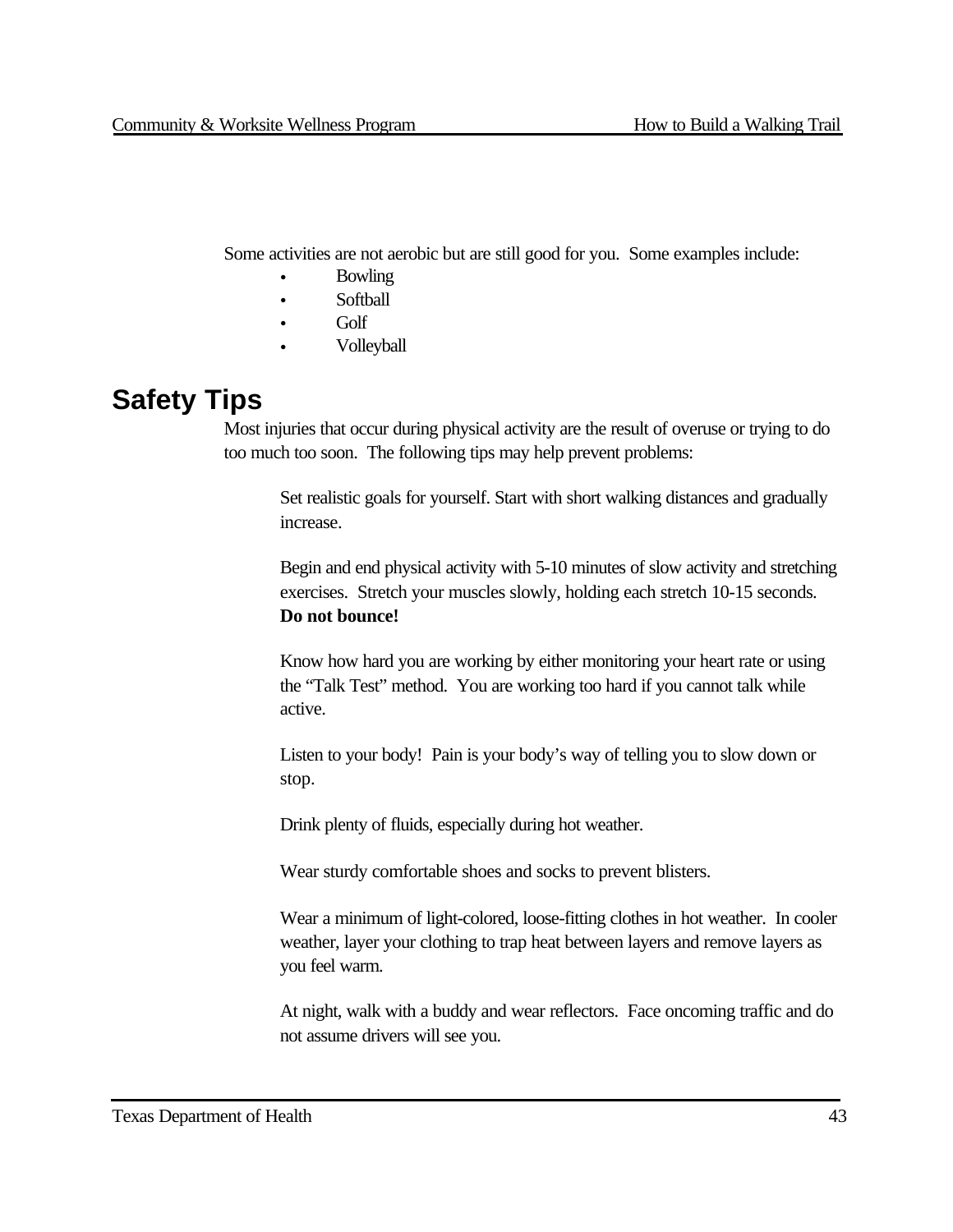Do not wear ankle weights. The added weight may injure your back and joints.

Try to walk on soft, even surfaces such as a level grass field, dirt path or large running track, or a trail.

If you feel any unusual discomfort during activity, slow down or stop. Stop your exercise and call your doctor if you feel any of the following symptoms: pressure or pain in the chest, arms, or neck; dizziness; nausea.

# **Physical Activity**

There are many ways you can stay healthy. One of the most important is to be physically active. It costs nothing, but the benefits are great. Regular physical activity can improve your fitness, appearance, and sense of well-being.

### **The Facts**

Your body works better when you use it. Physical activity helps your heart, lungs, and muscles work hard, which is the best reason for being active. Other benefits from physical activity are:

- Lowered blood pressure and stress
- Stronger muscles
- More energy and flexibility
- Better posture

# **Types of Physical Activity**

There are three basic kinds of physical activity. Each one benefits you in different ways. Activities that help you move, bend, stretch, and twist easily keep your muscles flexible. Examples of these are yoga and stretching exercises like arm circles and trunk twists.

Activities that help you build muscle strength and endurance include push-ups, sit-ups, weight-lifting, and activities like tennis, softball, and bowling.

The best activity to make your heart and lungs strong are aerobic activities. Fast walking, jogging, running, riding a bike, and swimming are some examples. In order to benefit from aerobic activities, you should do them most days of the week for at least 30 minutes.

# **Physical Activity**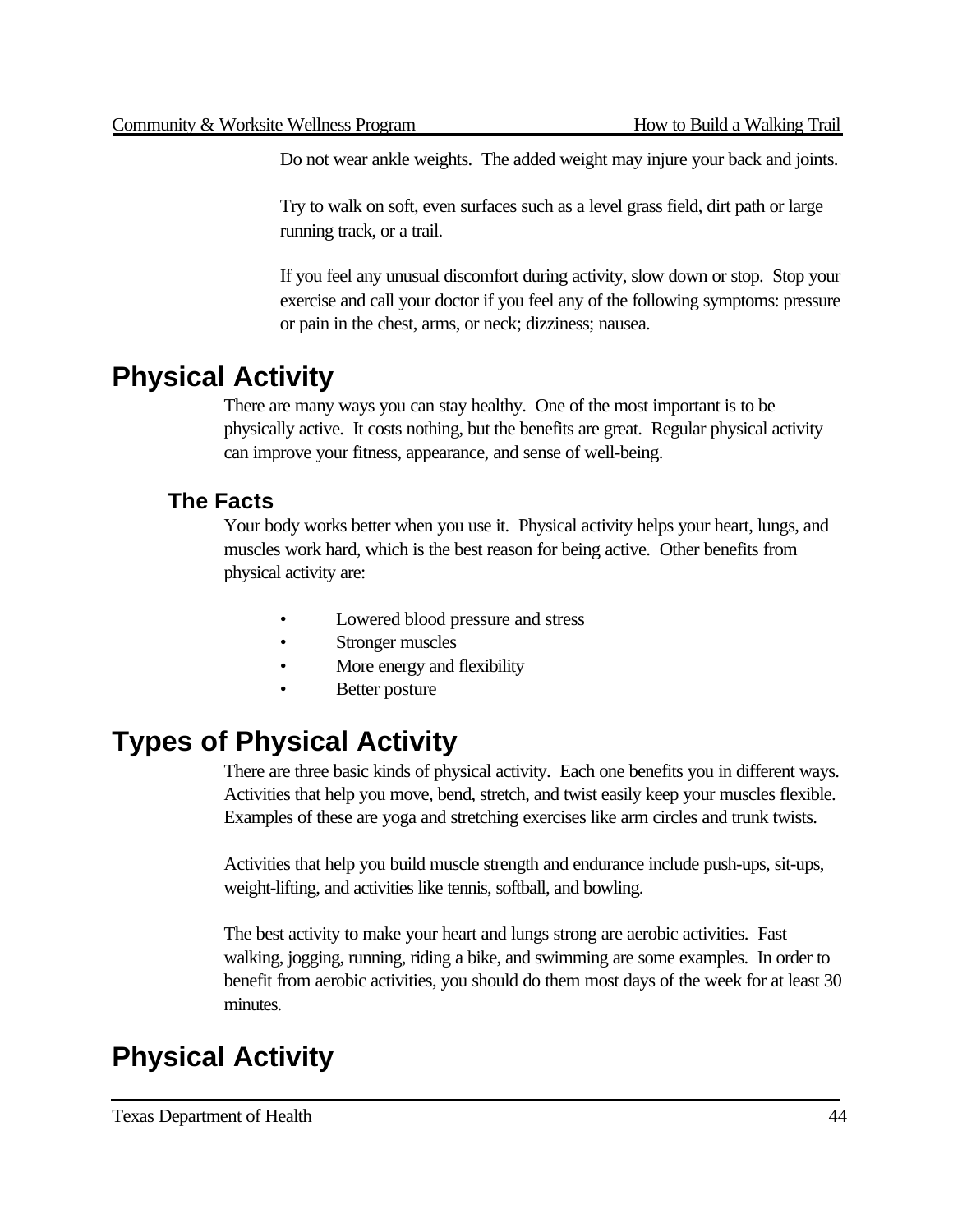|                | <b>OUESTION:</b> How do I know when I am walking too fast?                                                         |
|----------------|--------------------------------------------------------------------------------------------------------------------|
| <b>ANSWER:</b> | Use the Talk Test; if you are unable to comfortably carry on a<br>conversation, you are probably walking too fast. |
|                | <b>Normal</b> responses to increased physical activity:                                                            |

- 1. Deeper and quicker breathing
- 2. An accelerated heart beat
- 3. Mild to moderate sweating
- 4. Minor muscle aches and soreness

**Abnormal** responses to increased physical activity that may indicate overexertion, incorrect exercising technique, or physical limitations:

- 1. Extreme shortness of breath or labored breathing
- 2. Painful muscles
- 3. Excessive perspiration
- 4. Blueness in lips or fingers
- 5. Irregular fluttering heart beat
- 6. Failure of pulse to slow down
- 7. Chest discomfort, pain, pressure or tightness
- 8. Light headedness, dizziness
- 9. Lack of coordination
- 10. Nausea
- **Note:** If you experience any of the listed symptoms, stop immediately and contact your physician.

### **Physical Activity—A Good Insurance Policy for**

- good muscle tone
- strong heart
- good circulation
- good sense of balance
- prevents joint pain and stiffness
- sense of mental well-being
- energy
- strengthen bones (helps retard osteoporosis)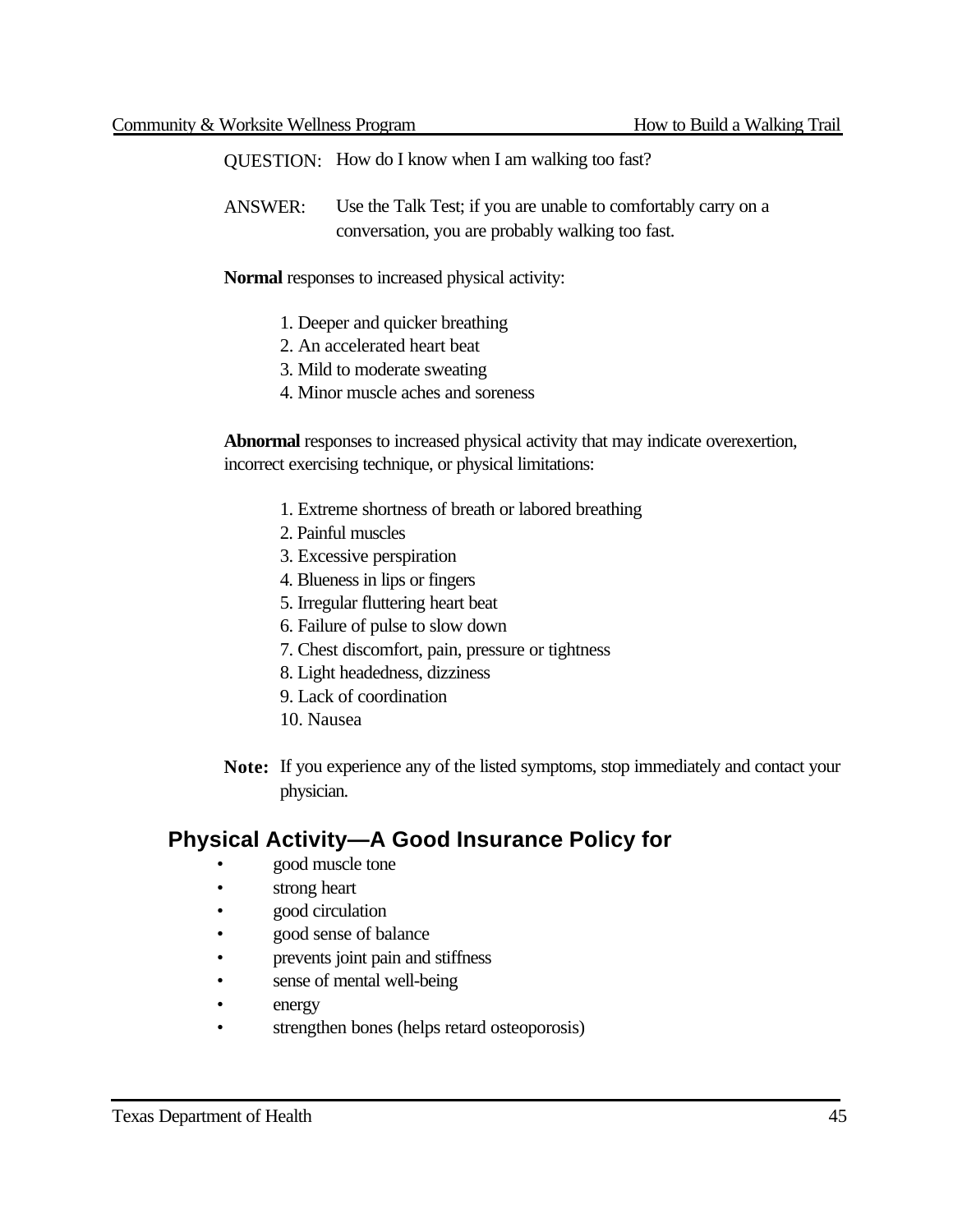### **Physical Activity—Helps Prevent**

- early aging
- weak or aching muscles
- poor circulation
- stiffness of joints
- chronic low back pain
- lack of energy and flexibility

# **The Risks of Physical Inactivity**

Little or no physical activity lessens the strength of your heart and lungs. It may also lead to high blood pressure and weight gain. All of these things can increase your chances of heart disease and stroke.

Other problems that come from inactivity include:

- weak muscles
- bones that break easily
- chronic low back pain
- stiff joints and muscles that ache
- lack of energy
- aging too early

# **Proper Shoes for Being on the Move**

A good pair of shoes is the only "special equipment" required for walking. Any shoes that are comfortable, provide good support and do not cause blisters or callouses will do. Here are some tips to help you make a better selection:

- Look for good support and cushioning.
- Leather, canvas, or nylon mesh is recommended.
- Allow for  $1/4$ " between your big toe and the tip of the shoe.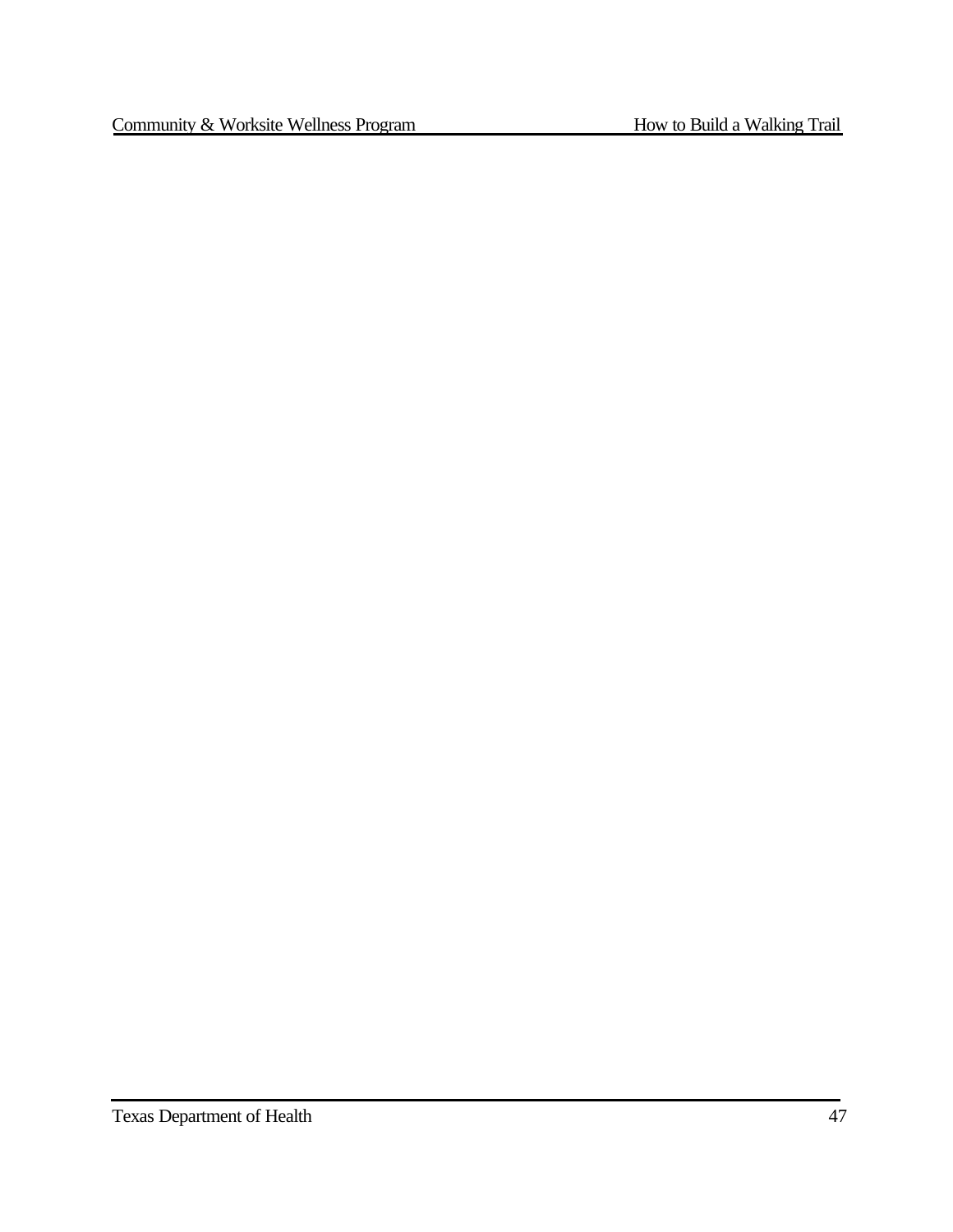#### **MEMORANDUM**

| TO:             | <b>Company Supervisors</b>                    |
|-----------------|-----------------------------------------------|
| <b>THROUGH:</b> | Company President                             |
| FROM:           | Company Wellness Coordinator                  |
| <b>SUBJECT:</b> | <b>Encouraging Employee Physical Activity</b> |

We now have a marked walking trail. Please encourage your employees to use the trail by allowing them to combine their breaks or use part of their lunch hour to walk.

Exercise is well-known for reducing stress and improving health problems such as chronic back pain. Did you now there are definite benefits to the employers? According to the American Heart Association, any type of regular physical activity may yield the following:

- Reduced health care costs by lowering the number and severity of employee medical claims.
- Decreased absenteeism and increased productivity.
- Improved employee morale and decreased employee turnover.
- A greater understanding and awareness of cardiovascular disease risk factors and ways to prevent disease among employees.
- Improved employer/employee relationship and morale.
- Increased sense of belonging and team spirit.
- Less time lost due to cardiovascular illness or disability.

Most companies that start an employee exercise program become convinced that both the tangible and the intangible benefits (morale and perception of company interest in individual employees' well-being) justify the investment of the program.

Please find enclosed our policy statement on Health Promotion, guidelines for employee exercise, and an excerpt on monetary benefits of health promotion.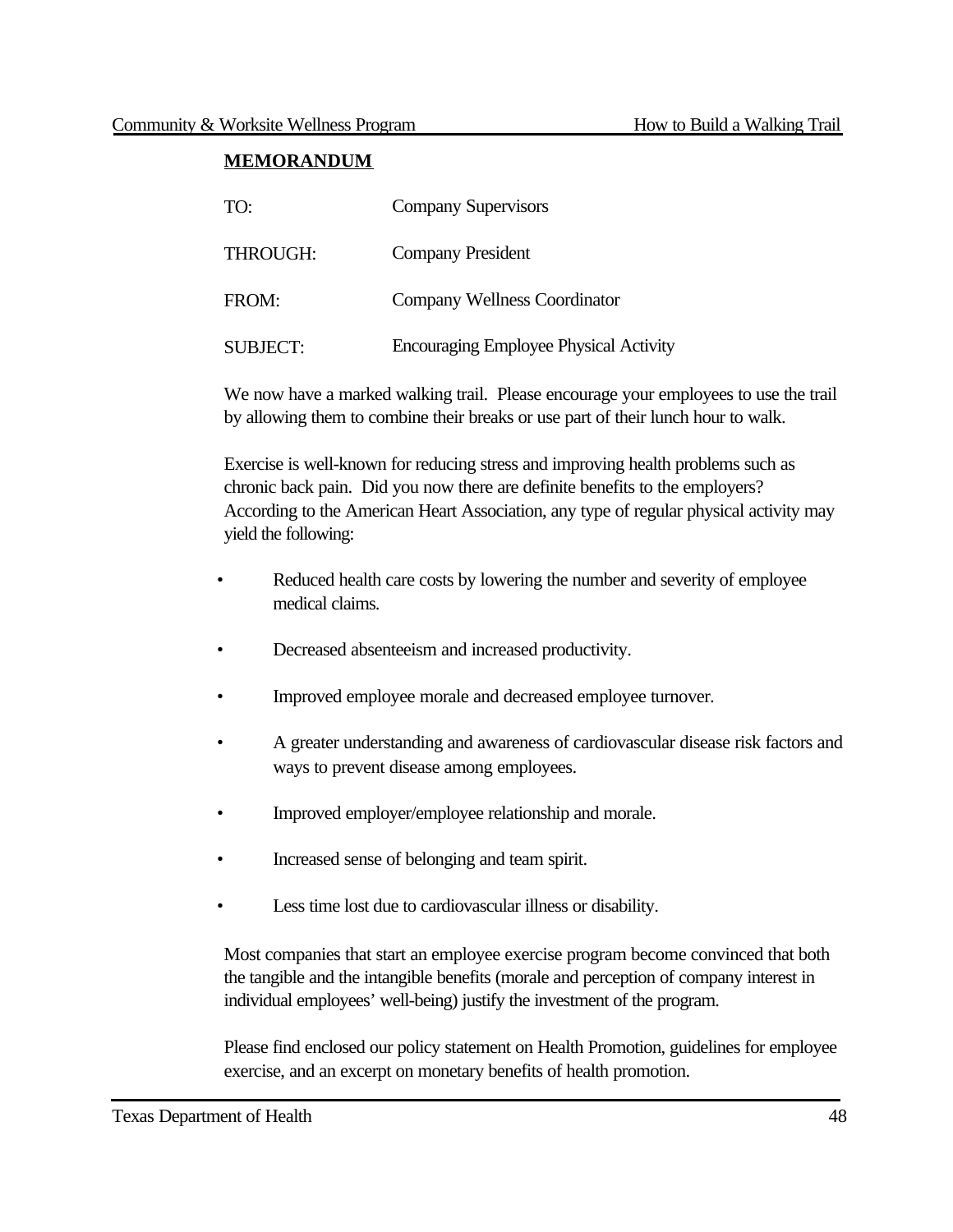# **Chapter 9 The Legal Aspect of Walking Trails**

# **Legal Aspects of Walking Trails**

One concern when developing a walking trail is liability. Sponsors of the trail might wonder about their responsibility if a participant should become injured or suffer a heart attack.

Attorneys have been consulted regarding this issue. Their position is that potential liability is controlled by proceeding prudently and following accident preventing precautions. Also, most schools, churches, and worksites carry liability insurance.

Nevertheless, a disclaimer of liability should be included on any registration forms for special events involving the walking trail. Participants should also be educated on safe physical activity habits.

Following are sample forms for liability and medical clearance which can be used for your walking trail and special events.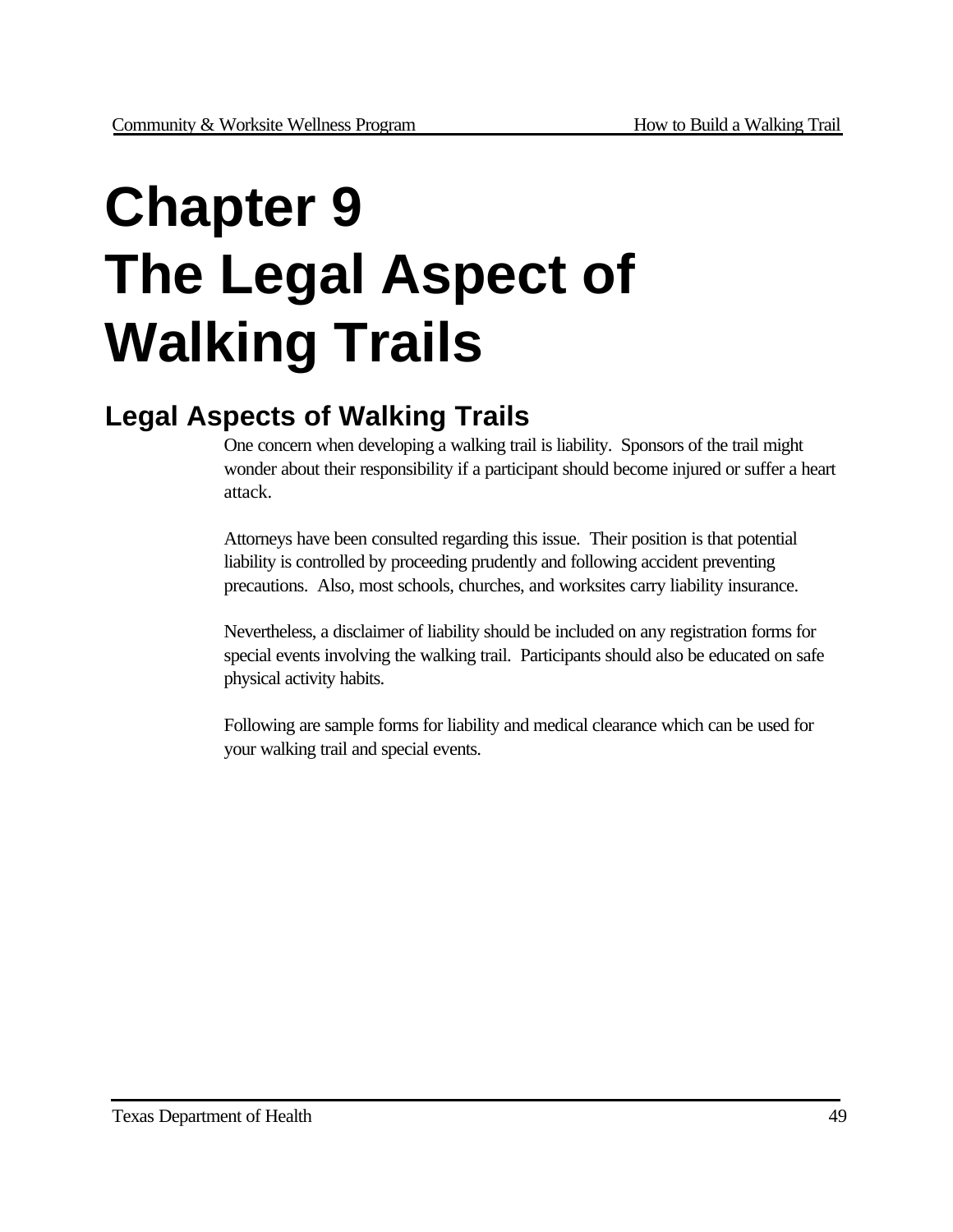# *TDH WELLNESS PROGRAM*

### Physical Fimess Readiness Questionnaire

This survey will help you determine if you are ready to participate in a vigorous physical activity program and if you might benefit from medical evaluation before starting such a program. For most people physical activity should not pose any problem or hazard. This questionnaire will help identify those small number of adults for whom vigorous physical activity might be inappropriate or for those people who should have medical advice about the kinds of activities or intensity levels most suitable for them. Common sense is the best guide in answering these questions. Please read them carefully and check either yes or no for each one.

- YES NO<sub>11</sub> 1. Has your doctor ever said you have heart trouble?
- YES NO<sub>\_\_</sub>\_\_\_\_\_ 2. Have you ever had chest pain or heavy pressure in your chest as a result of exercise, walking, or other physical activity such as climbing a flight of stairs? (This does not include the normal out-ofbreath feeling that results from vigorous exercise.)
- YES NO 3. Do you often feel faint or experience severe dizziness?
- YES\_\_\_NO\_\_\_ 4. Has a doctor ever told you that you have high blood pressure or diabetes?
- YES NO 5. Have you ever had a real or suspected heart attack or stroke?
- YES NO 6. Do you have any physical condition, impairment or disability, including any joint or muscle problem, that should be considered before you begin an exercise program?
- YES NO 7. Have you ever taken medication to reduce your blood pressure or your cholesterol levels?
- YES NO 8. Are you excessively overweight?
- YES NO 9. Is there any good physical reason not mentioned here why you should not follow an activity program even if you wanted to?
- YES NO 10. Are you over age 35 and not accustomed to vigorous exercise?
- YES NO<sub>11</sub>11. Are you pregnant?

If you answered YES to one or more questions, and if you have not recently done so, consult with your doctor by phone or in person **BEFORE** starting an exercise program. Ask your doctor if you may participate in: 1) unrestricted physical activity on a gradually increasing basis

#### OR

2) restricted activity to meet your specific needs.

If you answered **NO** to **All** questions, you have reasonable assurance that you may begin a graduated exercise program or have an exercise test.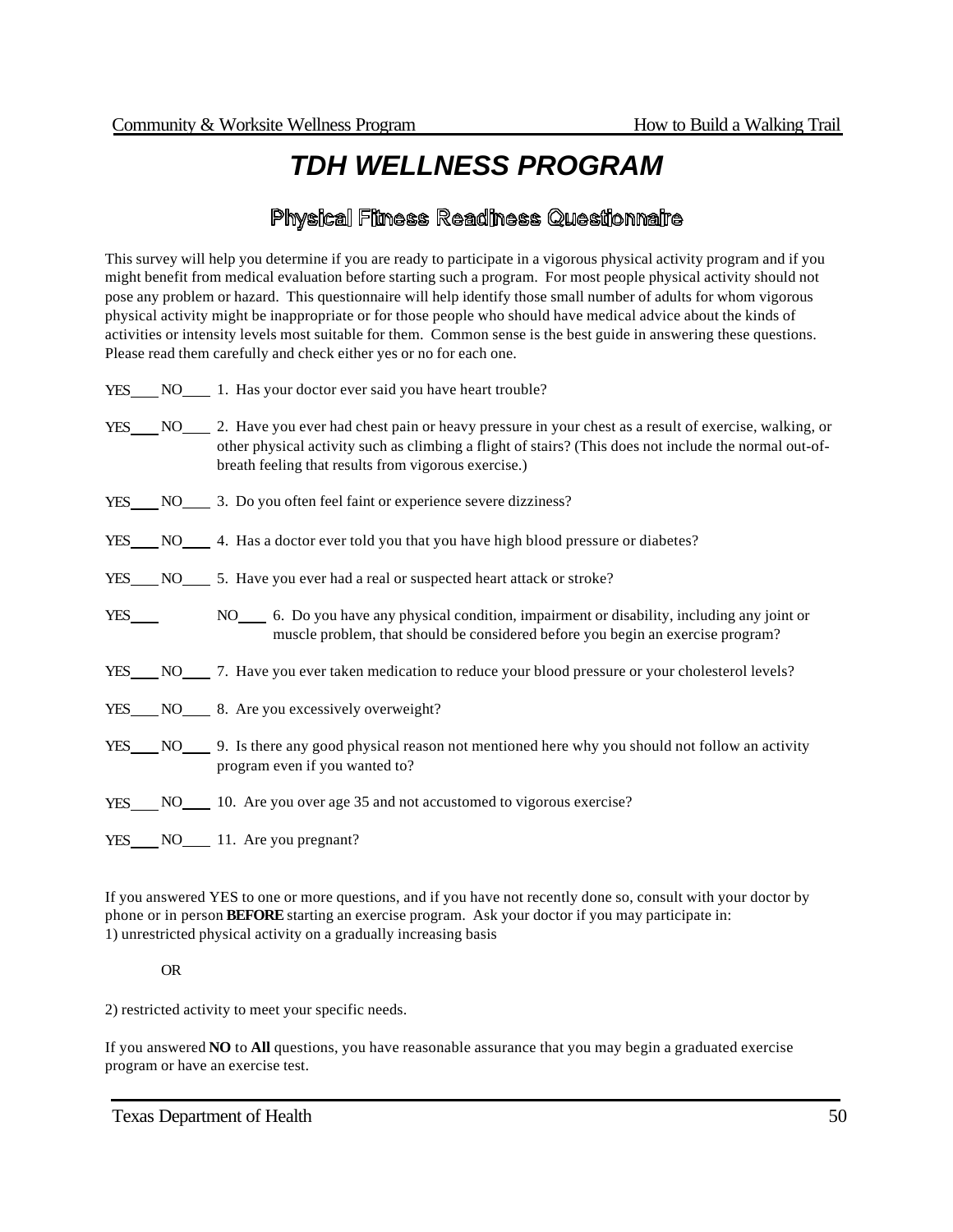# *TDH WELLNESS PROGRAM*

### Participation in State Agency Filmess Program

The undersigned desires to voluntarily participate in the programs and/or use the facilities and equipment provided by the State of Texas, through the Texas Department of Health (TDH) for the purpose of personal fitness. In consideration of the right and privilege of being permitted to participate in these programs and/or to have access to and the use of said facilities and equipment, the:

 **undersigned does hereby agree to the conditions set forth herein and acknowledges that the voluntary participation in the aforementioned programs and/or access to and use of facilities and equipment is not a condition of employment, is not related to his or her employment and therefore, the undersigned's participation in the aforesaid programs and/or use of facilities and equipment, should any injury occur, will not be covered by worker's compensation**.

 **undersigned acknowledges that he or she is fully aware that there are risks for certain individuals participating in activities involving physical exertion**.

 **undersigned affirmatively acknowledges that he or she has obtained independent medical approval, or satisfactorily completed the Physical Fitness Readiness Questionnaire provided by TDH, prior to participating in these programs and/or using these facilities and equipment, for any activities involving physical exertion and has no knowledge of any physical condition or disease which would preclude his or her participation in these programs and/or use of these facilities or equipment**.

 **undersigned specifically agrees to withdraw from the programs and/or discontinue use of these facilities and equipment should he or she become aware by any means whatsoever that participation is medically contraindicated**.

 **undersigned agrees to notify the building manager and/or wellness/fitness coordinator if he or she detects any hazards or detects any hazards or defects in any of the facilities or equipment to which he or she is allowed access for these activities**.

 **undersigned agrees to accept full responsibility for any injuries sustained while participating in a fitness program or using facilities and equipment made available for that purpose if he or she fails to meet the conditions described herein under which access to and use of the programs, facilities and/or equipment is being allowed.**

In executing the foregoing, the undersigned acknowledges and affirms that he or she has carefully read the same and has obtained a satisfactory explanation of any part thereof that he or she does not understand.

Printed Name Bureau

l

l

l

Phone E-Mail

Participant's Signature Date

Texas Department of Health 51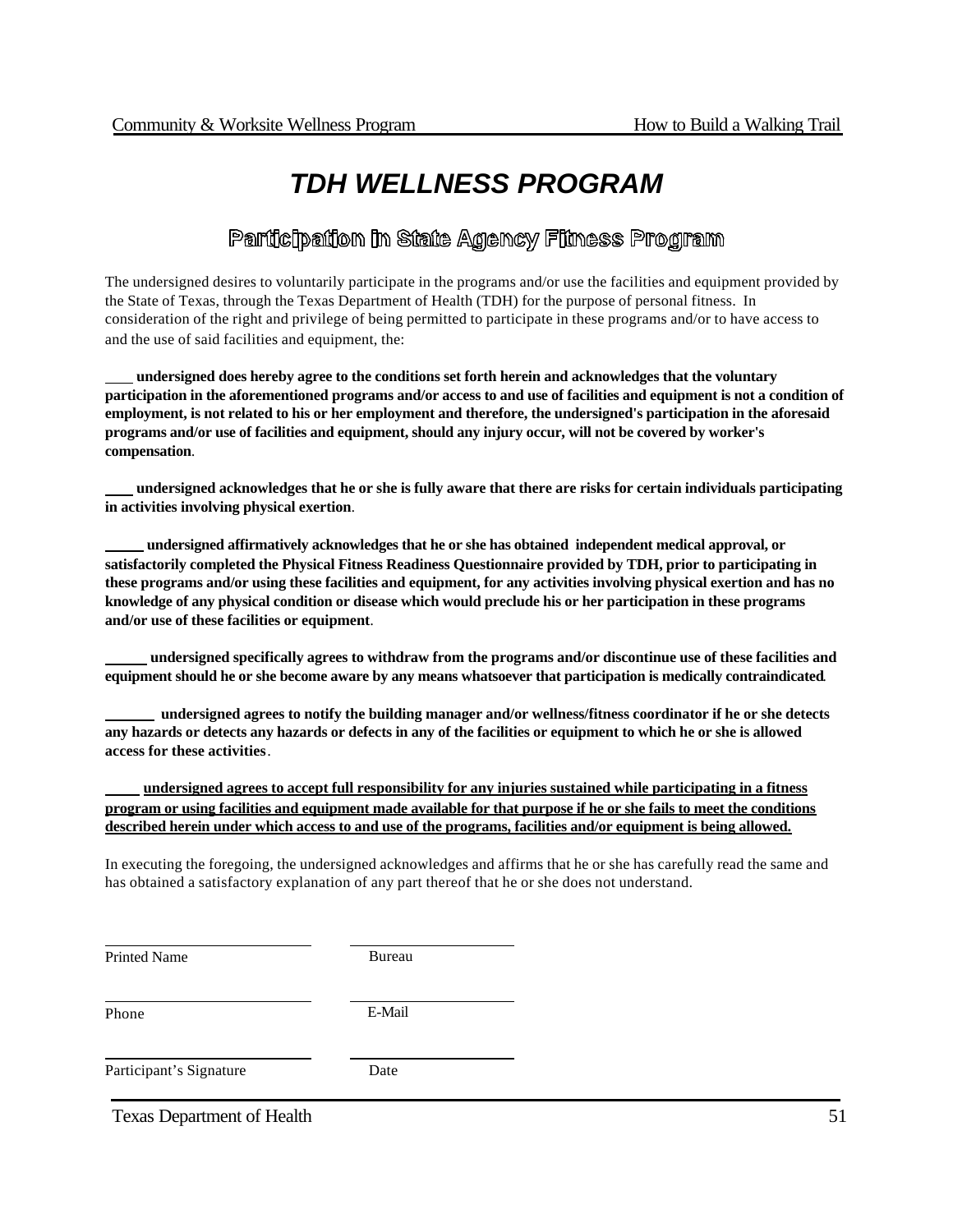# **Chapter 10 Walking Trail Maps**

# **Walking Trail Maps**

A map or a diagram of the walking trail is an important tool, especially if the trail is difficult to follow or signs are not available to clearly mark the trail. Maps can be simple or very sophisticated.

Several points to consider when developing a map of the walking trail:

- The length of the trail should be in a prominent place on the map.
- Landmarks and primary streets should be marked for orientation.
- The start and finish points of the trail need to be highlighted. Noting the halfway mark is nice for longer trails.
- Make sure the maps are readily available to potential trail walkers.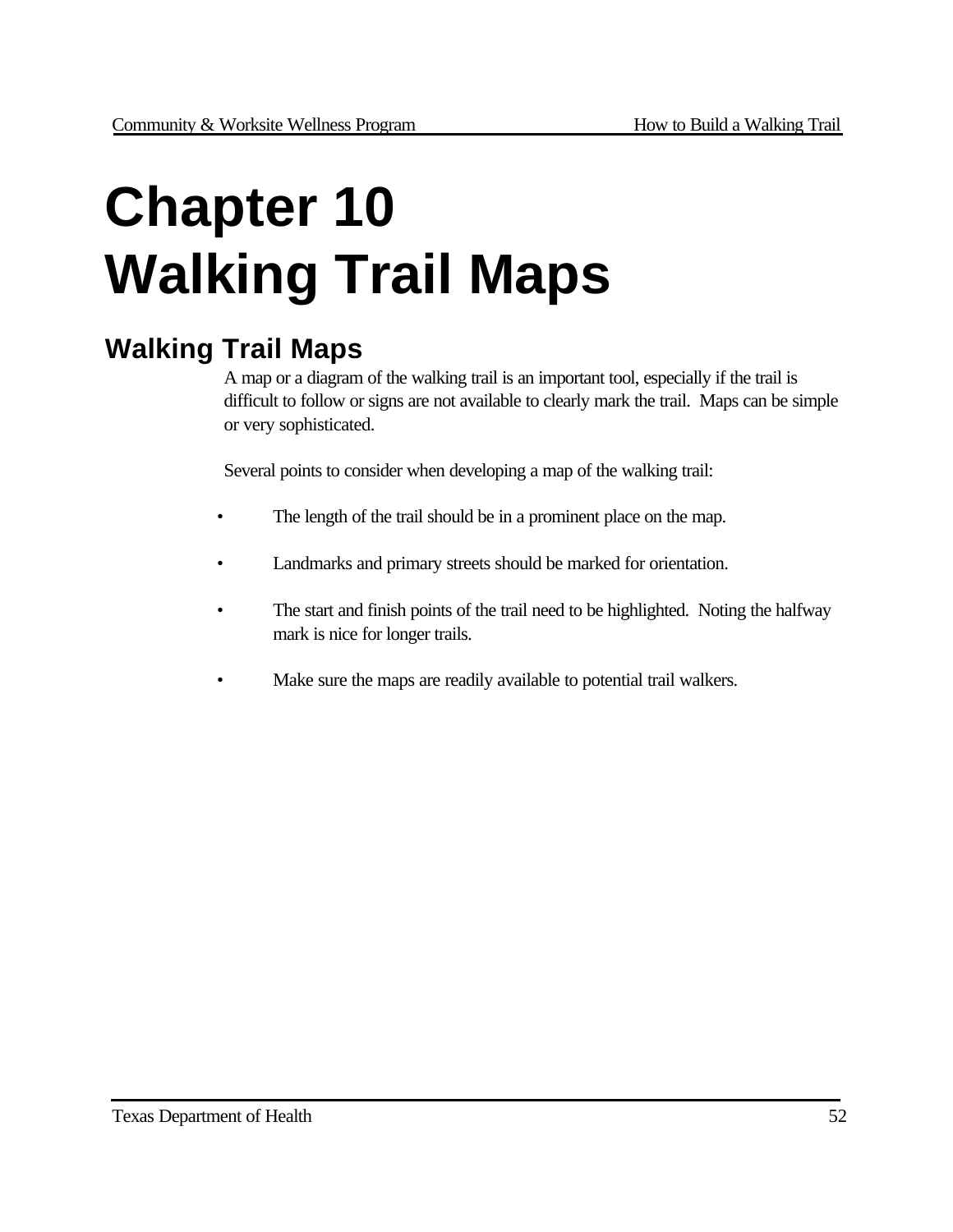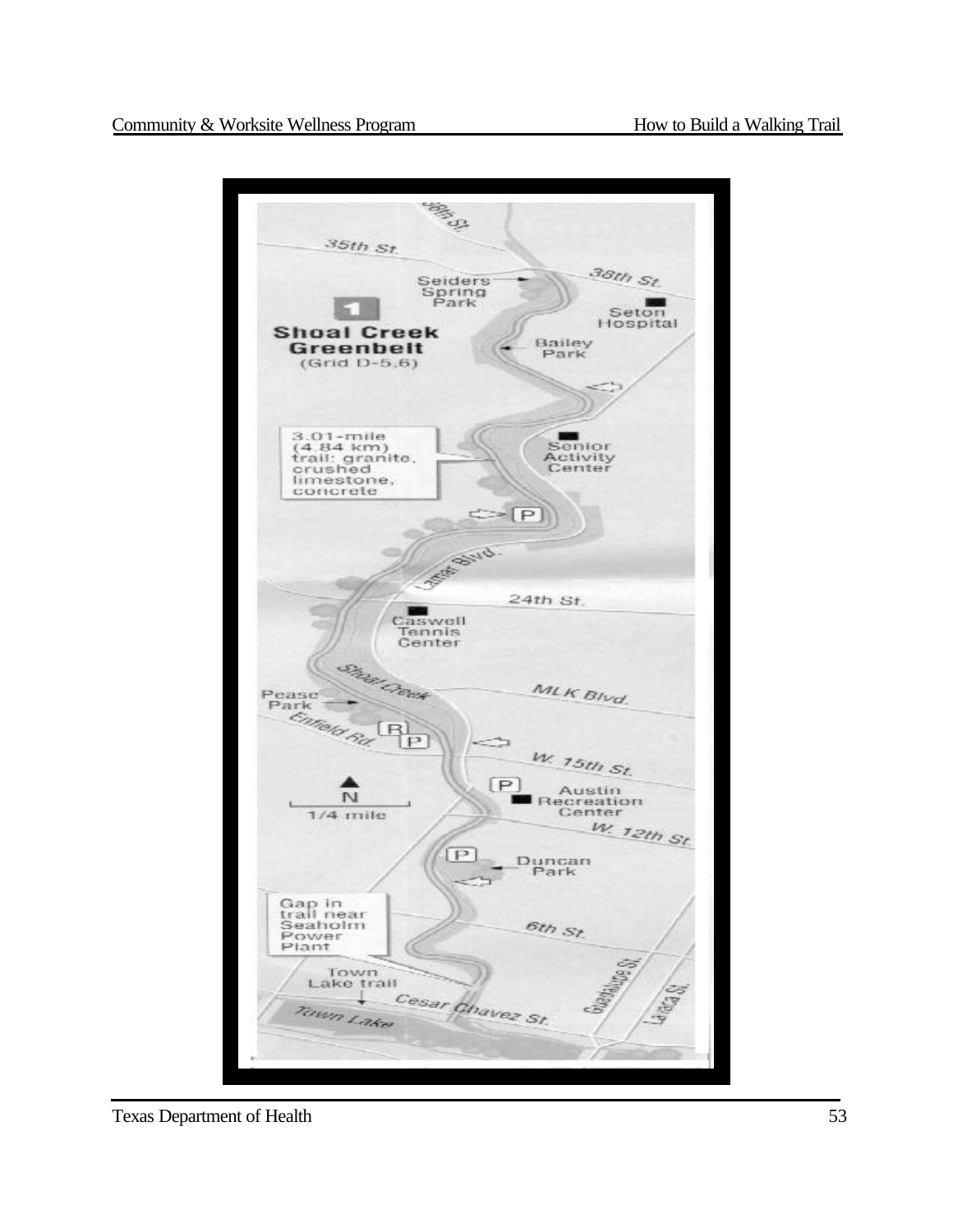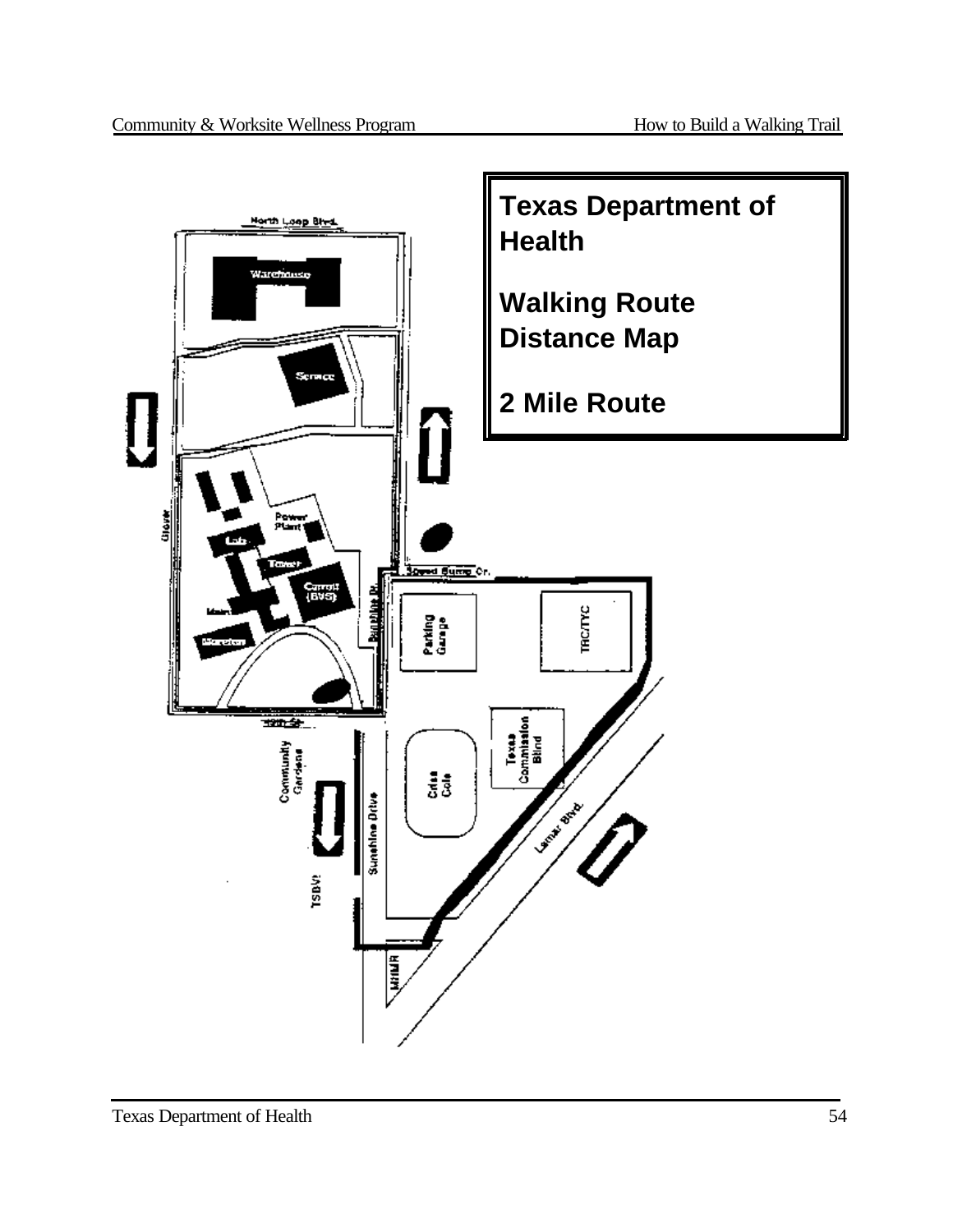# **Chapter 11 Recording Miles**

# **Recording Miles**

Keeping track of one's walking mileage can be an important tool to building a successful walking program. The log may be used in planning and maintaining a walking program. Logging miles can be simple or elaborate. Following are several different examples of walking logs which may be used as part of a walking trail program.

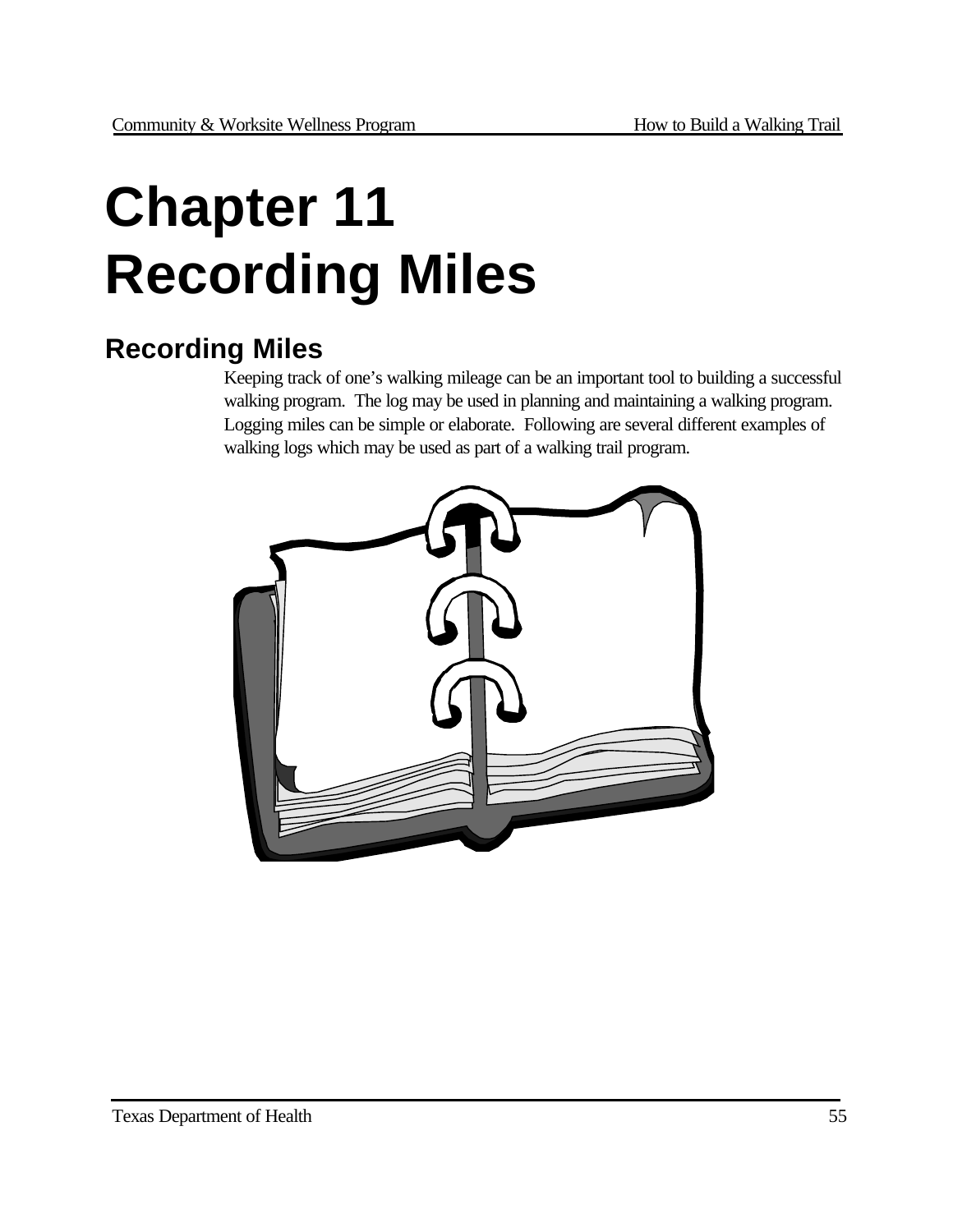### **Monthly Walking Log\***

Month:

|                            | Sunday             | Monday             | Tuesday            | Wednesday          | Thursday           | Friday             | Saturday           |
|----------------------------|--------------------|--------------------|--------------------|--------------------|--------------------|--------------------|--------------------|
| 1 <sup>st</sup> Week       |                    |                    |                    |                    |                    |                    |                    |
| Total:<br>Time<br>Distance | Time:<br>Distance: | Time:<br>Distance: | Time:<br>Distance: | Time:<br>Distance: | Time:<br>Distance: | Time:<br>Distance: | Time:<br>Distance: |
| $2nd$ Week                 |                    |                    |                    |                    |                    |                    |                    |
| Total:<br>Time<br>Distance | Time:<br>Distance: | Time:<br>Distance: | Time:<br>Distance: | Time:<br>Distance: | Time:<br>Distance: | Time:<br>Distance: | Time:<br>Distance: |
| 3rd Week                   |                    |                    |                    |                    |                    |                    |                    |
| Total:<br>Time<br>Distance | Time:<br>Distance: | Time:<br>Distance: | Time:<br>Distance: | Time:<br>Distance: | Time:<br>Distance: | Time:<br>Distance: | Time:<br>Distance: |
| 4 <sup>th</sup> Week       |                    |                    |                    |                    |                    |                    |                    |
| Total:<br>Time<br>Distance | Time:<br>Distance: | Time:<br>Distance: | Time:<br>Distance: | Time:<br>Distance: | Time:<br>Distance: | Time:<br>Distance: | Time:<br>Distance: |
| 5 <sup>th</sup> Week       |                    |                    |                    |                    |                    |                    |                    |
| Total:<br>Time<br>Distance | Time:<br>Distance: | Time:<br>Distance: | Time:<br>Distance: | Time:<br>Distance: | Time:<br>Distance: | Time:<br>Distance: | Time:<br>Distance: |

### Grand total for month:

Time: 1

Distance:

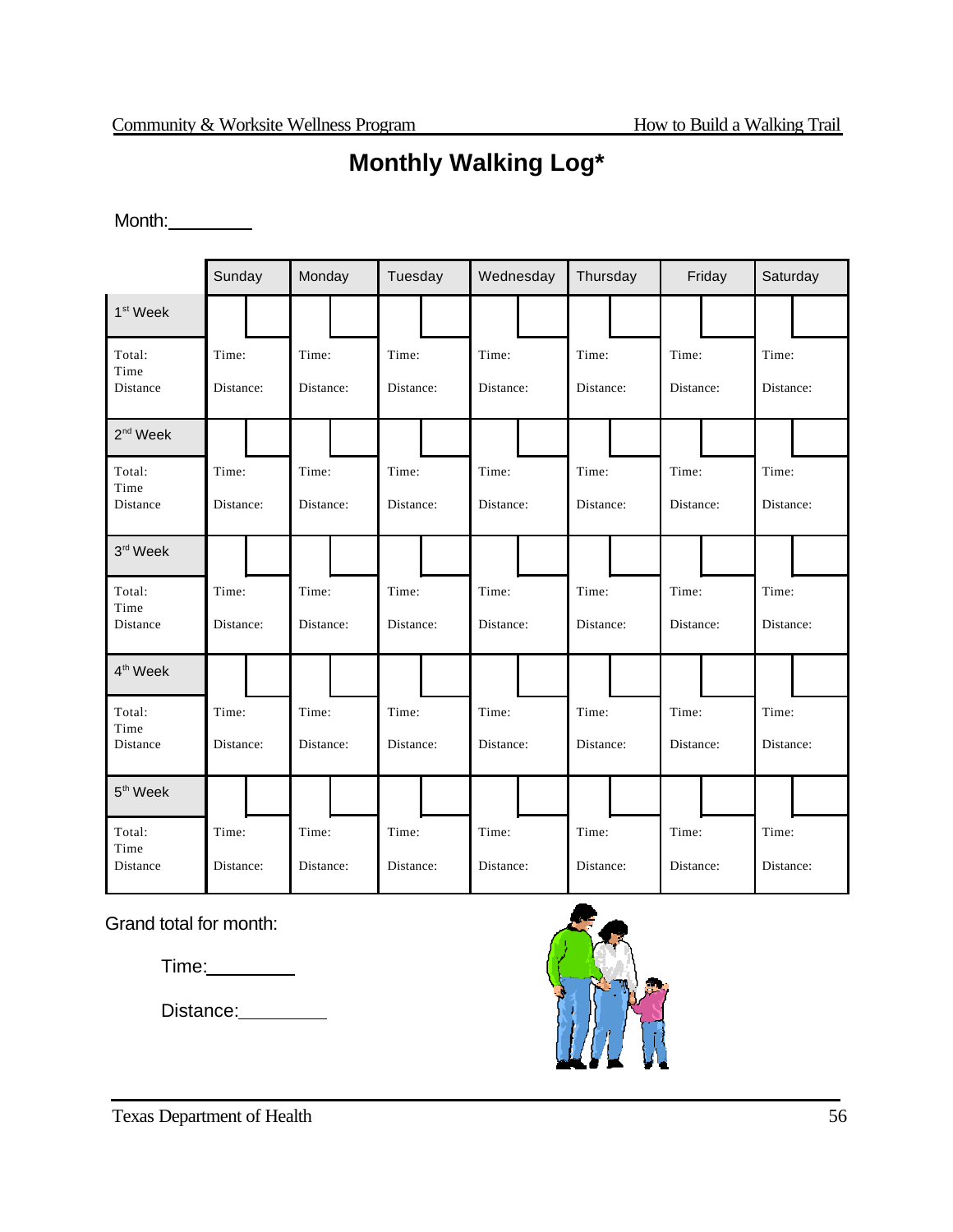\*Photocopy this form 12 times to have a monthly walking log for a year.

Name: \_\_\_\_\_\_\_\_\_\_\_\_\_\_\_\_\_\_\_\_\_\_\_ Month: \_\_\_\_\_\_\_\_\_\_\_\_\_\_\_\_\_\_\_\_\_\_\_

### **Fitness is a frame of mine! Page 1**

| Date           | Weight<br>(lbs.) | Resting<br>Pulse 1<br>minute | Type of Exercise | Distance<br>Covered | Time<br>(minutes) | Cumulative<br>Distance/<br>Time | Daily<br>Comments |
|----------------|------------------|------------------------------|------------------|---------------------|-------------------|---------------------------------|-------------------|
| $\bar{1}$      |                  |                              |                  |                     |                   |                                 |                   |
| $\overline{a}$ |                  |                              |                  |                     |                   |                                 |                   |
| $\overline{3}$ |                  |                              |                  |                     |                   |                                 |                   |
| $\sqrt{4}$     |                  |                              |                  |                     |                   |                                 |                   |
| $\sqrt{5}$     |                  |                              |                  |                     |                   |                                 |                   |
| $\sqrt{6}$     |                  |                              |                  |                     |                   |                                 |                   |
| $\tau$         |                  |                              |                  |                     |                   |                                 |                   |
| $\,$ 8 $\,$    |                  |                              |                  |                     |                   |                                 |                   |
| $\overline{9}$ |                  |                              |                  |                     |                   |                                 |                   |
| $10\,$         |                  |                              |                  |                     |                   |                                 |                   |
| $11\,$         |                  |                              |                  |                     |                   |                                 |                   |
| $12\,$         |                  |                              |                  |                     |                   |                                 |                   |
| $13\,$         |                  |                              |                  |                     |                   |                                 |                   |
| 14             |                  |                              |                  |                     |                   |                                 |                   |
| $15\,$         |                  |                              |                  |                     |                   |                                 |                   |
| $16\,$         |                  |                              |                  |                     |                   |                                 |                   |
| $17\,$         |                  |                              |                  |                     |                   |                                 |                   |
| $18\,$         |                  |                              |                  |                     |                   |                                 |                   |
| $19\,$         |                  |                              |                  |                     |                   |                                 |                   |
| $20\,$         |                  |                              |                  |                     |                   |                                 |                   |
| $21\,$         |                  |                              |                  |                     |                   |                                 |                   |
| $22\,$         |                  |                              |                  |                     |                   |                                 |                   |
| $23\,$         |                  |                              |                  |                     |                   |                                 |                   |
| $\sqrt{24}$    |                  |                              |                  |                     |                   |                                 |                   |
| $25\,$         |                  |                              |                  |                     |                   |                                 |                   |
| $26\,$         |                  |                              |                  |                     |                   |                                 |                   |
| $27\,$         |                  |                              |                  |                     |                   |                                 |                   |

Texas Department of Health 57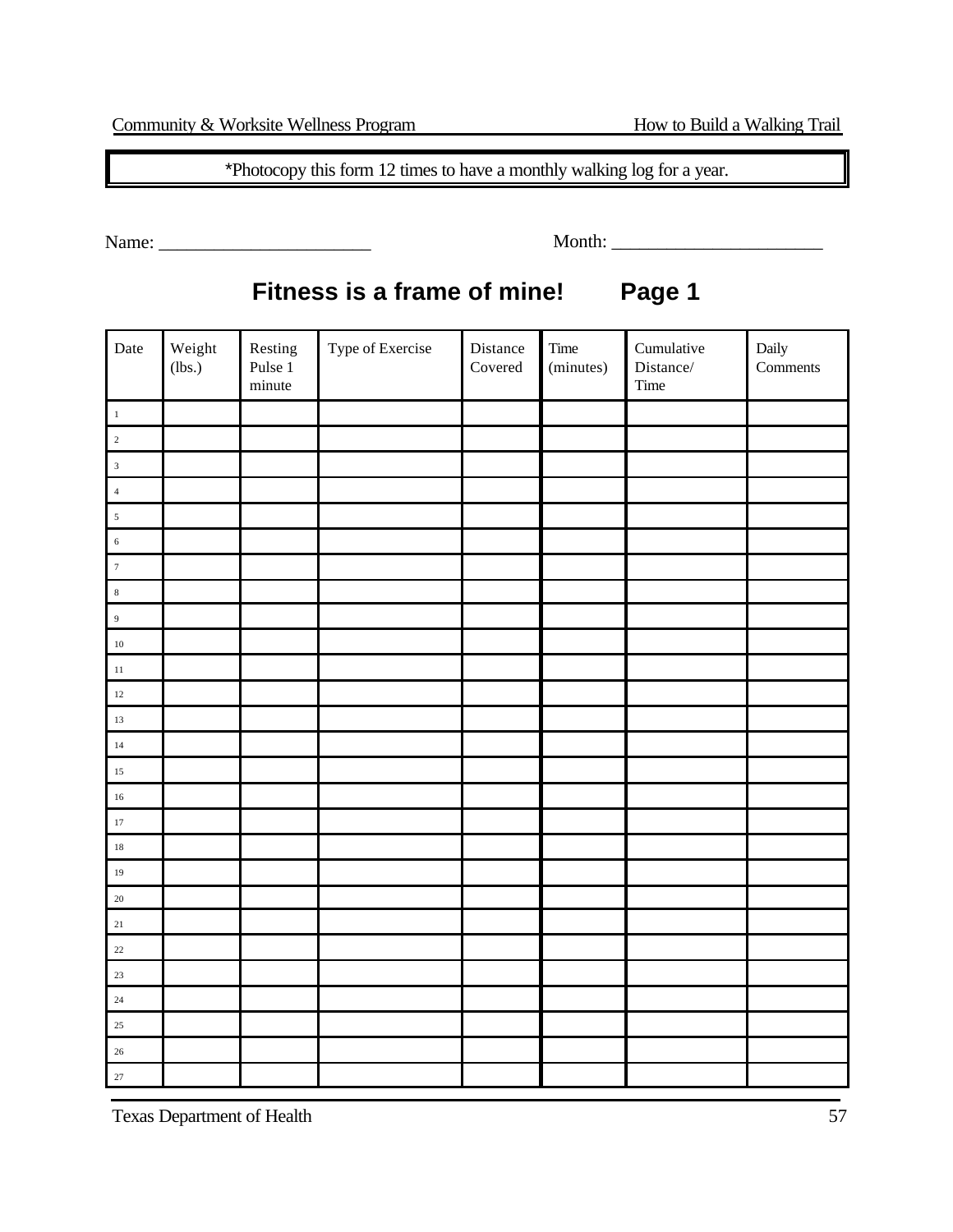| 28              |  |  |  |  |  |  |
|-----------------|--|--|--|--|--|--|
| 29              |  |  |  |  |  |  |
| 30              |  |  |  |  |  |  |
| 31              |  |  |  |  |  |  |
| Month:<br>Name: |  |  |  |  |  |  |

### **Fitness is a frame of mine! Page 2**

### **Weekly Goals and Rewards**

- Keep weekly goals easy to reach.
- Don't reward yourself if you don't reach your weekly goal.

| Weeks  | Goal | Reward |
|--------|------|--------|
| Week 1 |      |        |
| Week 2 |      |        |
| Week 3 |      |        |
| Week 4 |      |        |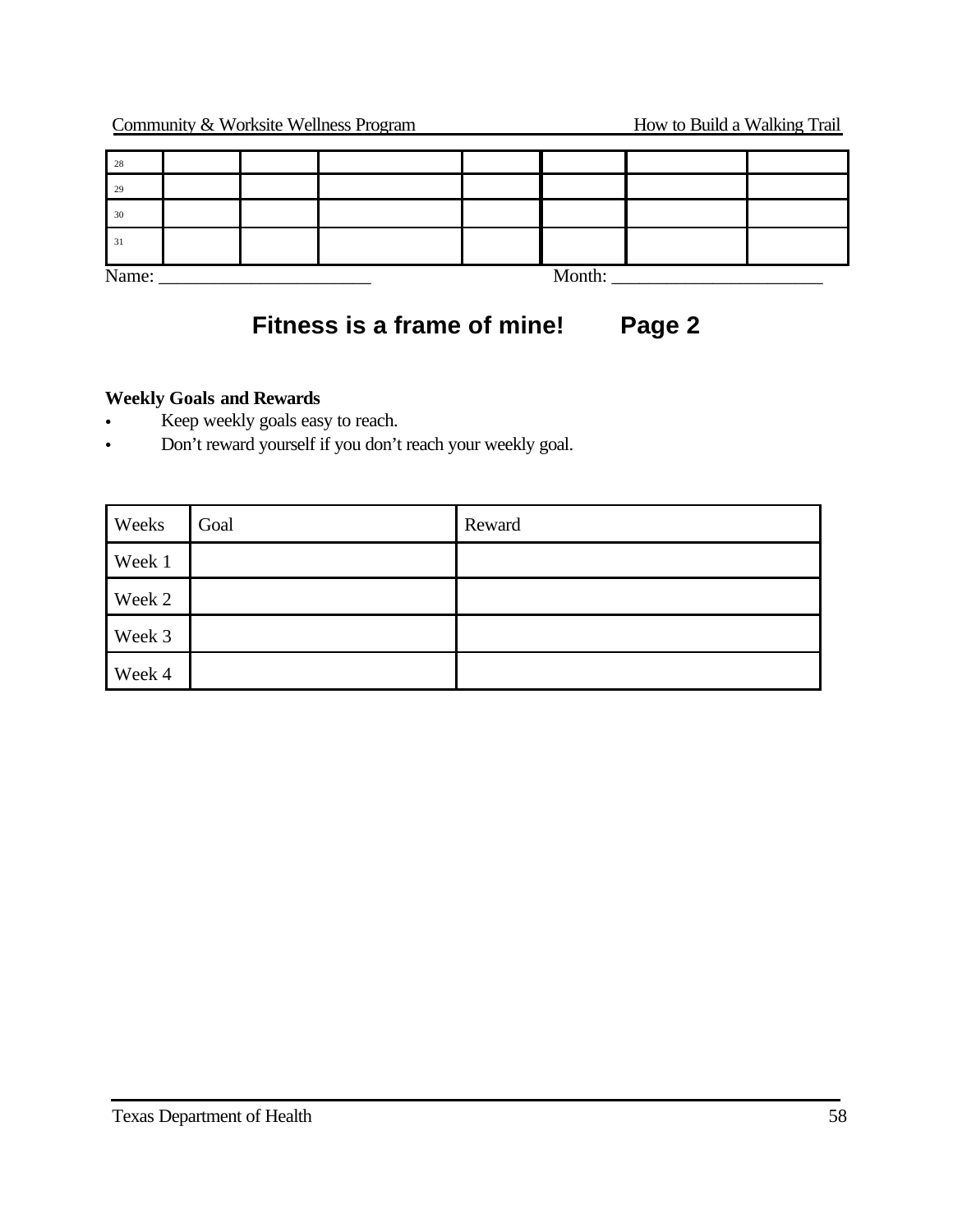# **Additional Resources**

Centers for Disease Control and Prevention Division of Nutrition and Physical Activity 888-232-4674 www.cdc.gov/nccdphp/dnpa/re adyset

National Bicycle and Pedestrian Clearinghouse Campaign to Make America Walkable 1506 21st Street, NW, Suite 200 Washington, DC 20036 800-760-NBPC www.bikefed.org

Partnership for a Walkable America National Safety Council 1121 Spring Lake Drive Itasca, IL 60143 630-285-1121 www.nsc.org/walkable.htm

Walkable Communities 320 South Main Street High Springs, FL 32643 904-454-3304

National Recreation and Park Association P.O. Box 6287 Arlington, VA 22206

800-626-6772

Rails to Trails Conservancy 1100 17th Street, NW, 10th Floor Washington, DC 20036 202-331-9696

American Volksport Association Organizes local walking clubs 1001 Pat Booker Road, Suite 203 Universal City, TX 78148 512 659-2112

Prevention Walking Club Rodale Press Box 6099 Emmaus, PA 18099 800 441-7761

Rockport Walking Institute Educational walking materials P.O Box 480 Marlboro, MA 01752 508 485-2090

Walkabout International Organizes and publishes information about walks 835 Fifth Avenue, Room 407 San Diego, CA 92101 619 231-SHOE

WalkWays Center Non-Profit Clearinghouse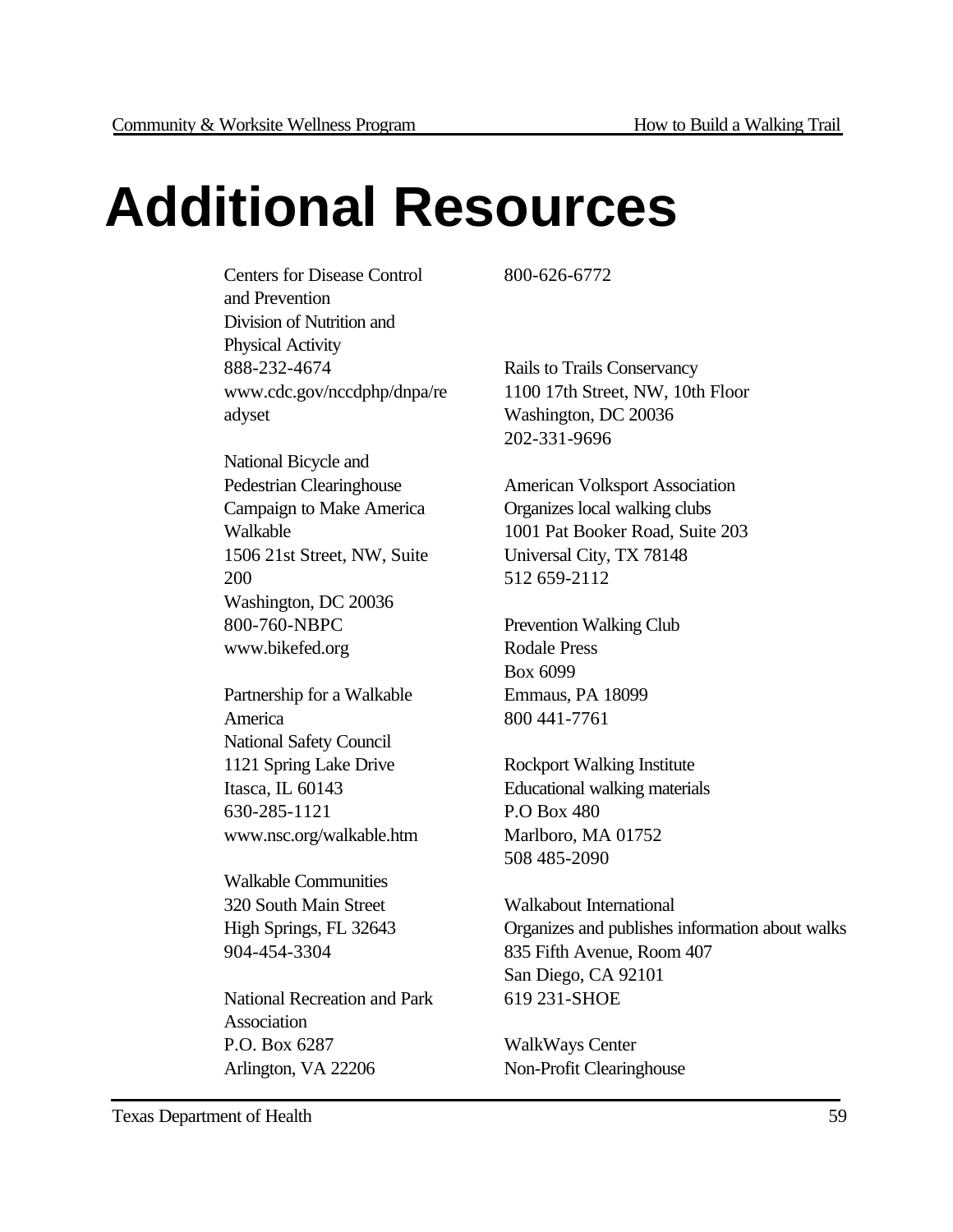733 15th Street, NW Washington, DC 20005 202-737-9555

American Association of Retired Persons "Planning Walking Activities" Health Advocacy Services 601 E Street, NW Washington, DC 20049